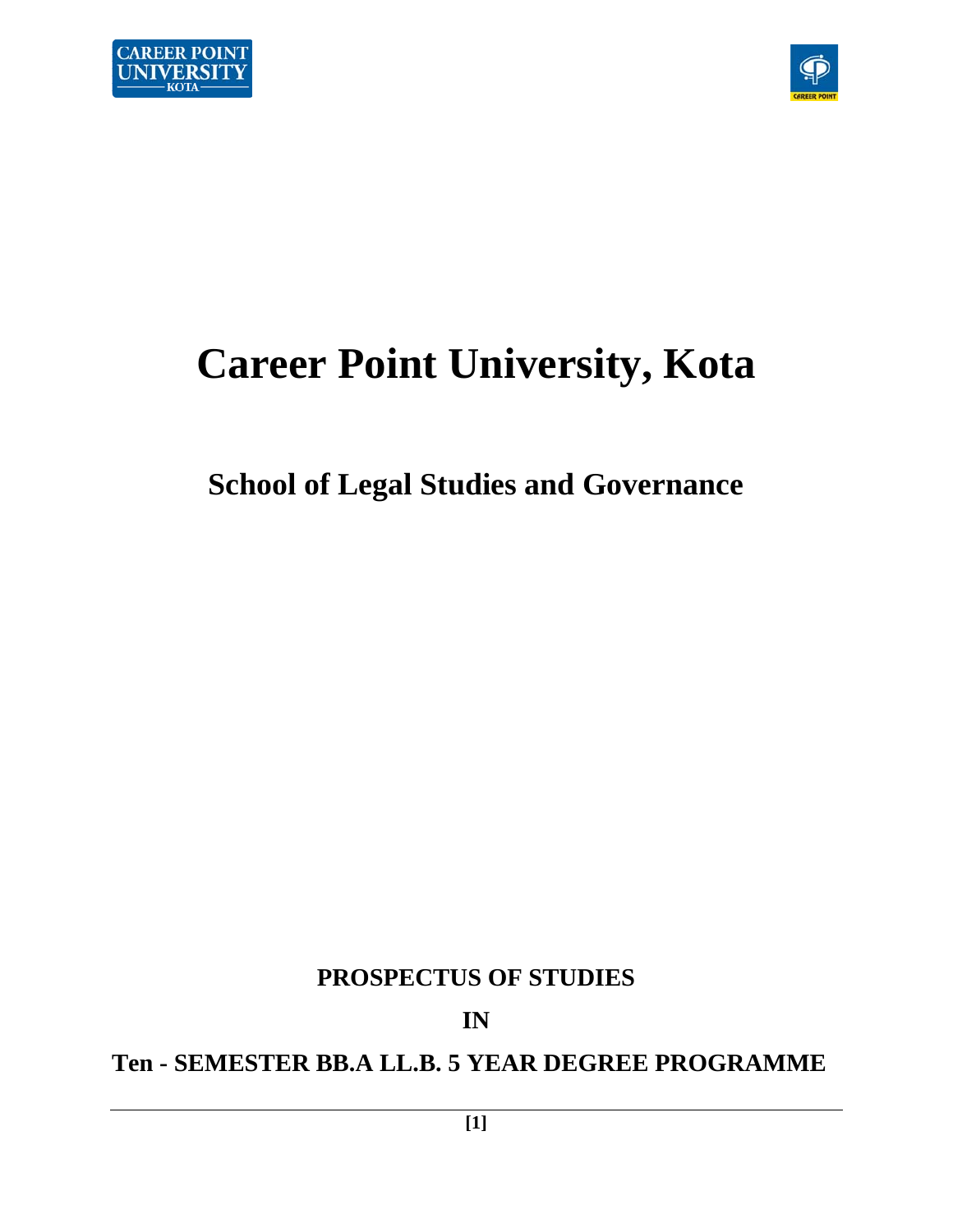

## (10th SEMESTER Credit Based Programme)

- 1. The Five Year BB.A. LL.B. Degree Programme approved by BCI is a Ten Semester Programme.
- 2. The duration of each semester shall be of six months. The course of study shall be by regularly attending the requisite number of lectures, tutorials and practical training.
- 3. There shall be an Examination at the end of each semester which shall be conducted by the University
- 4. Admission to the Programme is by Merit only through Law Entrance Test conducted by Career Point University
- 5. Eligibility for Admission to BBA LL.B. First Semester The applicant shall have passed the H.S.C. Examination (10+2) in English or equivalent from recognized Board / University and have obtained minimum 45% marks in aggregate.
- 6. The maximum age for seeking admission into the stream of integrated double degree bachelor of law degree program shall be limited to 20 years in case of general category of applicants and to 22 years in case of applicants from SC,ST and OBC .
- 7. A person has already obtained BBA LL.B. or equivalent degree from any other statutory University will not be eligible for the admission to the BBA LL.B. Programme of this University.
- 8. No student shall be allowed to simultaneously register for a law degree programme with any other graduate or post graduate certificate course run by the same or any other university or an institute for academic or professional learning excepting in the integrated degree program of the same institution.
- 9. Provisional Admission: Every admission given shall be provisional. Provisional admission is for a limited period. Its confirmation depends upon the clearance of eligibility as per rules of admission/ examination. In case of non-clearance of eligibility within the period of first term, it stands cancelled automatically without any notice. In case of any doubt, the student shall contact the concerned authorities immediately and shall clarify the doubts in writing.
- 10. A student shall pay the fees prescribed by the university from time to time.
- 11. BBA. LL.B 5 year programme shall have 250 credits in Ten Semesters as prescribed in the table below.
- 12. The medium of instruction and of the examination shall be English.
- 13. The scope of the subjects shall be as indicated in the prescribed syllabus.
- 14. Each paper from Sem- I to Sem- X shall be of 100 marks.
- 15.In each paper out of 100 30 marks will be for Internal Examination and 70 marks for University Examination. This rule shall not be applicable for Practical Papers.
- 16. No student shall be allowed to take the university examination at the end of each semester in a subject if the student concerned as not attended minimum of 75% of the classes held in the subject concern as also in the moot court exercises, tutorials and practical training conducted in the subjects taking together. Separate 75% attendance is also required in each of the compulsory clinical courses
- 17. The student will be awarded BBA LL.B. degree after passing in all the papers from I semester to X semester in BBA LL.B. 5 year programme.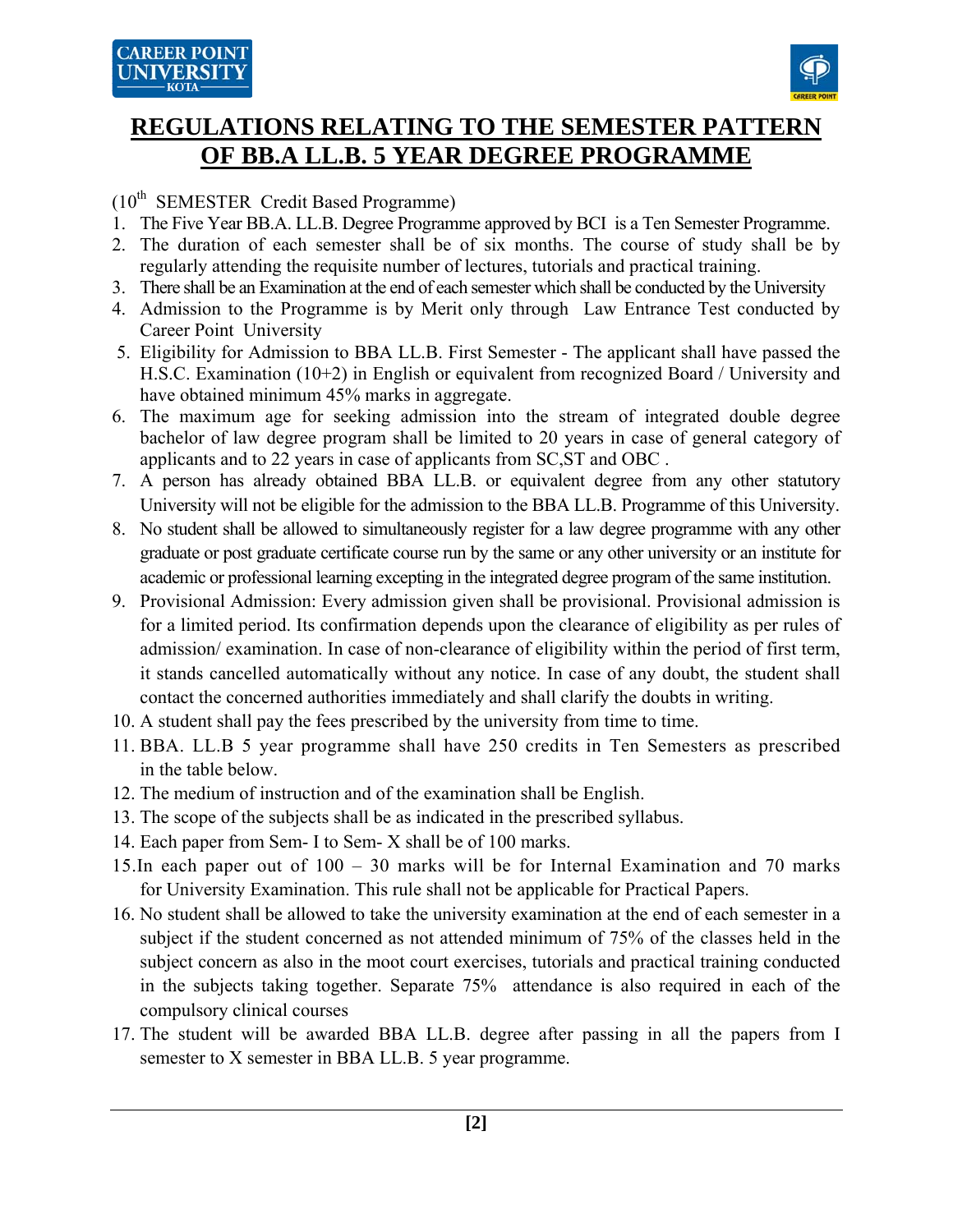



| <b>S. No.</b>        | <b>Course Code</b> | <b>Subject Name</b>              | L | т        | P              | C  |
|----------------------|--------------------|----------------------------------|---|----------|----------------|----|
|                      | <b>CSL108</b>      | <b>Fundamentals of Computers</b> | 3 | $\theta$ | 2              | 4  |
| 2                    | LBL417             | English and Legal Language       | 3 |          | $\theta$       | 4  |
| 3                    | LBL414             | Legal and Constitutional History | 3 |          | $\theta$       | 4  |
| 4                    | <b>SML101</b>      | <b>Management Concepts</b>       | 3 |          | $\Omega$       | 4  |
| 5                    | <b>SML105</b>      | <b>Accounting for Manager</b>    | 3 |          | $\theta$       | 4  |
| 6                    | <b>SML115</b>      | Managerial Economics             | 3 |          | $\overline{0}$ | 4  |
| <b>Total Credits</b> |                    |                                  |   |          |                | 24 |

#### **CSL108 Fundamentals of Computers**

#### 4 Credits (3-0-2)

- **UNIT 1: Introduction:** Classification of computer and generation, Basic architecture of computer and its building blocks, Input devices, Computer memories. Binary, Octal, Decimal, and Hexadecimal representation of characters: ASCII and EBDIC codes, Binary arithmetic and logic circuit.
- **UNIT 2: MS-Word**: Introduction, Formatting, Tables and mail merge. **MS-PowerPoint:**  Introduction, Formatting, Slide Creation & Custom animation.
- **UNIT 3: Classification of Computer language:** Machine, Assembly and High-level language, Brief idea of operating system, Assembler, Compiler and interpreter.
- **UNIT 4: MS-Excel:** Introduction, Formula using, Charts, Database.
- **UNIT 5: Operating System:** types of operating system, multiprogramming, time sharing, batch, real time system and UNIX. **Internet:** introduction to internet, components, services and working on internet, introduction to protocols, tools.

#### **Suggested Readings:**

- 1. Computer fundamental P.K. Sinha, B.P.B. Publishers
- 2. Fundamental of computer and  $IT+D.P.$  Sharma, Amit Chowdhry
- 3. Computer Fundamental, Anita Goyal, Pearson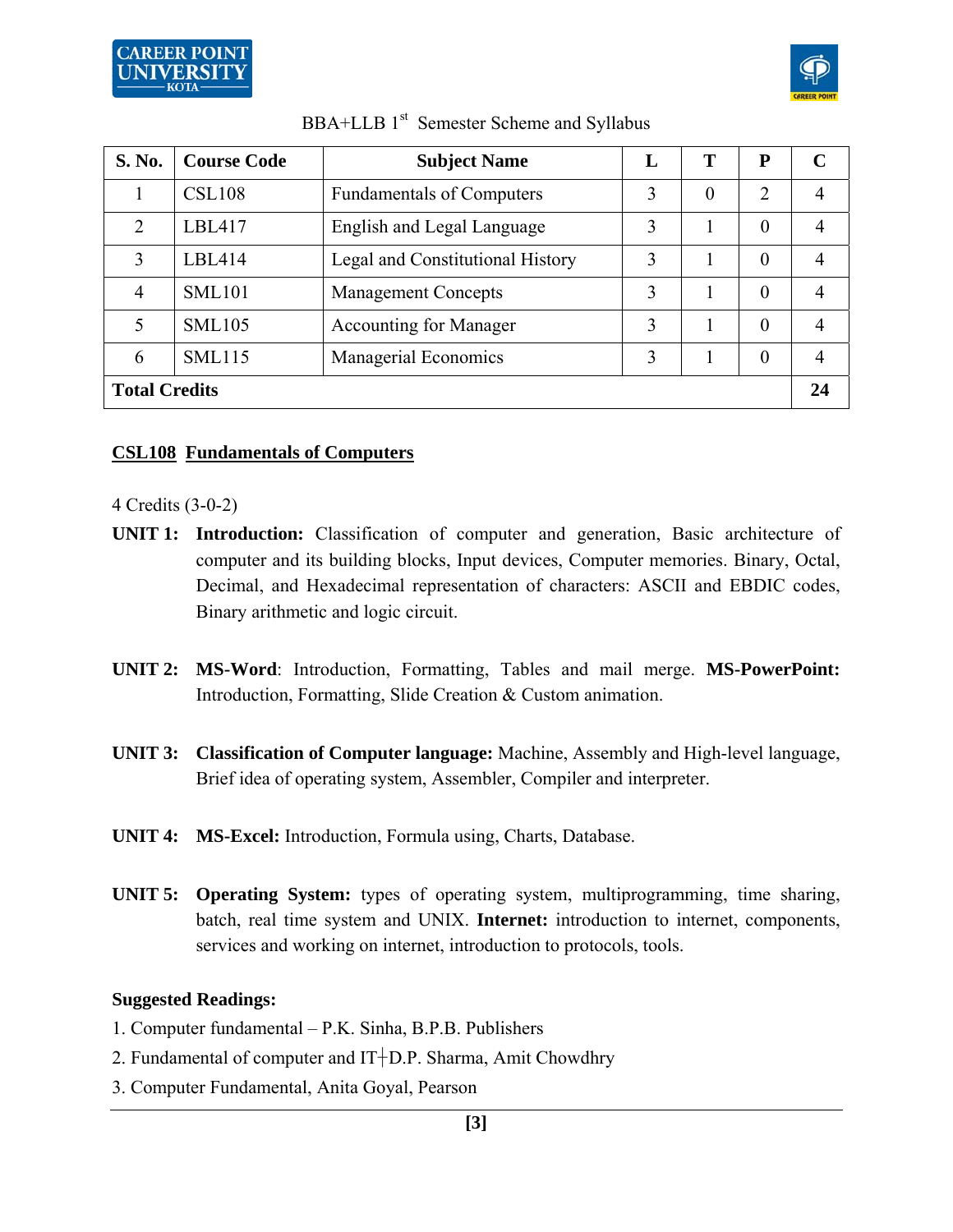## **LBL417 English Language**



4 Credits (3-1-0)

## **UNIT 1: Introduction to Legal Language**

- a. Need and Importance of Legal Language
- b. Vocabulary : (a) Legal terms as under : 1. ab initio (from the beginning) 2. actus reus (wrongful act) 3. ad interim (in the mean time) 4. ad Iitem (for the suit) 5. ad Valorem (according to the) 6. alibi (plea of being elsewhere) 7. amicus curiae (friend of the court) 8. animus (intention) 9. audi alteram partem (here the other side) 10. caveat emptor (Buyer be aware) 11. consensus ad idem (agreement by two persons the same thing in the same sense) 12. damum sine injuria (damages without injury) 13. de facto (in fact) 14. de jure (in law) 15. decree nisi (a decree which takes effect after a specified period) 16. dalegatus non potest delegare (a delegated power canot be further delegated) 17. doli in capax (incapable in malice) 18. donation moritis causa (gift by a person on the death bed) 19. edjusdem generis (of the same category) 20. eminent domain (the supreme right) 21. ex-officio (by virtue of an office) 22. ex-parte (not in the presence of the opposite party) 23. ex post facto (by subsequent act) 24. factum valet (the fact which canot be altered) 25. fait accompli (an accomplished fact) 26. ignorentia legis nominem exusat (ignorance of law is no execuse) 27. in pari material (in an analogous case, cause or position) 28. injuria sine damnum (injury without damages) 29. intra vires (within the powers) 30. just terti (the right of a third party) 31. lis pendens (pending suit) 32. mense profits (the profits received by a person in wrongful possession) 33. namo dat qod non habet (no man can transfer better title than he himself has) 34. namo degat bis vexari pro una et oadim causa (no man be twice vexed for the same cause) 35. nemo in propria causa judrex esse debe (no one ought to be a judge in his own cause) 36. nell prosequi (to be unwilling to prosecute) 37. obiter dicta (an opinion of law not necessary to the decision) 38. onus probandi (the burden of proof) 39. pacta sunt sevanda (pacts must be respected) 40. pendent elite (during litigation) 41. per capita (counting heads) 42. pro bono punlico(for the public good) 43. ratio decidendi (grounds for decision, principle of the case) 44. res gastae (connected facts forming the part of the same transaction) 45. res ipsa loquitur (the thing speaks for itself) 46. res judicata (a matter already adjudicated upon) 47. res nullius (an ownerless thing) 48. rule nisi (a rule or order upn condition that is not to become absolute when cause is shown to the contrary) 49. status quo (existing position) 50. sub judice (in course of adjudication) 51. sui juris (in one's own right) 52. suo motu (of one's own accord) 53. ubi jus ibi remedium (where there is a right there is a remedy) 54. ultra vires (beyond the powers of) volenti non fit injuria (risk taken voluntarily not actionable)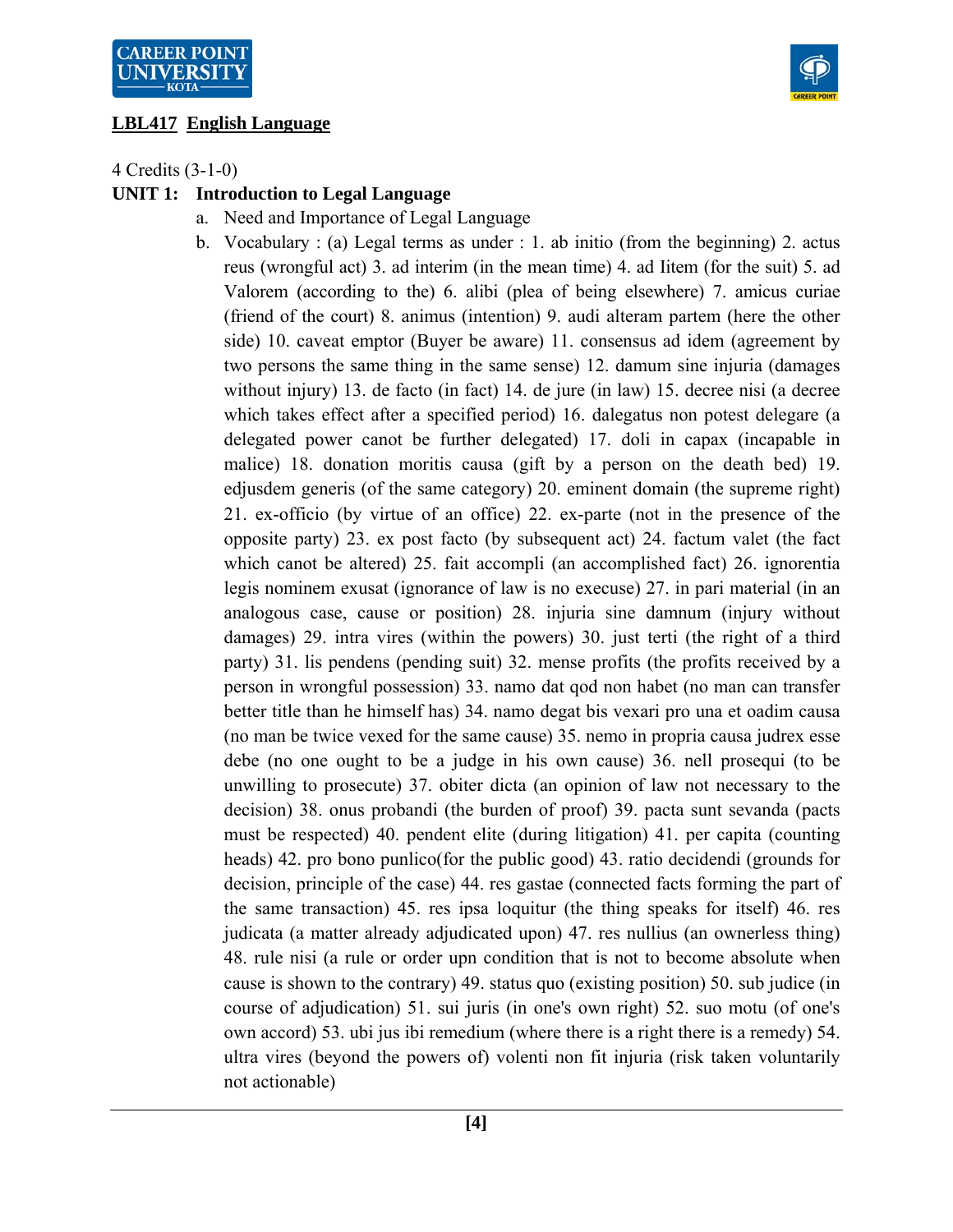



- **UNIT2:** Proficiency in General English
	- (a) Parts and Types of the Sentences
	- (b) Parts of Speech A Brief Introduction
	- (c) Tenses: Forms and Uses
	- (d) Active and Passive Voice
	- (e) Direct and Indirect (or Reported) Speech
	- (f) Some Common Mistakes in English
- **UNIT3:** Legal Terminology: Meaning and use of the following shall be explained: Translation of passages from English to Hindi and from Hindi to English. Précis Writing in English
- **NIT4:** Essay Writing in English on Topics of Legal Interest
- **UNIT 5:** Vocabulary : glossary of legal terms, Comprehension of a Legal Passage letter and application writing

#### **LBL414 Legal & Constitutional History**

- **UNIT 1: Introduction** : The early Charters (Charters of 1600 and 1961) and Surat Factory, Administration of Justice in Madras, Bombay and Calcutta before 1726, Charter of 1726 and Establishment of Mayor's Court; Charter of 1753
- **UNIT 2: The Regulating Act, 1773**, The Supreme Court of Calcutta, Bombay and Madras. Merits and Defects of Regulating Act and the Act of Settlement, 1781 Cases: (a) Trial of Raja Nand Kumar (b) Patna Case, and (c) Cossijurah Case The Beginning of the Adalat System. The Judicial Plans of 1772 and 1774 introduced by Warren Hastings, Judicial Reforms of Cornwalli sand Bentick
- **UNIT 3: The High Court** : Dual Judicature before 1861, Indian High Courts Act, 1861 Privy Council, Federal Court, Development of Law in Mofussil (Justice, Equity and Good conscience) Development of Criminal Law, Changes in Criminal-Law 1790-1861 Charter Act of 1833 Codification of Law : Law Commission, Legislative Council, First, Second and Third Law Commissions. The Lex Loci Report
- **UNIT 4: The Government of India Act, .1858**, Indian Councils Act of 1861 and 1892 Act of 1909: Morely Minto Reforms, Government of India Act, 1919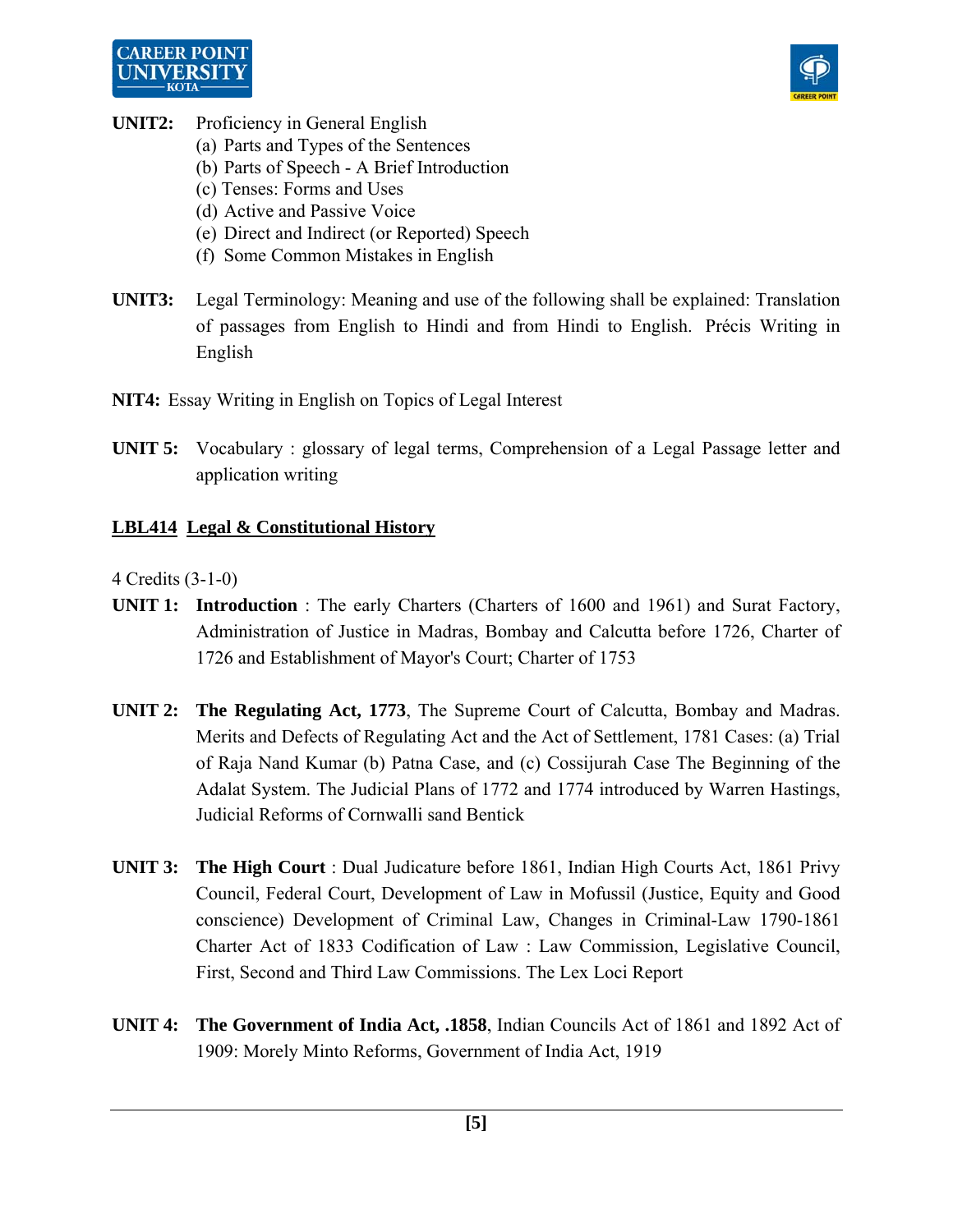## **CAREER POINT UNIVERSIT**



**UNIT 5: Simon Commission,** Round Table Conference, Government of India Act, 1935 Federalism : Nature and characteristics under the Act. Executive Powers of. Governor General, Federal Legislature, Federal Court, Provincial Autonomy, Powers of the Governor, Crips Mission, Indian Independence Act, 1947, Abolition of Jurisdiction of Privy Council, Constituent Assembly; its formation, working and contribution

## **Suggested Readings:**

- 1. Jain, M.P. : Outlines of Indian Legal History
- 2. Keith, A.B. : Constitutional History of India (1973), Chapters VII, VIII, X, XI and XIl only
- 3. Banerjee, A.C. : The Making of the Indian Constitution Mahajan,
- 4. V.D. : Constitutional history of India
- 5. Sinha, B. S.: Legal History of India Jois, M. Rama : Legal History of India Kulshreshtha,
- 6. VD. : Landmarks in Indian Legal and Constitutional History
- 7. Jain, M.P. : Bharatiya Vidhi ka Itihas/Sood : Sanvidhan ka Itihas
- 8. Mittal, J.K.: Bharat ka VaidhanikavamSamvedhanikItihasPranjape,

## **SML101 Management Concepts**

- **UNIT 1: Management:** Definition, nature, process, functions & skills. Evolution of management thoughts: Taylor and scientific management, Fayol's administrative management, management function, Qualities of managers, Social responsibilities of managers
- **UNIT 2: Planning:** Concept and purpose, Significance of planning, Planning Process, Features of a good plan, Measures for making planning effective, Barriers to effective planning, Management by Objectives (MBO), **Organizing:** Concept of organizing and organization, Virtual Organization structures. Basis of Departmentation, Concept of Authority, Functional Authority, Delegation of Authority, Centralization and Decentralization of Authority, Classical organizational theory and design, Neoclassical theory, Modern organization theory :System approach
- **UNIT 3: Directing:** concept of direction, significance principles of direction Techniques of direction, Leadership - Concept, Traits, and Styles, Qualities of a good leader, Difference between leadership and management, Communication: Concept, Types, process, barriers, making Communication effective.
- **UNIT 4: Controlling:** Concept, importance of control, Steps in control, Design of effective control system, Essentials of effective control system process, types of control, Requirement for Adequate control Budgetary Control, Non-Budgetary Control, control technique
- **UNIT 5: Staffing:** Concept of staffing, importance of staffing, factors affecting staffing, Manpower planning, manpower planning process, Job analysis, Recruitment and selection , **Motivation:** concept of motivation, motivation and behavior, motivation and performance.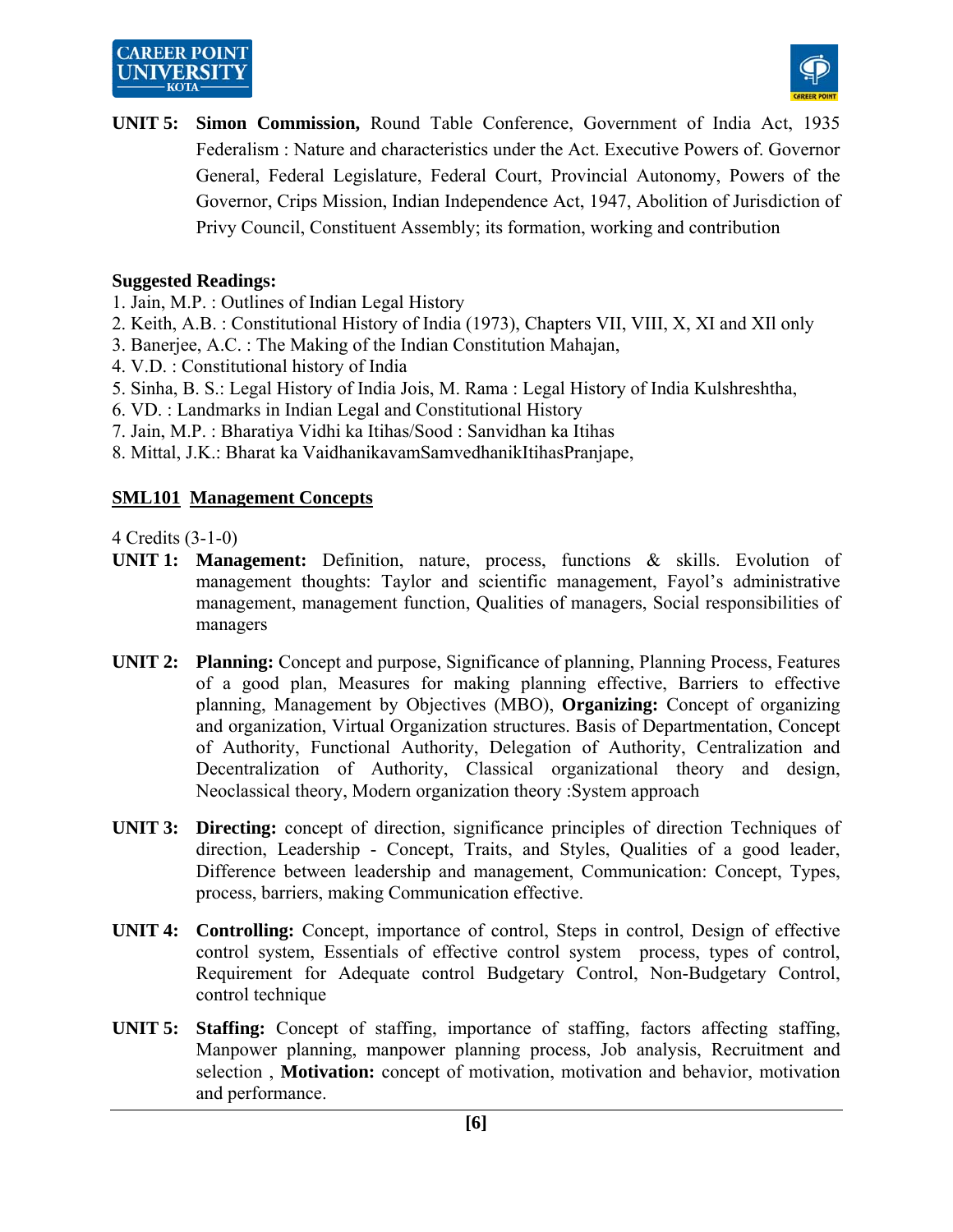



#### **Suggested Readings:**

1. Robbins Stephen P., "Management", Pearson.

2. Stoner James A.F.., "Management", Pearson.

## **SML105 Accounting for Managers**

#### 4 Credits (3-1-0)

- **UNIT 1: Introduction to financial accounting: Introduction**, definitions, accounting cycle, objective of accounting, basic accounting terms, Generally accepted accounting principles, Accounting concept and conventions, events  $\&$  transactions, vouchers, concept of debit and credit, Types of accounts, Accounting equations, capital and revenue transaction, Accounting standards, Journal, ledger, trial balance, Errors.
- **UNIT 2: Preparation of Final accounts:** Introduction, Preparation of financial statement-Profitability statement, Manufacturing accounts, Trading accounts, Profit and Loss accounts, Balance sheet, revised schedules of balance sheet, with adjustments.
- **UNIT 3: Funds Flow & Cash flow Statement:** Meaning and importance, Preparation of schedule of changes in working capital; Preparation of funds flow statement and its analysis, Cash Flow Statement, Cash flow v/s fund flow, Comparative statements and Trend analysis.
- **UNIT 4: Special accounting for department: D**epartmental accounts- meaning, objective, systems of departmental accounting, Departmental trading and profit & loss account.
- **UNIT 5: Branch -** Branch Accounts- meaning, objectives, branch and agency, branch v/s department, Kinds of branches.

#### **Suggested Readings:**

- 1. Financial Accounting- P.C. Tulsian, Pearson Education India.
- 2. An Introduction to Accounting- S.K.S.B.N. &Maheshwari., Vikas Publications
- 3. Jain S.P. and Narang K.L. Advanced Cost Accounting, Kalyani Publishers, Ludhiana.
- 4. Khan M.Y. and Jain, P.K. Management Accounting, TMH, N.Delhi.
- 5. Financial Accounting, Punjabi, Sharma, Goyal, Jain, Tiwari, RBD publication.

#### **SML115 Managerial Economics**

- **UNIT 1:** Overview of Economic System: The economics Background to management; nature and scope of managerial economics and its relationship with other disciplines; significance in decision making and fundamental concepts of managerial economics.
- **UNIT 2: Supply & Demand Analysis:** Meaning of demand, objectives of demand analysis and determinants of demand, law of demand, demand function, elasticity of demand and its measurement methods, demand forecasting methods. Meaning of supply, supply analysis, law of supply and supply curve, supply curve, market equilibrium.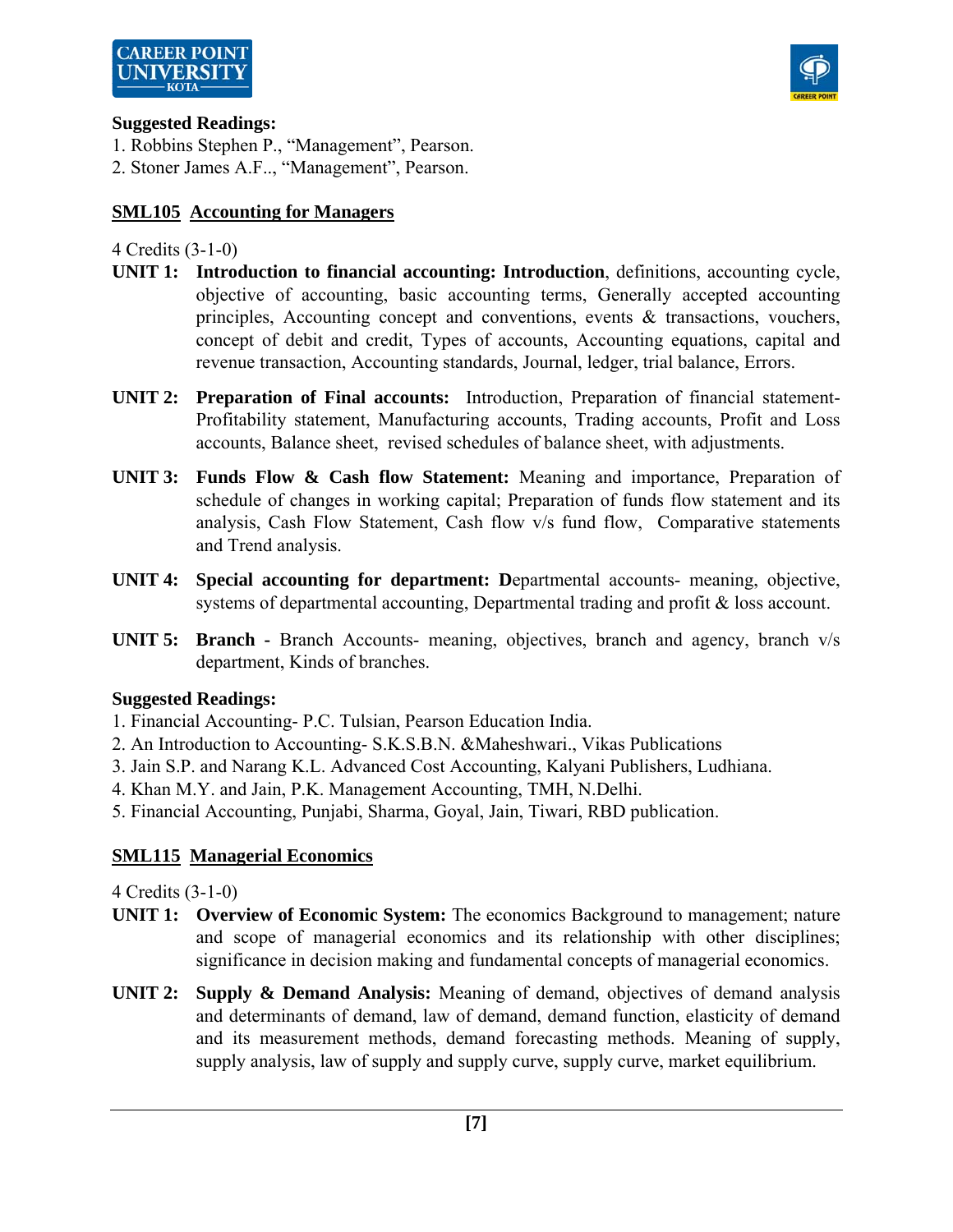## **CAREER POINT UNIVERSIT**



- **UNIT 3: Production Analysis:** Production concepts and analysis; production function; characteristics of various factors of production, laws of production; production function.
- **UNIT 4: Analysis of Costs:** Types of costs, Cost & Production Function: Short run and long run cost functions, comparison between long run and short run, Break Even Analysis: merits & demerits, Shut down point, Economies of scale.
- **UNIT 5: Market Structure Perfect Competition:** Introduction, demand and supply in perfect competition, Market structure and pricing decisions-the competitive and monopoly model, monopolistic competition and oligopoly, pricing of multiple products.

#### **References Reading:**

- 1. Joel Dean Managerial Economics, Prentice Hall/Pearson.
- 2. Rangarajan Principles of Macro Economics, Tata McGraw Hill.
- 3. Atmanand, Managerial Economics, Excel, 2001.
- 4. Mankar.V.G., Business Economics, Macmillan, Business Book, 1999.

| S. No.               | <b>Course Code</b> | <b>Subject Name</b>                         | L              | T        | ${\bf P}$      | <b>Credits</b> |
|----------------------|--------------------|---------------------------------------------|----------------|----------|----------------|----------------|
|                      | <b>SML201</b>      | <b>Introduction to Business Environment</b> | 3              |          | $\theta$       | $\overline{4}$ |
| $\overline{2}$       | LBL121             | Constitutional law I                        | 3              |          | $\theta$       | $\overline{4}$ |
| 3                    | LBL412             | Law of Contract I                           | 3              |          | $\theta$       | $\overline{4}$ |
| $\overline{4}$       | <b>SML204</b>      | Cost Analysis & Control                     | 3              |          | $\theta$       | $\overline{4}$ |
| 5                    | <b>SML205</b>      | <b>Business Ethics</b>                      | 3              |          | $\theta$       | $\overline{4}$ |
| 6                    | <b>HUL101</b>      | English in Practice                         | $\overline{2}$ | $\theta$ | $\overline{2}$ | 3              |
| 7                    | <b>ENL011</b>      | <b>Environmental Studies</b>                | $\theta$       | $\Omega$ | $\theta$       | $\theta$       |
| <b>Total Credits</b> |                    |                                             |                |          |                |                |

## **COURSE STRUCTURE FOR BBA+LL.B 2nd SEMESTER**

#### **SML201 Introduction to Business Environment**

4 Credits (3-1-0)

#### **UNIT 1: Introduction to Business Environment**

 Nature of Business environment; Environmental factors affecting business and their interaction, consumerism; socio cultural factors affecting business decision.

#### **UNIT 2: Economical Environment of Business**

 Circular flow of economics activities, national income in India; salient features of the Indian economy; inflation and its impact on business, emerging trends and structure of Indian economy; decision application of economic statistics.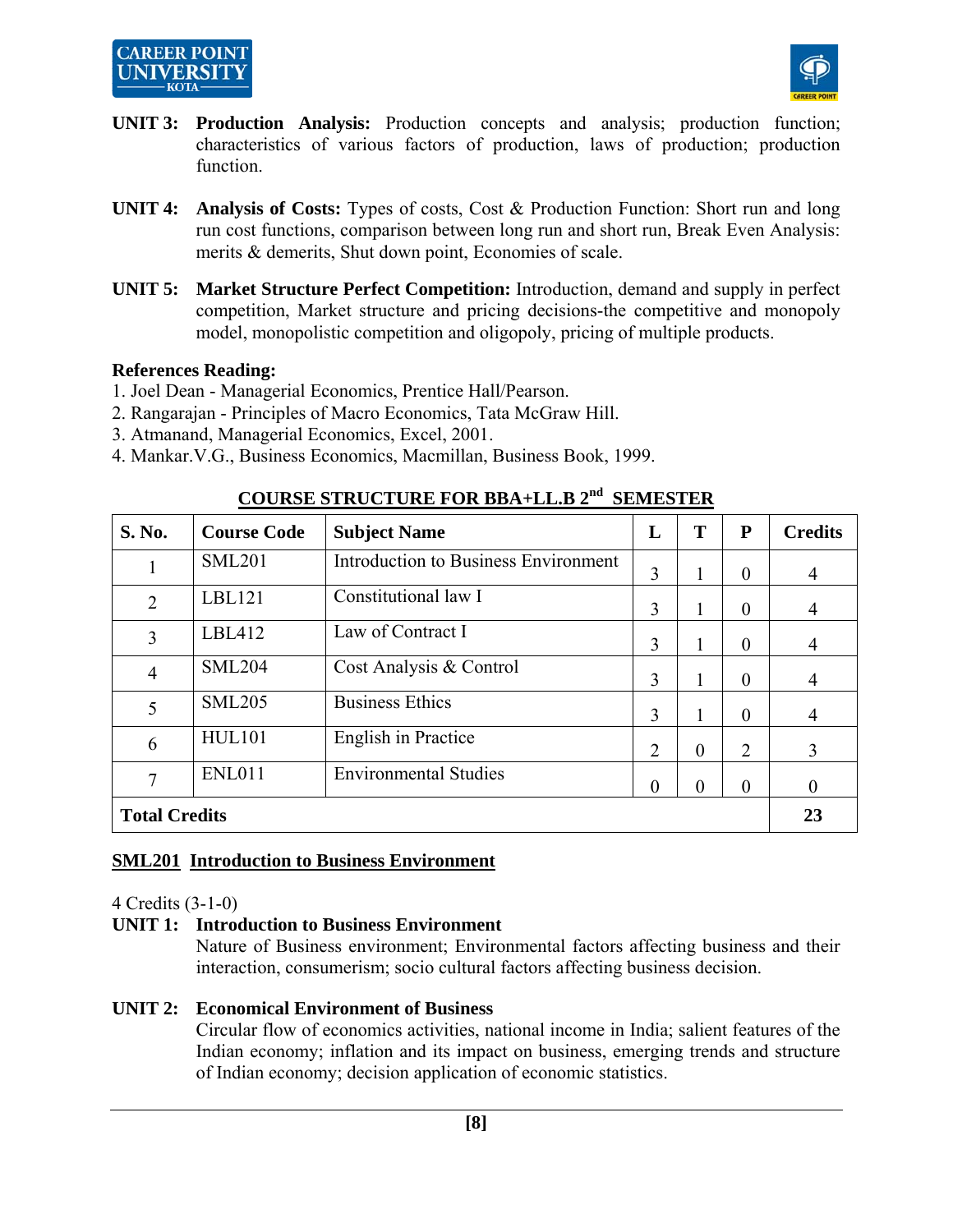



#### **UNIT 3: Political Environment of Business**

 Political environment; Economic role of government planning in India and its implications for business decision.

#### **UNIT 4: Business and Governmental Policies**

 Government policies and their implications for the business decision, policies towards sick units, BIFR.

#### **UNIT 5: Legal Environment of Business**

 Main provision of company Act, 1956; Main provision of MRTP, competition Act, FEMA, and Consumer Protection Act; Regulation of stock exchange; and the role and functions of SEBI, current developments and analysis of business.

#### **Suggested Readings:**

- 1. Adhikari M, Economic Environment of Business, S Chand.
- 2. Ghosh, Economic Environment of Business, Vikas Publishers.
- 3. Morrison J, The International Business Environment, Palgrave.
- 4. Agarwal R, Business Environment, Excel Books.
- 5. Bedi Suresh, Business Environment, Excel Books.
- 6. George A. & Steiner G.A., Business, Government and Society, Macmillan

#### **LBL121 Constitutional law I**

- **UNIT 1: Introduction**: Salient Features of the Constitution. Nature of the Indian Federalism: Preamble, Citizenship and State.
- **UNIT 2: Nature and Scope of Fundamental Rights:** under Indian Constitutional Law: a. Citizenship b. State- Art. 12, Equality and Social Justice (Art. 14 to 18) , Freedom of Speech and Expression (Act 19 (1) (a)  $\&$  (2), Freedoms under Art. 19 (a) (b) (c) (d) (e) and (g) Scope of the Freedoms Reasonable Restriction under Art. 19 (3)(4)(5)  $\&$ (6) -Grounds and Instances of Reasonable and Unreasonable Restrictions, Safeguards to the persons Accused of Crime (under Art.20 & 22)
- **UNIT 3: Rights to Life and Personal Liberty** : a. Nature and Scope of Art. 21 Meaning of Life and "Personal Liberty", Right against Exploitation (Art. 23 & 24), Prohibition of trafficking in Human Beings and Forced Labour (Art. 23), Right to Freedom of Religion (Art. 25-28), Cultural and Educational Rights of Minority Community (Art. 29-30)
- **UNIT 4: Right to Constitutional Remedies** : a. Nature and Scope of Art. 32 & 226, Nature of Review through writ Jurisdiction, Writ of Habeas Corpus and other writs, Powers & Jurisdiction of Supreme court and High court b. Locus Standi - Public Interest Litigation / Social Interest Litigation - use and abuse - guidelines as set out in M.C. Mehta Case (1987), Bandhua Mukti Morcha (1984), Guidelines for rehabilitation and compensation in Delhi Domestic working women Forum vs. Union (1995) and other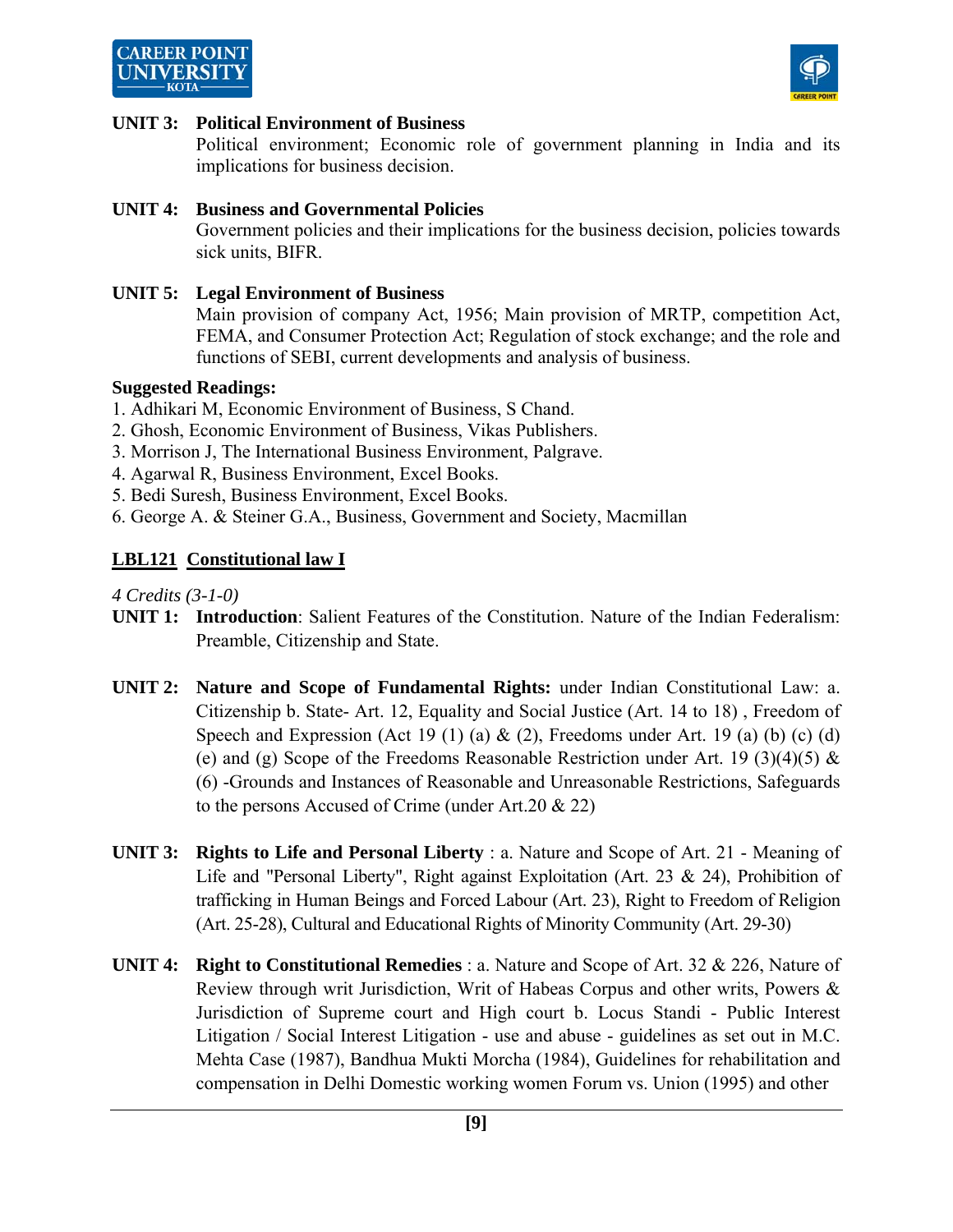



#### **UNIT 5: Directive Principles and Fundamental Duties:**

 Nature and Scope of the Chapter on Fundamental Rights : Relationship with Directive principles of State Policy, Fundamental Duties of the Citizens : Historical Background and Sources of the Duties, Significance, Nature, Scope and Enforcement of Duties.

#### **Leading Cases:**

- 1. S.R. Bommai v. UOI AIR 1994 SC 1918
- 2. Keshvanand Bharti v. State of Kerala AIR 1973 SC 1476
- 3. Menaka Gandhi v. UOI AIR 1978 SC 597
- 4. A.K. Gopalan v. State of Madras AIR 1950 SC 27
- 5. Indira Sawheny v. UOI AIR 1993 SC 2178
- 6. Minerva Mills Ltd. V. UOI AIR 1989 SC 1789
- 7. Indira Gandhi v. Raj Narain AIR 1995 SC 2299
- 8. Kedar Singh v. UOI AIR 1989 SC 653
- 9. S.P. Gupta v. UOI AIR 1982 SC 1991

#### **Suggested Readings:**

- 1. Granville Austin: Indian Constitution: Cornerstone of Nation.
- 2. Dr. Upendra Baxi: "The Little Done, the Vast Undone", JILl, (1969),323.
- 3. H.M. Seervai: Constitutional Law of India.
- 4. Dhawan and Jacob (ed): Indian Constitution: Trends and Issues (1978).
- 5. M.P. Jain: Constitutional Law of India.
- 6. M. Galanter: Competing Equalities: Law and the Backward Classes in India. (1984).
- 7. B. Shiva Rao: Framing the India's Constitution (Text).
- 8. A.L. Gandhi: Right to Property and its Changing Dimensions (1985).
- 9. C.L. Anand: Equality, Justice and Reverse Discrimination in India (1987).
- 10. V.N. Shukla: Constitutional Law oflndia, (Edited by M.P. Singh).

#### **LBL412 Law of Contract I**

#### *4 Credits (3-1-0)*

#### **UNIT 1: Evalution and Scope of Law of Contract :**

Nature of contract, Defination of contract, object of contract.

#### **UNIT 2: Formation of Contract:**

- (a) Proposal and acceptance: Meaning and law relating to communication of proposal, acceptance and its revocation.
- (b) Consideration: Meaning, essential conditions and doctrine of privity of contract.
- (c) Lawful object and lawful consideration.
- (d) Consent and free consent: Meaning and essential conditions including standard Form Contracts.
- (e) Capacity to contract including nature and effects of minor's agreement
- (f) Void agreement: Meaning and agreements declared to be void by the Indian contract Act, 1872 with special emphasis on agreements in restraint of trade and wagering agreements.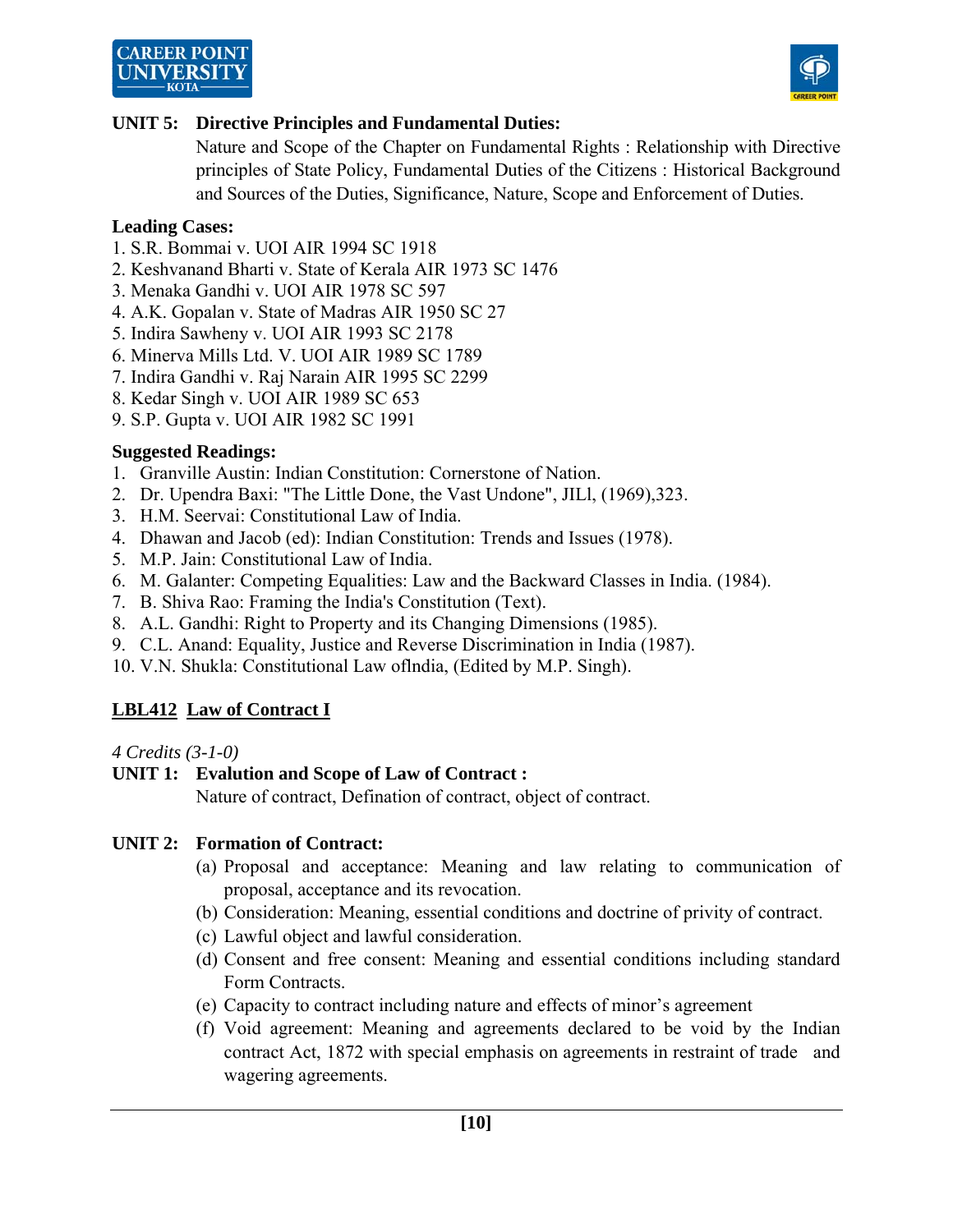

## **UNIT 3: Discharge of Contract : Meaning and Modes:**

- (a) Discharge by Performance
- (b) Discharge by breach including anticipatory breach of contract.
- (c) Discharge by agreement
- (d) Discharge by impossibility of performance and its relation with English Law
- **UNIT 4: Quasi contract:** Law Relating to certain Relations resembling those created by contract with special emphasis on doctrine of unjust enrichment.

## **UNIT 5: Remedies Available Under Indian Contract Act 1872:**

- (a) Compensation: Meaning and nature
- (b) Law relating to award of compensation in case of breach of contract.
- (c) Liquidated damages and penalty.
- (d) Provisions related to award of compensation, specific performance of contract and injunction under Specific Relief Act, 1963.

## **Leading Cases:**

- 1. Carlill V Carbolic Smoke Ball Co. (1883) IQB 256
- 2. Bhagwandas V Girdhari Lal & Co. AIR 1966 SC 543
- 3. Motilal Padampur Sugar Mill Co. Ltd. Vs State of UP AIR 1979 SC 621
- 4. LalmanShukia V Gauri Dutt All IJ (1913) 409
- 5. Mohori Bibi V DhurmodasGhosh(1903)I.A. 172

#### **Suggested Readings:**

- 1. Atiyah, P.S.: An introduction to the law of contract.
- 2. Pollock: Principles of the law of contract.
- 3. Pollock & Mulla: Indian Contract & Specific Relief Act.
- 4. V.0. Ramobandra: The law of contract and Specific Relief Act.
- 5. T..R. Desai: Principles of law of contract.
- 6. Avtar Singh : Law of contract.
- 7. Avtar Singh :lafonkfof/k
- 8. I.C. Saxena & R.I. Nawalakha: lafonkfof/k

## **SML204 Cost Analysis & Control**

#### *4 Credits (3-1-0)*

**UNIT 1: Introduction:** Definition of Costing, Cost Accounting. Objectives of Cost Accounting; Importance of Cost Accounting to Business Concern. Relationship between Cost Accounting, Financial Accounting, Management Accounting and Financial Management; Advantages of a Cost Accounting system, installing a Cost Accounting System, Essentials of a good Cost Accounting System.

> Cost concepts, terms and classification of costs: Cost, Cost object, Cost units and Cost Centers, Types of costs, classification of costs, cost sheet (introduction only), total costs and unit costs. Costing Methods and Techniques (introduction only).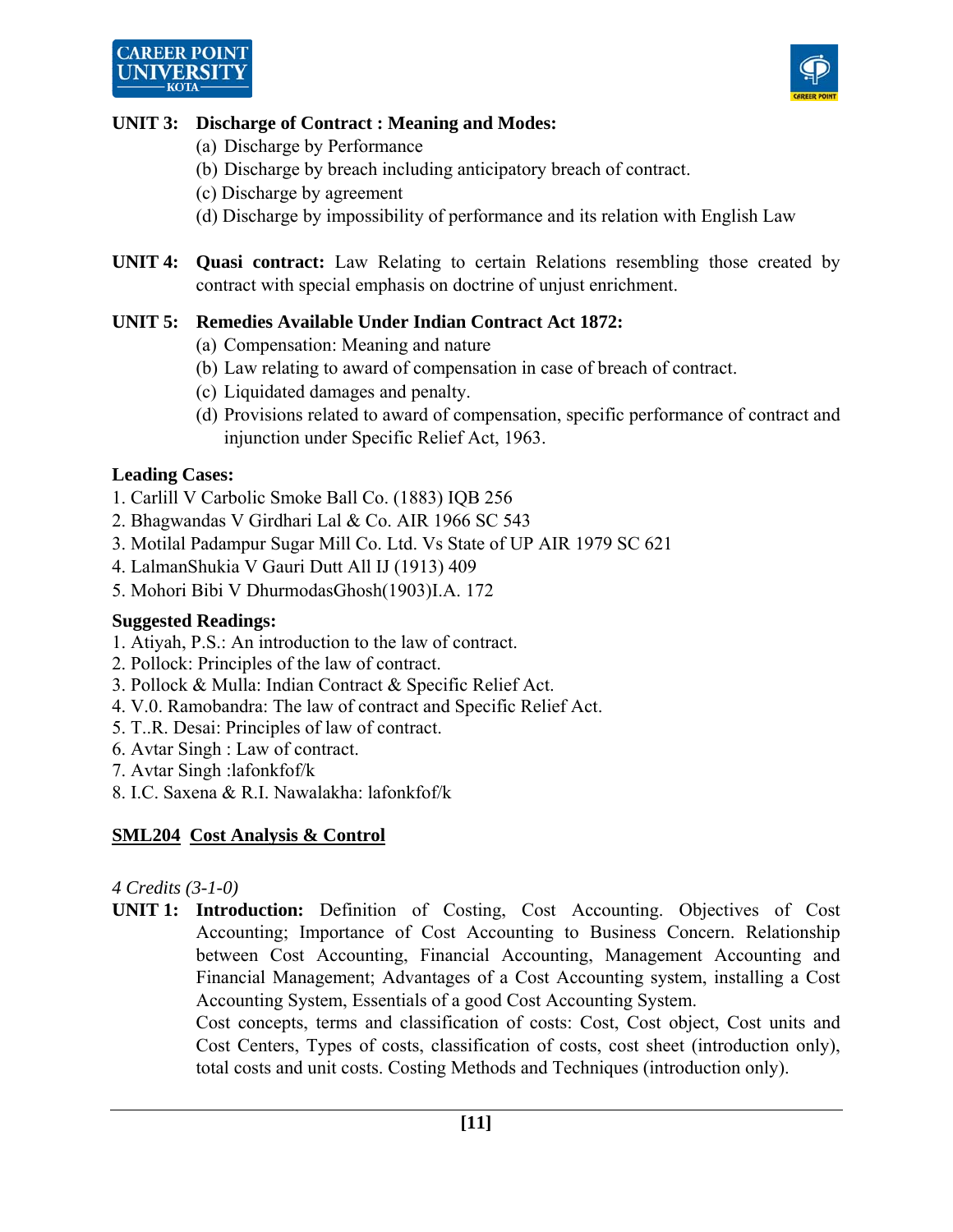



- **UNIT 2: Cost Ascertainment:** Material cost control, Materials control Tools: Just-in-Time Purchase; various stock levels, Economic Ordering Quantity and ABC Analysis; Periodic Inventory, Perpetual Inventory, Physical verification; treatment. Labour cost control Introduction, recording labour cost: Attendance and payroll procedures Labour turnover-Causes and methods of calculating labour turnover; cost of labour turnover. Overhead cost control. Definition, Classification of Overhead-Element-wise, Functional and Behavioural; Need for of classifying overhead into fixed and variable; various types of overheads.
- **UNIT 3: Methods of Costing:** Job Costing (Job cost cards and databases, Collecting direct costs of each job, Attributing overhead costs to jobs, Applications of job costing).Batch Costing, Contract Costing .

 Process Costing: Meaning, Features, Process vs. Job Costing, Principles of cost ascertainment for Materials, Labor & Overhead; Normal loss, Abnormal loss and gain and preparation of process accounts.

- **UNIT 4: CVP Analysis and Marginal Costing:** CVP Analysis Introduction; CVP Assumptions and Uses; Break-Even Analysis: BE Point and Margin of Safety; Graphical presentation of CVP Relationship; Profit Graph. Marginal Costing and Management Decisions – Marginal Costing vis-à-vis Absorption Costing; Marginal Costing Techniques; Marginal Cost and Product Pricing; Product Mix and Make or Buy Decisions, Shut Down Decisions (with simple type of problems on different areas of decision making).
- **UNIT 5: Budgetary Control and Standard Costing:** Budgetary Control: Budget and Budgetary Control; The budget manual, principal budget factor, preparation and monitoring procedures, preparation of functional budgets (Production, Sales, Materials), cash budget, (idea of master budget), flexible budget. Standard Costing. Standard Costs and Standard Costing; Uses, & Importance. Differences with Budgetary Control, Preliminary Steps. Classification of Standards.

Analysis and computation of Materials, Labour and Overhead Costs Variances (elementary level). Cost control & Cost reduction, reporting to management.

#### **Suggesting Reading:**

- 1. Jain & Narang,Cost Accounting
- 2. M.Y.Khan & P.K.Jain, Management Accounting, TMH
- 3. S.N. Maheshwari, Cost Accounting
- 4. Khan & Jain, Cost Accounting
- 5. K.S.Thakur, Cost Accounting, Excel Books
- 6. Satish Inamdar, Cost & Management Accounting, Everest Publishing House
- 7. Atkinson, Management Accounting, Pearson
- 8. Bhattacharyya, Ashish K., Cost Accounting for Business Managers, Elsevier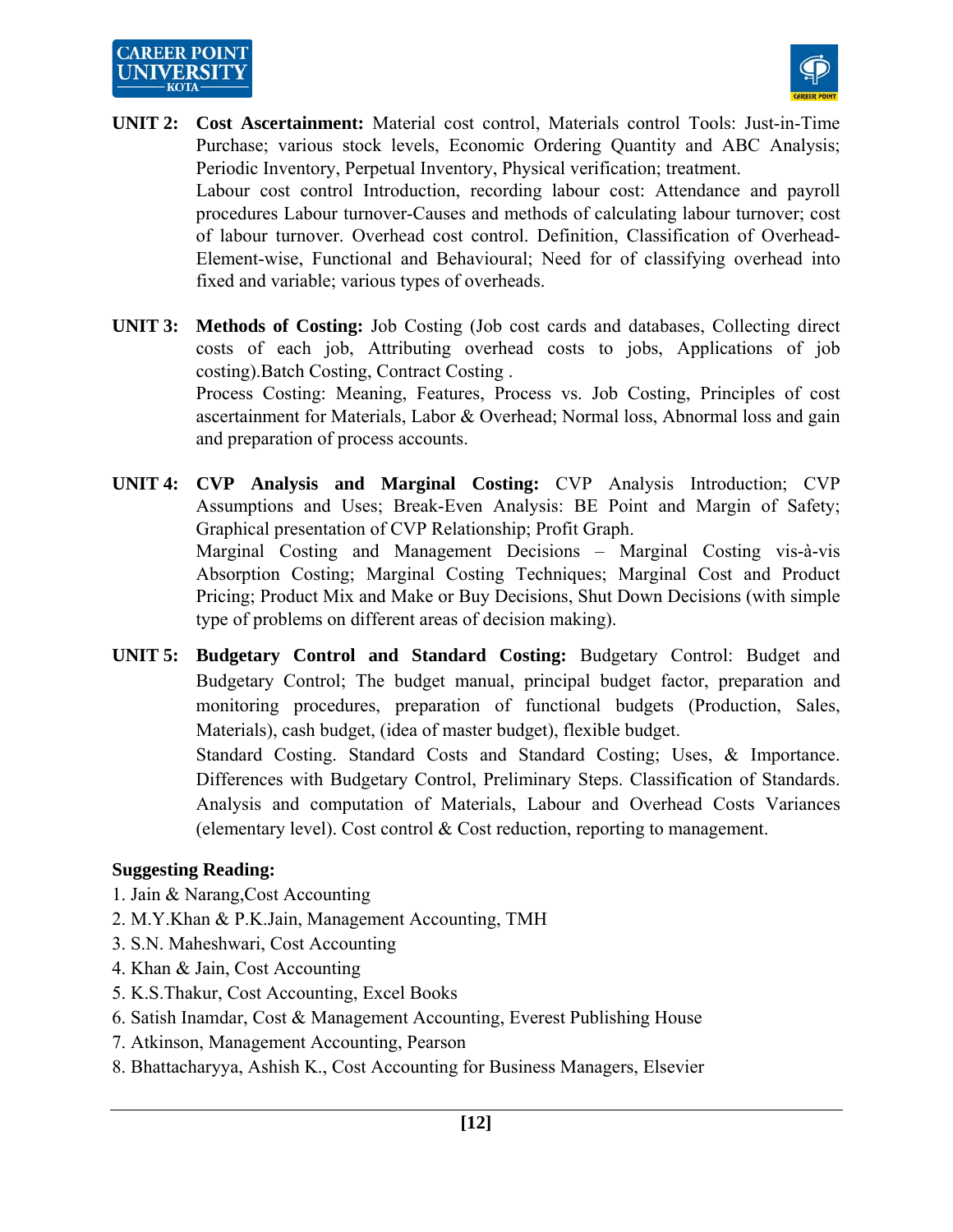

## **SML205 Business Ethics**

4 Credits (3-1-0)

- **UNIT 1: Business Ethics-An overview:** Ethics-Nature of Ethics-Objectives of ethics-Business ethics-nature of Business ethics-Relationship between ethics and business-Need for business ethics, The Ethical Organisation and its corporate code.
- **UNIT 2: Management and Ethics:** Ethical Issue in Marketing Management, Ethical Issues in Operations Management, Ethical Issues in Purchase Management, Ethical Issues in Human Resource Management, Ethical Issues in Finance, Ethical Issues in Accounting and other Functions.
- **UNIT 3: Ethical Dilemmas at Workplace:** Dilemmas at workplace- Ethical dilemmas: Power, Authority and Trust, Secrecy, confidentiality and loyalty- Resolving dilemmas: Manager, Employee, Ethical Issues in Global Business
- **UNIT 4: Corporate Responsibility- Stakeholders:** Stakeholders- An overview- Internal stakeholder: Shareholders, Employees, Management- External stakeholders: Consumers, Suppliers, Creditors, Competitors, Community.
- **UNIT 5: Corporate Governance- An overview:** Corporate Governance- Board Structures and Styles, Corporate Governance- Roles and Responsibility of Board of Directors, Corporate Governance- Codes and Laws.

## **Suggested Readings:**

- 1. Charaborty, S.K. : Foundation of Manageria Work -Contributions from Indian Thought, Himalaya Publishing House Delhi 1998
- 2. Management Effectiveness and Quality of Work-life-In-dian Insight, Tata McGraw Hill Publishing Company, New Delhi 1987.
- 3. Management by Values. Oxford University Press, 1991
- 4. Drucker,P: Managing in Turbulent Times, Pan Books London 1983
- 5. Kumar,S and N.K. Uberoi : Managing Secularism in the New Millennium, Excel Books 2000.

## **HUL101 English in Practice**

3 credits (2-0-2)

**UNIT 1: Introduction to English Phonetics:** Introduction to the production of speech sounds, articulatory phonetics; Organs of speech, articulatory and phonatory systems. Correspondence between Sound and Symbol; Voiced and voiceless sounds, Oral and Nasal Sounds; Vowels, monophthongs and diphthongs: ,Consonant and Phonemic transcription.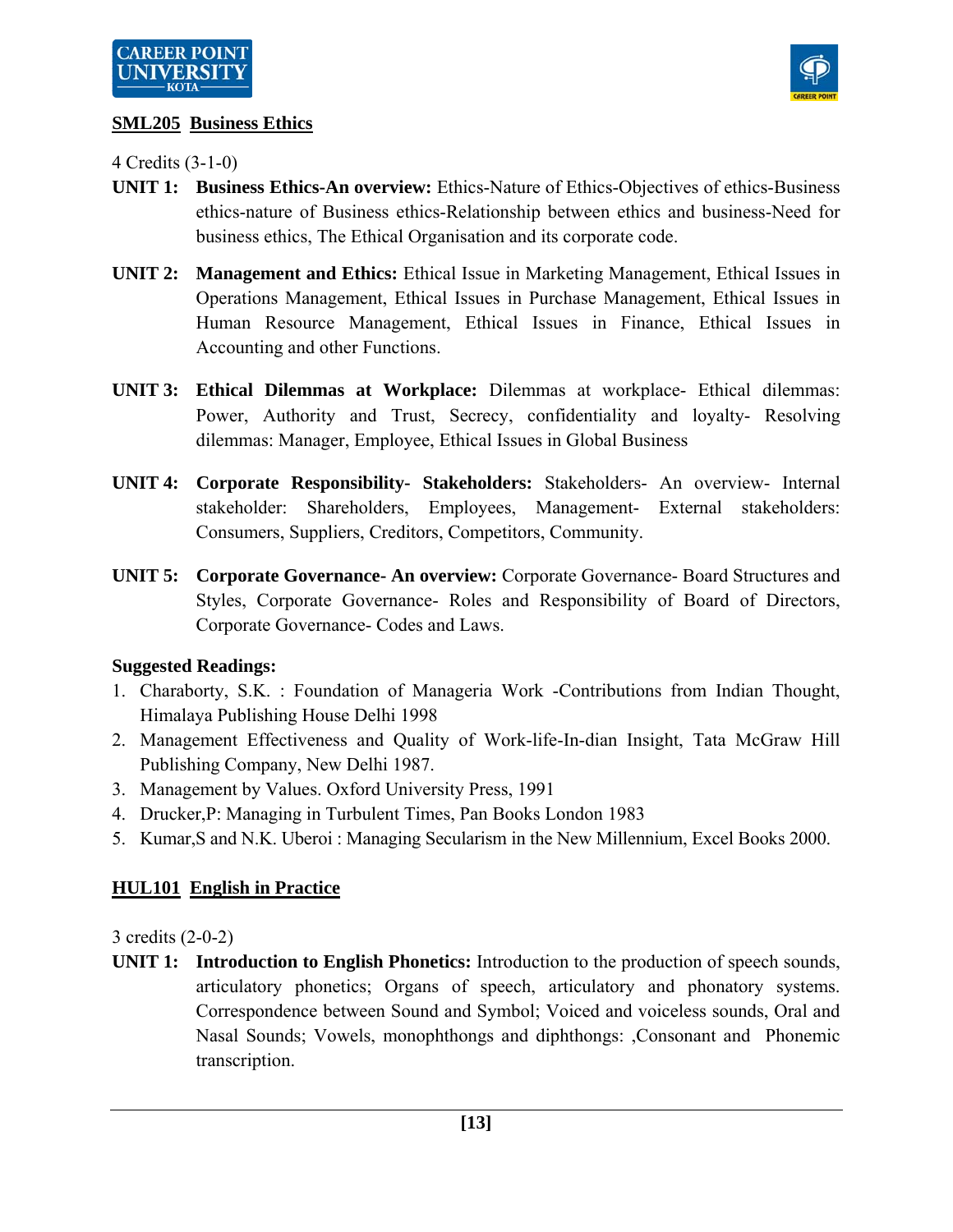# **CAREER POINT**



- **UNIT 2: Stress Rhythm and Intonation:** The syllable, Word Accent; Distinctive word accentual patterns, Derivational word accent; content words and Structure words: Rhythm, Function of intonation, Tone Tonicity and Tone, use of tones.
- **UNIT 3: Functional Grammar-1** Part of Speech, Sentence Elements and type of Sentences, Determiners, Modal verbs, Tag Questions, Active and Passive voice, Tenses, Conditional Sentences…
- **UNIT 4: Towards effective Writing:** Note Writing, e-mail writing, message writing, making fax, Paragraph writing, Dialogue writing, Précis writing
- **UNIT5: Letter writing** Formal Letters, Format and layout, Qualities of formal letters, Various types of Applications, Job Application, Difference between resume, bio data and curriculum vitae, Resume writing,

#### **Suggested Readings:**

- 1. Business correspondence and Report writingR C Sharma, Krishna Mohan**,** Tata McGraw-Hill Education.
- 2. Verbal and non Verbal R. S. Agrawal,
- 3. Better English- Norman Lewis**,** Goyal Publishers & Distributors
- 4. Word Power Made Easy- Norman Lewis,Pocket Books.
- 5. Spoken English R S Bansal

| S.NO                 | Code           | <b>SUBJECT</b>                      |   | Т | P                           | $\mathcal C$ |
|----------------------|----------------|-------------------------------------|---|---|-----------------------------|--------------|
|                      | LBL 211        | Constitutional law II               | 3 |   |                             |              |
| 2                    | LBL413         | Family Law - I (Hindu law)          | 3 |   |                             |              |
| 3                    | LBL422         | Law of contract II                  | 3 |   |                             |              |
| 4                    | <b>SML 312</b> | Organizational Behaviour            | 3 |   |                             |              |
|                      | <b>SML 302</b> | <b>Entrepreneurship Development</b> | 3 |   |                             |              |
| 6                    | <b>SML 300</b> | Soft Skills Lab I                   | 2 | 0 | $\mathcal{D}_{\mathcal{L}}$ |              |
|                      |                |                                     |   |   |                             |              |
| <b>Total Credits</b> |                |                                     |   |   |                             |              |

# **BBA+LLB 3rd Semester Scheme and Syllabus**

**LBL 211 Constitutional law II** 

4 Credits (3-1-0)

**UNIT 1: President of India :**a. Position, Election, Qualifications, Impeachment etc. b. Council of Ministers, Prime Minister - Cabinet System Collective responsibility - Individual responsibility, President & P.M. relationship, Legislative privileges. Governor**:**  Constitutional Relationships with State Government Powers of Governor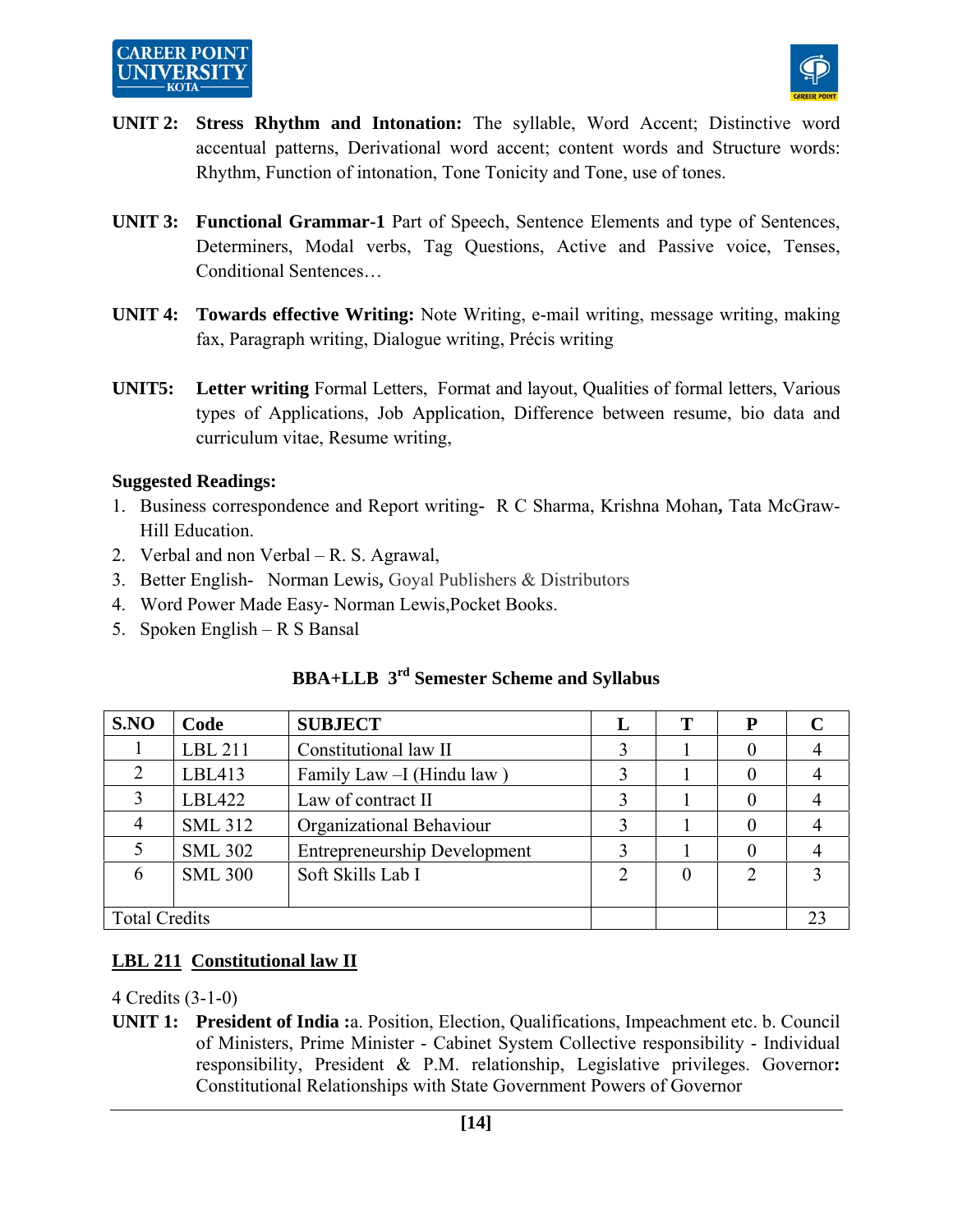## **CAREER POINT UNIVERSIT**



- **UNIT 2: Union and State Executive**Parliamentary System of Government Union and State legislature; Lok Sabha, Vidhan Sabha Rajya Sabha, and Vidhan Parishad, Composition : Speaker, Chairman; Privileges; Legislative procedure ,**Legislative processes :** Provisions as to introduction and passing of Bills, Money Bill - Procedure in financial matters ,
- **UNIT 3: Union-State Judiciary** : Supreme Court and High Court, Composition and Powers, Writs Union-State Legislative Relationship-Distribution of legislative powers, Administrative and financial relationship.

Federal Relations:

- (a) Legislative relations between Centre and the States.
- (b) Administrative Relations.
- (c) Financial Relations. Parliamentary Government
- **UNIT 4: Service under the Union and the State**, Constitutional protection to civil servants; Public Service Commission of the Union and the States Art. 300 A-Property Rights, Freedom of Trade, Commerce and Intercourse : State Liability in Contracts and Torts, Suit by and against the State
- **UNIT 5: Emergency :** Need of the provision Types of emergency Proclamation, conditions, Effect of emergency on Centre - State Relations. - Emergency and fundamental rights**.**
- **UNIT 6: Constitutional Amendments:** Method of Constitutional Amendments : Limitations upon Constitutional Amendments - Basic structure doctrine as a limitation, Pre-Keshvananda and Post-Keshavanda Bharti cases.

#### **Leading Cases:**

- 1. S.R. Bommai v. UOI AIR 1994 SC 1918
- 2. Keshvanand Bharti v. State of Kerala AIR 1973 SC 1476
- 3. Menaka Gandhi v. UOI AIR 1978 SC 597
- 4. A.K. Gopalan v. State of Madras AIR 1950 SC 27
- 5. Indira Sawheny v. UOI AIR 1993 SC 2178
- 6. Minerva Mills Ltd. V. UOI AIR 1989 SC 1789
- 7. Indira Gandhi v. Raj Narain AIR 1995 SC 2299
- 8. Kedar Singh v. UOI AIR 1989 SC 653
- 9. S.P. Gupta v. UOI AIR 1982 SC 1991

#### **Suggested Readings:**

- 1. Granville Austin: Indian Constitution: Cornerstone of Nation.
- 2. Dr. Upendra Baxi: "The Little Done, the Vast Undone", JILl, (1969),323.
- 3. H.M. Seervai: Constitutional Law of India.
- 4. Dhawan and Jacob (ed): Indian Constitution: Trends and Issues (1978).
- 5. M.P. Jain: Constitutional Law of India.
- 6. M. Galanter: Competing Equalities: Law and the Backward Classes in India. (1984).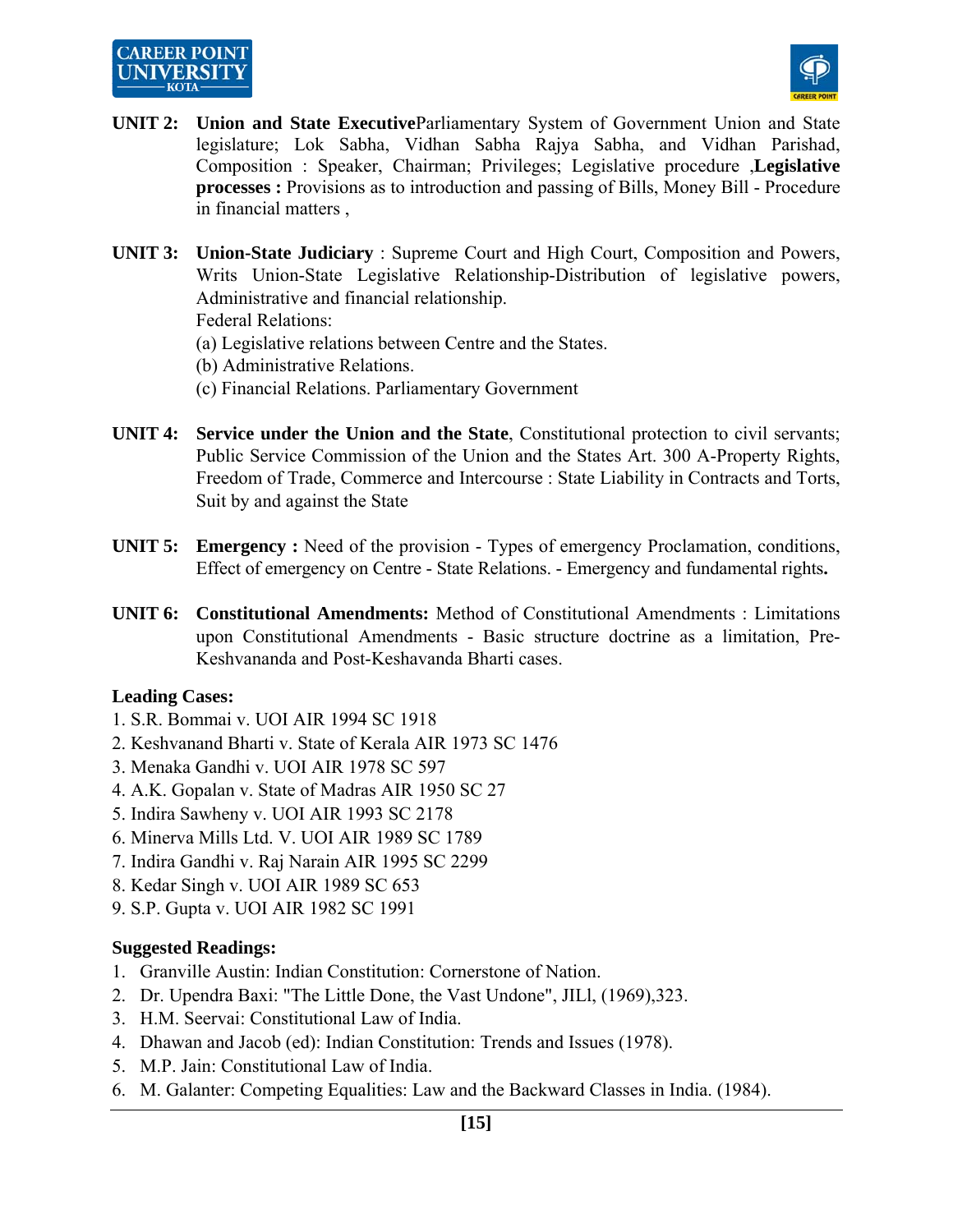



- 7. B. Shiva Rao: Framing the India's Constitution (Text).
- 8. A.L. Gandhi: Right to Property and its Changing Dimensions (1985).
- 9. C.L. Anand: Equality, Justice and Reverse Discrimination in India (1987).
- 10. V.N. Shukla: Constitutional Law oflndia, (Edited by M.P. Singh).

11. M.C.J. Kagzi : Constitution of India (Eng. & Hindi Ed.).

## **LBL413 Family Law –I (Hindu law )**

4 Credits (3-1-0)

- **UNIT 1: HINDU LAW** :Sources, School and application, Coparcenary. Joint family property and selfacquired property. Karta & his power and obligation. Religious and Charitable Endowments - Essentials of an endowment, kinds. Shebait and Mahant.
- **UNIT 2: THE HINDU MARRIAGE ACT, 1955:** Condition ofHindu Marriage its ceremonies and registration. Void and voidable marriages. Restitution of conjugal rights. Judicial separation, legitimacy of children, void-voidable marriages. Divorce, alternative relief in divorce, proceedings of 8 divorce by mutual consent. One year bar to divorce, divorce persons when may marry again, Jurisdiction and procedure.
- **UNIT 3: The Hindu Succession Act, 1956**-Succession to the property of a Hindu Male. Succession to interest in coparcenary property, property of Hindu female. Succession to the property of Hindu female. General rules and disqualifications of Succession Escheat.
- **UNIT 4: The Hindu Adoption and Maintenance Act, 1956:** Requisites of valid adoption. Succession to take an adoption. Effect of adoption, persons who may be adopted, other condition for a valid adoption. Effect of Adoption: Miscellaneous provisions of adoptions. Maintenance of
- **UNIT 5: The Hindu Minority and Guardianship Act, 1956:** Natural guardians and their powers. Testamentary guardians and their powers. De-facto guardian, general provisions of guardianship.
- **UNIT 6: Partition Under Hindu Law**: Meaning property for partition, persons entitled to sue for partition and allotment of shares, partition, how affected. Determination of shares. Re-opening of partition. Re-union. Debts-Doctrine pious obligation: Antecedent Debt.

#### **Leading Cases:**

- 1. Shastri Yajna Purushasji V. Muldas AIR 1966 SC 11153
- 2. Hanooman Prasad, V. Mussamat Babooce Munraj Koonwaree (1856) 6 M.1.A. 305.
- 3. Gita Hariharan V. State Bank of India AIR 1996 SC 1149.
- 4. Bipin Chandra V. Prabhavati AIR 1957 S.C. 176.
- 5. Dr. N.G. Dastanee V. Sucheta Dastanee AIR 1975 S.C. 1534.
- 6. Dharmendra Kumar V. Usha Kumar AIR 1977 S.C. 2218.
- 7. Tulsan V. Sesha reddi, AIR 1977 S.C. 1944.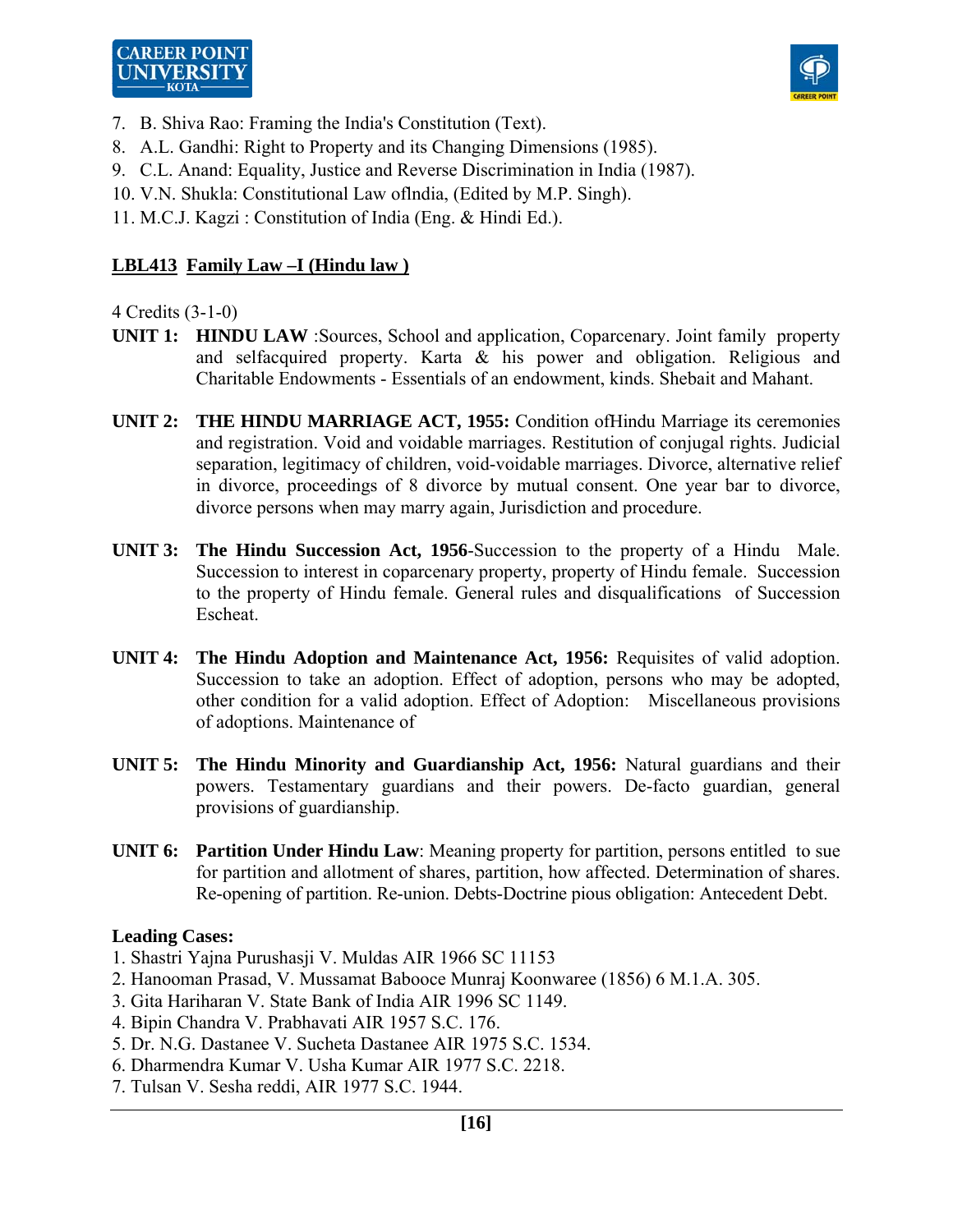



#### **Suggested Readings:**

- I. Mulla : Principles of Hindu Law.
- 2 Raghvachariar: Hindu Law-Principles and precedents.
- 3. ParasDiwan: Hindu Law.
- 4. Tahir Mahmood: Hindu Law.

## **LBL422 Law of Contract II**

#### 4 Credits (3-1-0)

## **UNIT 1: Contract of Indemnity and Guarantees:**

- (a) Meaning, Distinction between indemnity and guarantee and kind of guarantees.
- (b) Right of indemnity holder.
- (c) Rights of the surety, extent of liability of the surety.
- (d) Discharge of liability of the surety.

## **UNIT 2: Contracts of Bailment and Pledge:**

- (a) Meaning and kinds of contract of Bailment-Bailment without consideration
- (b) Rights and duties of bailee and bailor.
- (c) Termination of contract of Bailment.
- (d) Position of the finder of goods under law.
- (e) Contract of pledge meaning and definition. Pledge by unauthorised persons.
- (f) Rights and duties of pawner and pawnee

## **UNIT 3: Contract of Agency:**

- (a) Definition, kinds and modes of creation of Agency.
- (b) Relations between the Principal and agent. The Principal and third party and The agent and the third party.
- (c) Determination of agent's Authority :- By the acts of parties and by operation of Law. Irrevocable authority.

## **UNIT 4: Contract of Sale of Goods:**

- (a) Sale Meaning Definition and elements.
- (b) Agreement to sell, hire-purchase agreements and a contract for work and labour meaning and distinctions from sale.
- (c) Goods existing future and contingent.
- (d) Condition and warranties.
- (e) Passing of property and risk from seller to buyer.
- (f) Sale by unauthorised person.
- (g) Law relating to performance of sale.
- (h) Rights of unpaired seller.

## **UNIT 5: Contract of Partnership:**

- (a) Meaning definition, formation and the characteristics of contract of partnership.
- (b) Distinction between:
	- (i) Co-ownership and partnership
	- (ii) Joint Hindu Family firm and partnership ; and
	- (iii) Company and partnership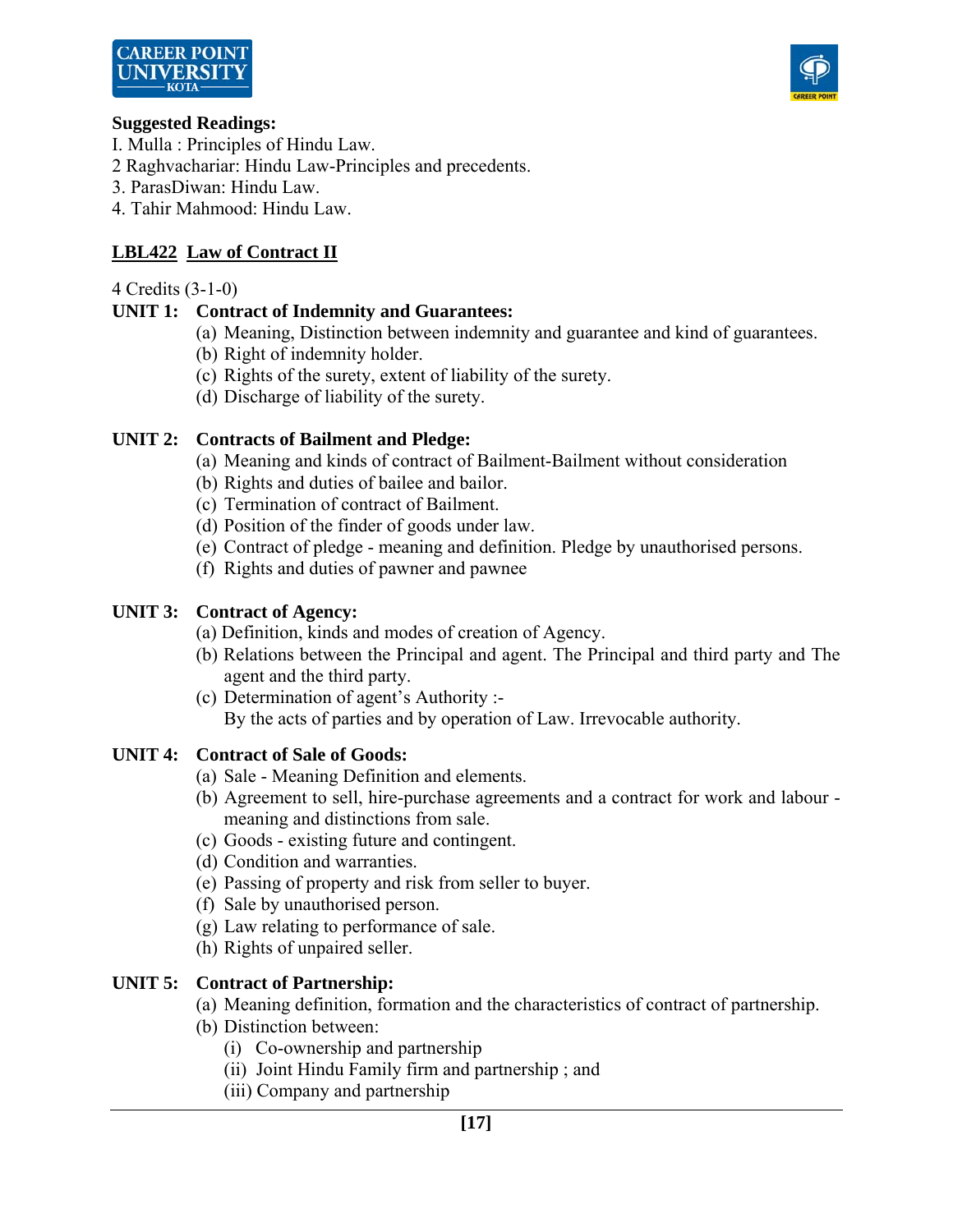



- (c) Position of Minor
- (d) Relations interest of partners and relation of partners with third parties.
- (e) Registration of partnership firm
- (f) Dissolution of partnership and of firm.
- (g) Rights and duties of partners.

## **Leading cases:**

- 1. National Bank of India Ltd. V Sohanlal, AIR 1962 Punj.534.
- 2. AmritlalGoverdhanLallan V State Bank of Travancore, AIR 1960 SC 1432.
- 3. Patnaik & Co. V State of Orissa, AIR 1965 S.C. 1655.
- 4. State ofGujarat V MamanMohd. AIR 1967 SC 1885.

## **Suggested Readings:**

- 1. AtiyahP.S. : An introduction to the law of contract.
- 2. Pollock : Principles of the Law of contract.
- 3. Pollock & Mulla: Indian Contract and Specific Relief Acts.
- 4. V.G. Rarnchandran : The law of Contract in India.
- 5. V.G. Ramchandran : Law of Agency.
- 6. Desai S.T. : The law of partnership in India and Pakistan.
- 7. Avtar Singh: Law of contract (English & Hindi)
- 8. Avtar Singh: Law of partnership (English & 1-lindi)

## **SML 312 Organizational Behaviour**

- **UNIT 1: Concept of Organizational Behavior:** Models of Organizational Behavior, Emerging issues in organizational behavior.
- **UNIT 2: Understanding Human Behaviour:** Perception: Attitude & its measurement Personality and theories.
- **UNIT 3: Motivation and Leadership:** Concept, theories– content and process. Monetary and non-monetary motivation. Leadership: Concept, styles, and theories of leadershiptrait, behavioral, and situational.
- **UNIT 4: Interpersonal Relationship Management:** Analysis of Interpersonal Relationship, Developing interpersonal relationship. Rapport Building techniques and tips. Group Dynamic: Definition of Group, Stages of Group Development, Punctuated Equilibrium Model, Group Structure, Group Decision Making. .
- **UNIT 5: Stress and Conflict Management:** Define Stress and its potential sources, Individual and Organizational Approaches for managing stress. Conflict Management- Concept, types, functionality and dysfunctional of conflict.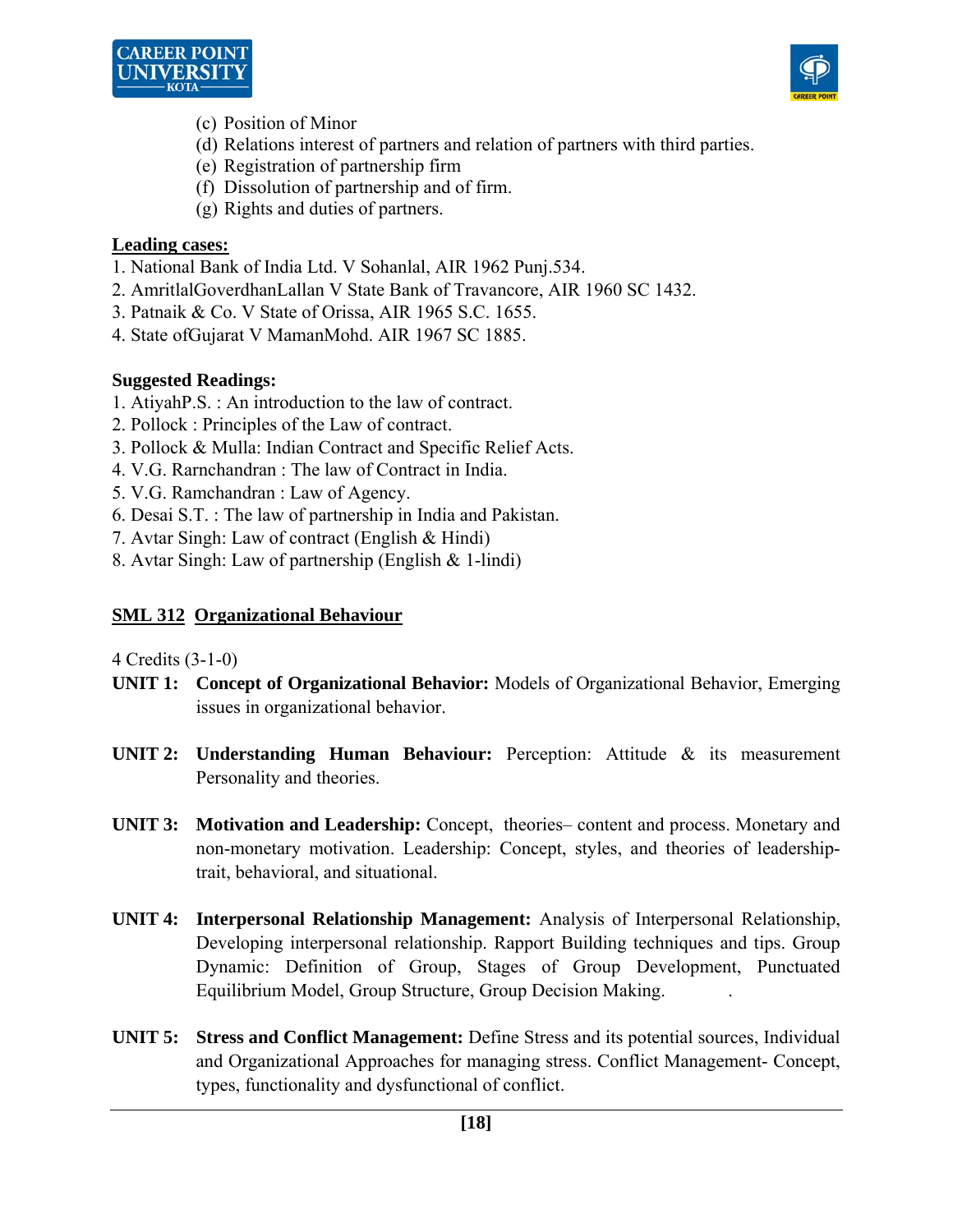

## **Suggested Readings:**

- 1. Stephen Robbins, Timothy Judge: "Organizational Behavior Global Edition" Pearson
- 2. PareekUdai, Behavioral Process in Organizations, Oxford and IBH, New Delhi, 1981.
- 3. Organizational Behaviour ,Kumar Bhattacharyya

## **SML 302 Entrepreneurship Development**

## 4 Credits (3-1-0)

- **UNIT 1: Entrepreneurship development in India:** Emergence of Entrepreneurial Class in India, Environmental factors affecting Entrepreneurship; Entrepreneurship Development programmes, Objectives, Phase of ED. Evaluation of EDP, Problems faced by EDP. Women Entrepreneurship - Concept, functions, Growth of Women Entrepreneurs, Problems, Development of Women- With reference to SHG's.
- **UNIT 2:** Project identification & formulation, criteria for selecting a particular project, scanning of business environment & identifying projects, steps in project formulation, project evaluation.
- **UNIT 3:** Preparation of project report, Significance, contents, formulation of project report & planning commission's guidelines for formulation of project report.
- **UNIT 4:** Function of Enterprise, need for financial planning, sources of finance, Institutional Finance to entrepreneur, Commercial Banks: Financial Institution (IDBI, ICICI, IFCL, IRBI, SIDBI etc.)
- **UNIT 5:** Internal and External sources of capital structure of an enterprise, Institutional support to entrepreneurs, needs, support institutions National Small industry Corporations Limited (NSIC), Small Scale Industry Board (SSIB(), Small Industry Development Organisation (SIDO).

## **Suggested Readings:**

- 1. Desai A.N. "Entrepreneurship And Environment" 1990
- 2. Ramaswamy V.S. &Namakumari, S-Strategic Planning-formulation of Corporate Strategy, (Macmillan)
- 3. Kazmi, Azhar: Business Policy and Strategic Management, Tata McGraw Hill, New Delhi.

## **SML 300 Soft Skills Lab I**

4 Credit (2-0-2)

**UNIT 1: Soft Skills:** Meaning, definition, importance (specific & general) ; Mind your language towards better English- Correction of errors, making of sentences (classroom  $\&$  lab exercises), voice and accent, voice clarity, voice modulation  $\&$ intonation, word stress, etc. **Activities for Class & Lab-** Reading, pronouncing and recording sentences, breathing and voice clarity exercises.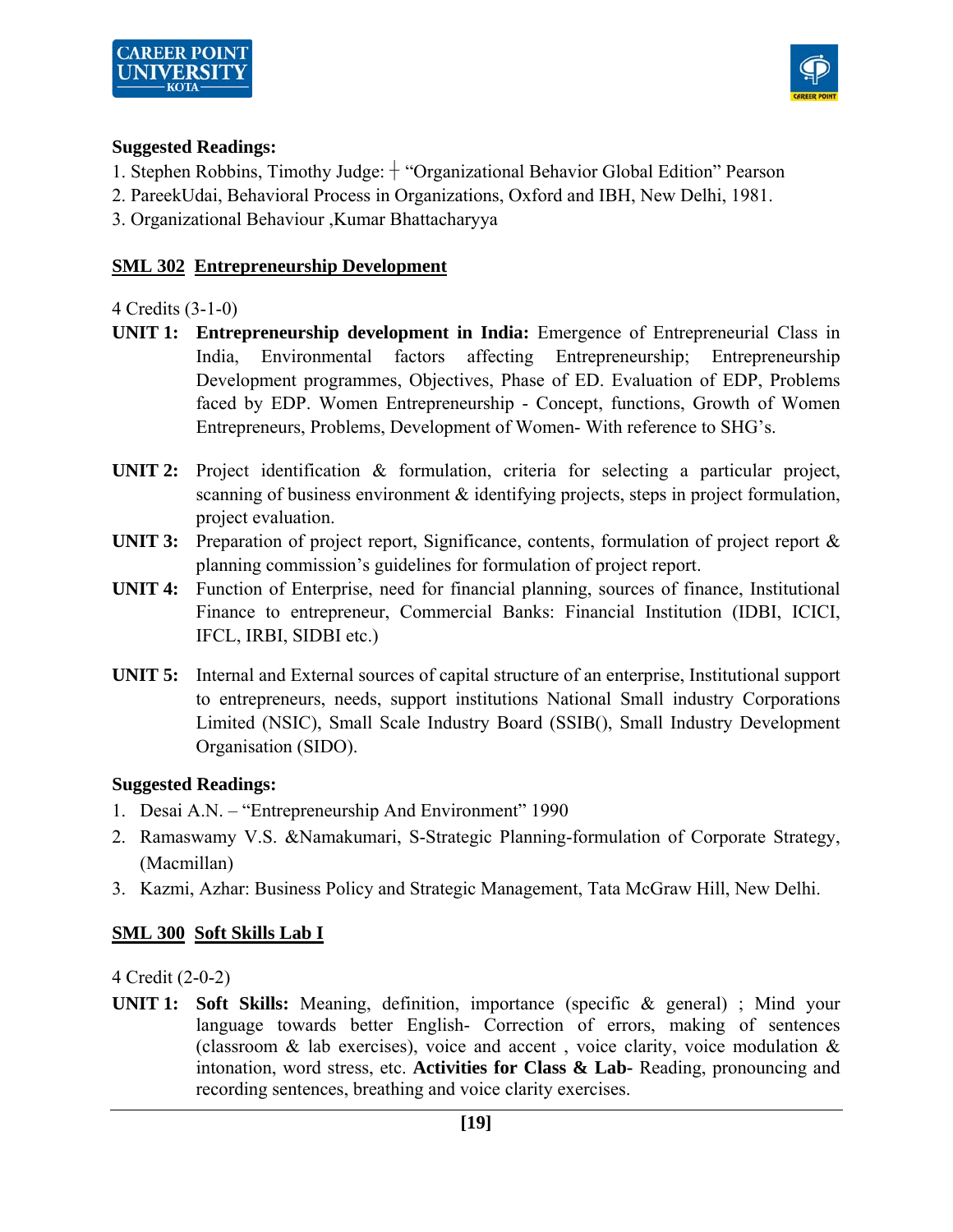

- **UNIT 2: Self Management: Theory-** Identifying one's strengths and weakness, Planning & Goal setting, Managing self emotions, ego, pride. **Activities for Class & Lab/Practical-** Self Evaluation, self discipline, self criticism, Recognition of one's own limits and deficiencies, Independency, Self Awareness.
- **UNIT 3: Interpersonal Skill Development:** Positive Relationship, Positive Attitudes, Empathise: Comprehend other opinions, points of views, and face them with understanding, Trust, Emotional Bonding, **Motivation/Inspiration, working under stress.**

 **Activities for Class & Lab/Practical-** Interpersonal skills activities, Practice different methods of Stress relief / management, Yoga & Pranayam/Music with Meditation, Ability to concentrate & consistency, etc.

**UNIT 4: Team Building & Time Management:** Concept of time management- Barriers to time management, Dealing with procrastination, Identifying and handling time consuming tasks, concept of team management- Managing a team- Selection, Bonding, Development, Delegation; Handling team dynamics.

 **Activities for Class & Lab/Practical-** Team Building activities, Time Management activities.

**UNIT 5: Interviews:** Holding Mock interviews to prepare students for the corporate world.

| S. No.               | <b>Course Code</b> | <b>Subject Name</b>                | L | T | P              | <b>Credits</b> |
|----------------------|--------------------|------------------------------------|---|---|----------------|----------------|
|                      | LBL221             | Law of torts including MV accident | 3 |   | $\overline{0}$ | 4              |
| $\mathfrak{D}$       | LBL423             | Family Law II (Mohammeden Law)     | 3 | ı | $\Omega$       |                |
| 3                    | LBL424             | Jurisprudence                      | 3 |   | $\theta$       |                |
| $\overline{4}$       | <b>MAL 280</b>     | <b>Operation Research</b>          | 3 |   | $\overline{0}$ | 4              |
| 5                    | <b>SML 415</b>     | Research Methodology in Industry   | 3 |   | $\Omega$       |                |
| 6                    | <b>SML 412</b>     | Financial Management in Industry   | 3 |   | $\theta$       |                |
| <b>Total Credits</b> |                    |                                    |   |   |                |                |

## **COURSE STRUCTURE FOR BBA+LLB 4th SEMESTER**

## **LBL221 Law of torts including MV accident**

- **UNIT1: Introduction:** Definition, nature, scope, objects and elements of Tort, Maxims, Extinction or Discharge of Tortious Liability, Joint Tortfeasors.
- **UNIT 2: General Defences of Tortious Liability:** Vicarious Liability Doctrine of common employment, State Liability. Absolute or Strict Liability.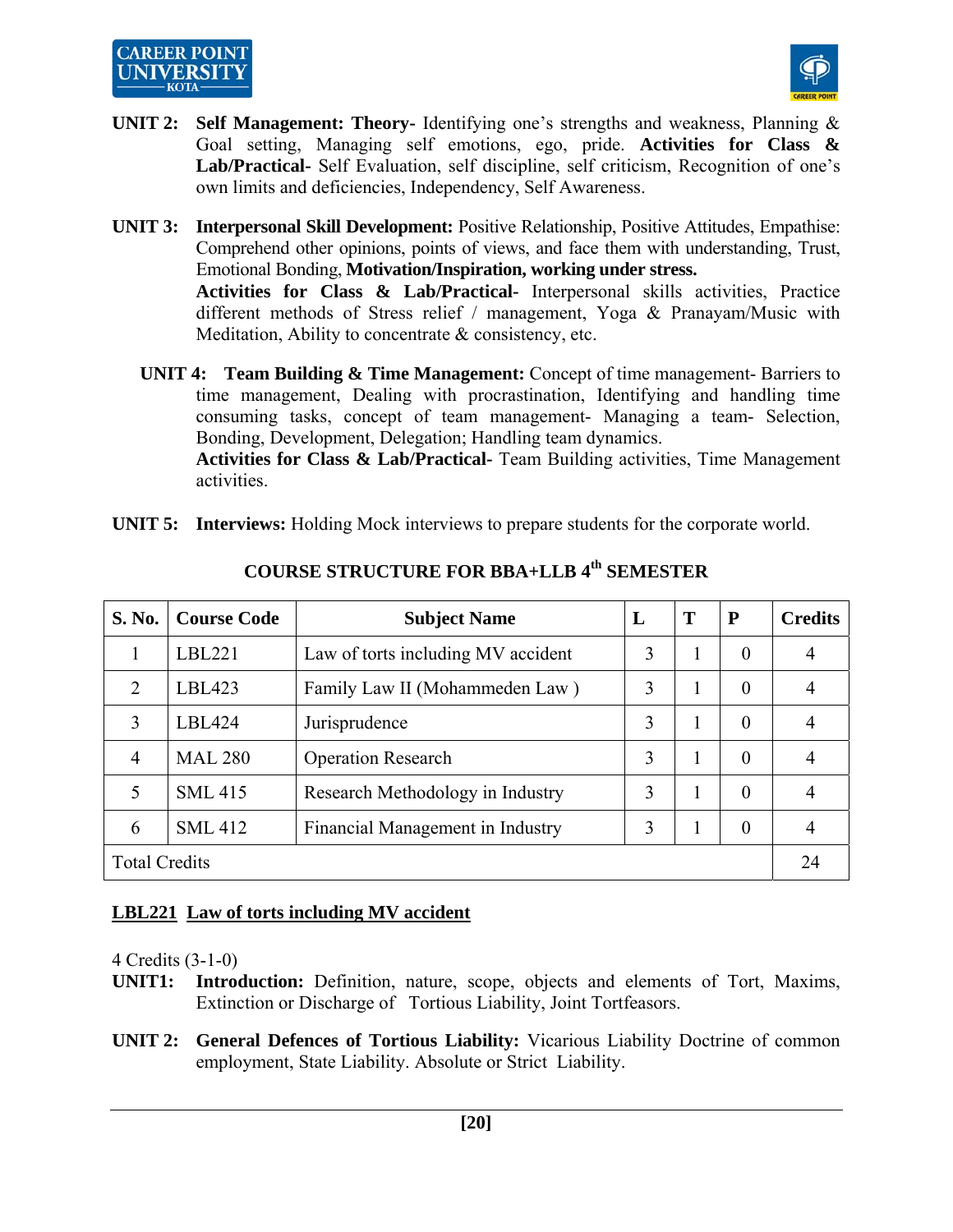# **CAREER POINT**



- **UNIT 3: Remedies:** Kinds and measure of damages, Remoteness of damages, Personal capacity tosue;Trespass to person; Wrongs to movable property.
- **UNIT 4: Torts to person and property including Negligence:** Nuisance, nervous shock. interference with contract or business, intimidation, conspiracy, deceit or fraud, maliciousprosecution, defamation.

## **UNIT5: The following provisions of The Motor Vehicle Act, 1988 :**

- (a) Liability without fault in certain cases, chapter 10, from sections 140 to 144.
- (b) Insurance of Motor Vehicle against third party, chapter 11, from sections 145 to 166. Claims Tribunal, chapter 12, sections 165 to 176, with concerning Rajasthan Motor Vehicle Rules, 1990.

## **Leading Cases:**

- 1. Ushaben V. Bhagva Laxmi Chitra Mandir. AIR 1970 GUJ. 18.
- 2. N. Mahendra Rao V. State of A.P. AIR S.C. 2663.
- 3. Municipal Corpn. ofDelhi V. Subhagwati. AIR 1966 SC 1750.
- 4. Rylands V. fletcher(1869) IRHT 330.
- 5. Indian Medical Association Vs V.P. Shantha AIR 1996 SC 500.
- 6. Dipal Girish Bhai v/s United Insurance Company, 2004 AIR, S.C.W. 1864.
- 7. Shivaji DayaniPalit v/s Smt. VatsalaUttam More, AIR 1991 SC, 1769.
- 8. United India Insurance Co. Ltd. Shimla v/s Tilak Singh, AIR 2006 SC 1576.

## **Suggested Readings:**

- 1. Winfield: Law of Torts.
- 2. Rarnaswamilyar: Law of Torts.
- 3. B.S. Saba : Law of Torts.
- 4. Salrnond: Law of Torts.
- 5. Street: Law of Torts.
- 6. G.S. Karkara: Contributory Negligence.
- 7. Gurbax Singh : Law of Consumer Protection
- 8. Avtar Singh : Law of Consumer Protection
- 9. P. Leela Krishan : Consumer Protection & Legal Contracts
- 10. Motor Vehicle Act, 1988 and its rules.

## **LBL423 Family Law II (Mohammeden Law)**

- **UNIT 1: Mohammedan Law:** Origin development sources, schools. Application, interpretation and conversion.
- **UNIT 2: Marriage:** Nature of marriage, essential of marriage Khyar-ul-bulug Iddat. Khilwatus-sahih, Matrimonial stipulations, kinds of marriage and effects of marriage.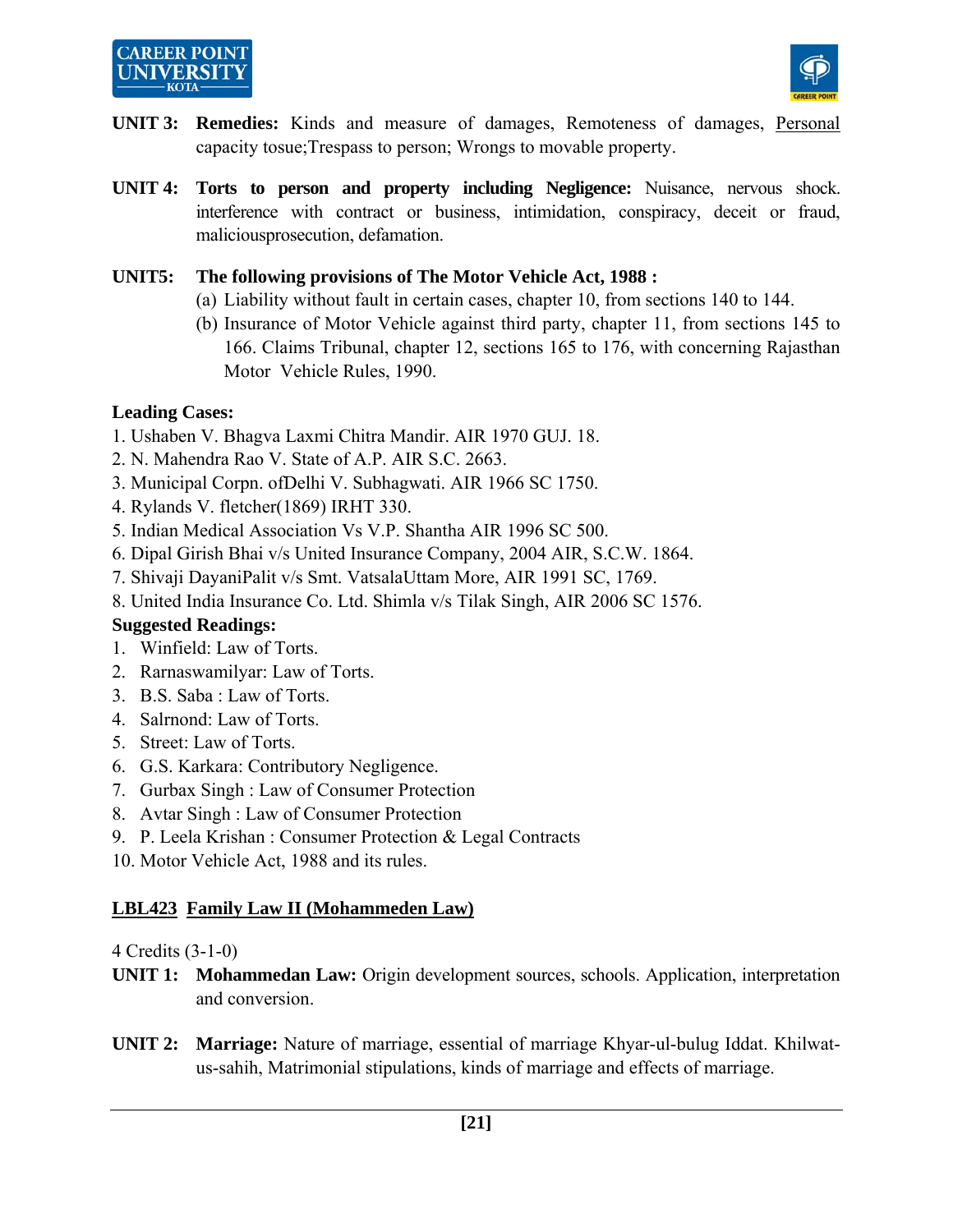

- **UNIT 3: Mahr:** Meaning, nature, kinds, Objects and subject matter. Wife's right on nonpayment of dower. Dissolution of marriage : Talaq, ha, Zihar Mahr: Meaning, nature, kinds. object and subject matter. Matter. Wife's right on non-payment of dower. Dissolution of marriage : Talaq, ha, Zihar, Talaq-ulTafweez, Mubarat, Khula, Lien, Fashk, Section 2 of the Dissolution of Muslim Marriage Act, 1939. Legal effects of divorce.
- **UNIT 4: Pre-emption**, Meaning, nature and classification of Haq shufa (Pre-emption) Right of preemption when conflict of law, subject matter and formalities of pre-emption, legal effects of Pre-exemption. Devices for evading preemption.
- **UNIT 5: Gift Hiba**: Meaning and requisites of gift (Hiba): Gift of Musha, Conditional and future gifts. Life estate, Life interest, I-Iiba-bil-awaz, Hiba-bil-shart-ulawaj.
- **UNIT 6: Will** (Vasiyat): Competancy of testator and legatee, valid subject of will Testamentary limitations, formalities of a will and abatement of legacy.
- **UNIT 7: Legitimacy and acknowledgment**: Legitimacy and legitimation, presumption of legitimacy under Muslim law and section 112 of the Indian Evidence Act, conditions of a valid acknowledgment.
- **UNIT 8: Maintenance**: Persons entitled to maintenance, Principles of maintenance, The Muslim Women (Protection of Rights on Divorce) Act, 1986.
- **UNIT 9: Death Bed Transactions**: Meaning and effect of Marj-ul-maut.
- **UNIT 10: Wakf:** Meaning, essential and kinds. Beneficiaries of wakf. The Wakf validating Act, 1913. Formalities for creation wakf, wakf of Musha, Muslim religions institutions and officers. Administration of Wakfs, Mutawali.
- **UNIT 11: Inheritance:** General Principles of law of inheritance. Doctrine of Aul and Radd under hanafi and shia law.

#### **Leading Cases:**

- 1. Mama Bibi V. Chaudhary Vakil Ahmed (1923)52 la 145.
- 2. HabiburRehman V. AltafAIi(1921)481A 114.
- 3. Moonshee Buzul-ul-Rahem V. Luteefun Nissa, (1861)3 MIA 379.
- 4. Abdul Fata V. Russomoy Choudhary (1894)221 A 76.
- 5. Mohd. Abmad Khan V. ShahBano Begum, AIR 1985 S.C.945.

#### **Suggested Readings:**

- 1. Fyzee : Mohammedan Law.
- 2. Mulla : Principles of Mohammedan Law.
- 3. Verma B.R.: Islamic Law. 13
- 4. Aquil Ahmed: Mohammedan Law.
- 5. Amir Au: Mohammedan Law.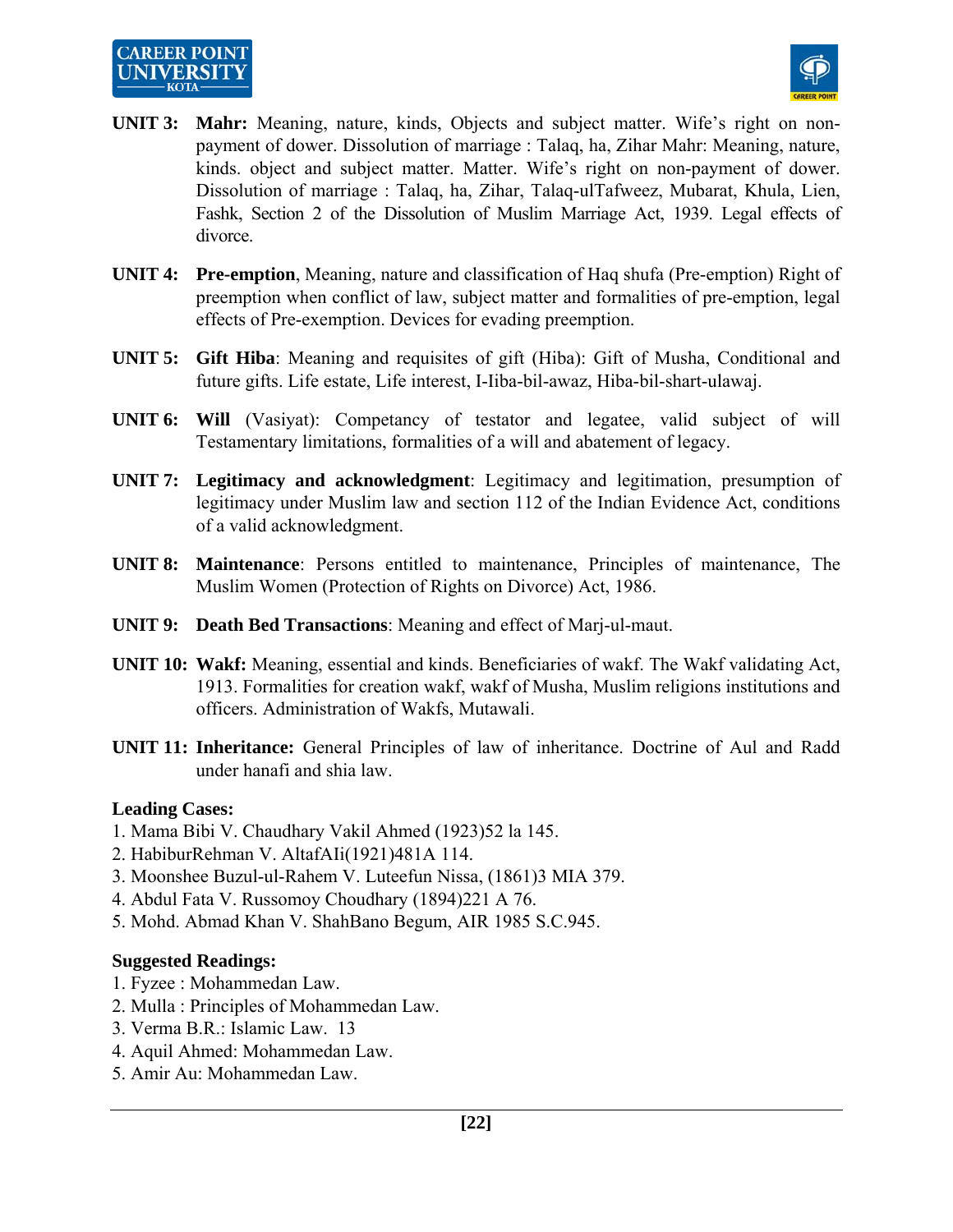



## **LBL424 Jurisprudence**

4 Credits (3-1-0)

**UNIT 1: Introduction:** Definition, Nature, Scope and Utility of Jurisprudence and Sources of Law: Customs, Judicial Precedents and Legislation.

## **UNIT 2: a. Analytical Positivism:**

- (i) Imperative Theory of Law: John Austin
- (ii) Pure Theory of Law: Hans Kelsen

## **b**. **Schools of Law: Historical School:**

- (i) Volkgeist Theory of Law: Frederick Karl Von Savigny
- (ii) Anthropological Theory of Law: Sir Henry Summer Maine

## **UNIT 3: Sociological School:**

- (a) Background and Characteristics
- (b) Social Engineering Theory: Roscoe Pound
- (c) Natural Law School: Principles and contribution, definition of law given by different jurists and their relevance. Realist School: Principles and contribution.
- **UNIT 4:** Concept and Theories of Justice and punishment and concepts of Rights and Duties and Legal Person.
- **UNIT 5:** Legal Concepts: Possession and Ownership, Liability and Obligation and Property.

## **Suggested Readings**:

- 1. Salmond: Jurisprudence.
- 2. Dias : Jurisprudence.
- 3. S.N. Dhyani : Jurisprudence A study of Indian Legal Theory.
- 4. Henery Maine : Ancient Law.
- 5. Vijay Mani Tripathi : Jurisprudence.

## **MAL 280 Operation Research**

## 4 Credits (3-1-0)

## **UNIT 1: Linear Programming Model Formulation**

 Introduction, structure of linear programming model, Advantages of using linear programming,limitations of linear programming,general mathematical model of linear programming problem, examples of LP model formulation and graphical method.

## **UNIT 2: Linear Programming Problems (LPP):**

 Simplex Method and Artificial Variable Method, Two Phase Method, Charnes' Big-M Method, Duality, Dual Simplex Method.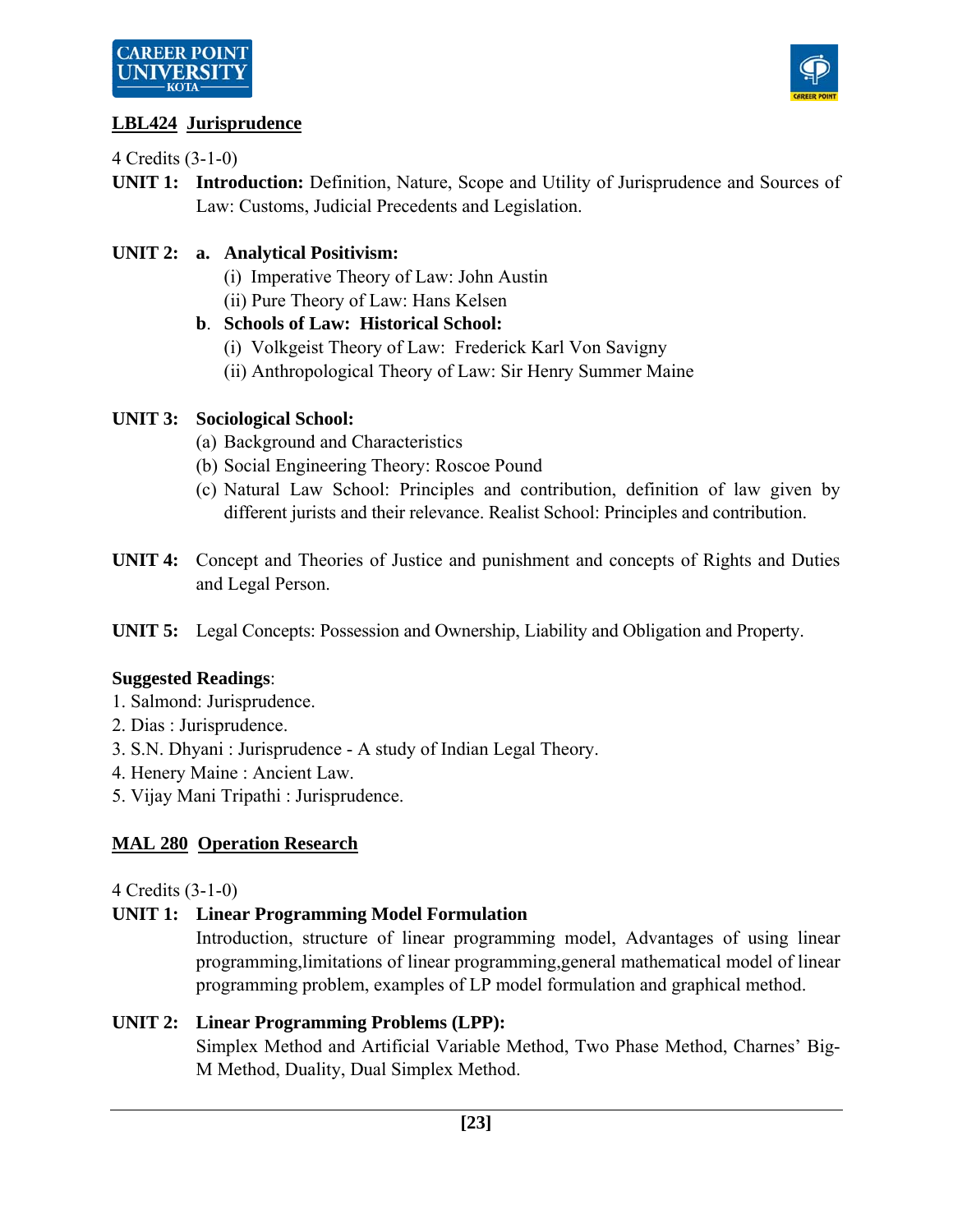



#### **UNIT 3: Transportation Problems:**

 Introduction to Transportation Model, Matrix Form of TP, Applications of TP Models, Basic Feasible Solution of a TP, Degeneracy in TP, Formation of Loops in TP, Solution Techniques of TP, Different Methods for Obtaining Initial Basic Feasible Solutions viz. Matrix Minima Method, Row Minima Method, Column Minima Methods, Vogel's Approximation Method, Techniques for Obtaining Optimal Basic Feasible Solution. Assignment Problems: Definition, Hungarian Method for AP.

#### **UNIT 4: Game Theory**

 Two-person Zero-sum Games, Pure Strategies(Minimax&Maximin principles): games with saddle point rules to Determine saddle point, Graphical method, Mixed strategies game without saddle point.

#### **UNIT 5: Queuing Theory:**

 Introduction to Queues, Queue Disciplines, Symbols and Notations, Distribution of Arrivals, Distribution of Service Times, Definition of Steady and Transient State, Single server single channel Model (M/M/1)

#### **Suggested Reading:**

- 1. S D Sharma,"Introduction to operation research", Kedarnath
- 2. Swarup K etal, "Operation Research", S. Chand
- 3. Hadley, G.,"Linear Programming, and Massachusetts", Addison-Wesley
- 4. Taha, H.A, "Operations Research An Introduction", Macmillian
- 5. Hiller, F.S., G.J. Lieberman, " Introduction to Operations Research", Holden-Day

#### **SML 415 Research Methodology in Industry**

4 Credits (3-1-0)

#### **UNIT 1: Research Introduction Business Research Methodology**

 Meaning of Research, Objectives and Types of Research, Scope of Business Research, Role of Business Research in decision making, Factors affecting Business Research., Research process, Defining the research problem, selecting the problem.

#### **UNIT 2: Business Research Design**

 Need of Research design, Characteristics of a good Research design, Types of Research Design. Important concepts of relating to research design. Methods of Data Collection, Constructing a Questionnaire, Observation, interview and Survey, Selection of Sampling procedure, Benefits of Research Design,

#### **UNIT 3: Sampling Design**

 Introduction, concept, Significance, Implication of sample design, Criteria of selecting a sampling procedure, steps in sample design, Characteristics of good sample design, Different types of sampling design: probability and non-probability sampling, complex random sampling design,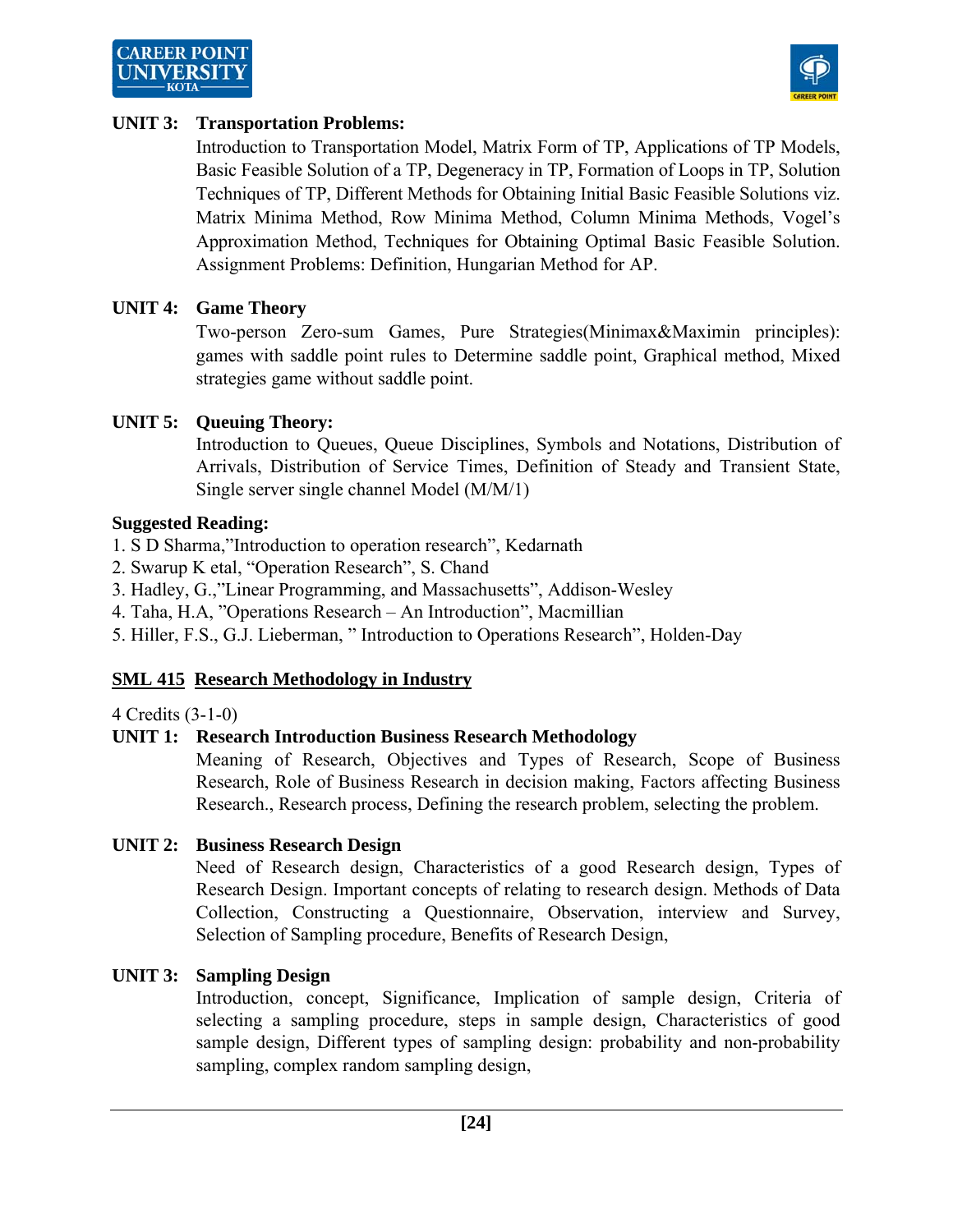



#### **UNIT 4: Measurement Concepts**

 **Data Analysis--**Hypothesis Testing – Procedure, Formulation, Selection of Test to be used, Type I & Type II Errors, Determination of Critical Values (One Tailed & Two Tailed Tests), Chi Square Test, Analysis of Variance, Criteria for Good Measurement, Types of Measurement Scales – Nominal Scale, Ordinal Scale, Interval Scale, Ratio Scale, Scaling Techniques - Rating Scale, Likert Scale, Thurstone Scale.

#### **UNIT 5: Interpretation & Report Writing**

 **Interpretation**: Meaning of interpretation, significance, Technique of interpretation, **Report writing**: Importance of report writing, Steps in report writing, Layout of research report, Precautions for writing research report, Computer role in research.

#### **Suggested Reading:**

1. Kothari Research Methods in Management

#### **SML 412 Financial Management in Industry**

4 Credits (3-1-0)

- **UNIT 1: Introduction:** Nature of Financial Management Scope and Objectives of Financial Management, Related disciplines, Organizational structure. Time value of money.
- **UNIT 2:** Capital Budgeting: Type of investment decision ,Techniques of capital budgeting , Selection of Project on the basis of different Technique. .
- **UNIT 3: Capital Structure:** Cost of Capital, Leverages Theories of Capital Structure, Cost of Equity Capital, Preference Share, Debenture, Retain Earning, WACC, Marginal Cost of Capital, operating Leverages, Financial Leverage,
- **UNIT 4: Working Capital Management:** Current Assets Management , Working Capital Management, Management of Cash and Marketable Securities, Management of Receivables &Inventory Management ,
- **UNIT 5:** Source of Finance: Short term sources of financing, long term sources of financing

#### **Suggested Reading:**

- 1. Financial Management Khan & Jain
- 2. Financial Management I. M .Pandey, Prasanna Chandra
- 3. Financial Management: theory and practice- Dr. Prasanna Chandra –Tata McGraw-Hill
- 4. Financial Management I M Pandey- Tata McGraw –Hill.
- 5. Financial Management: Text, Problems & cases M Y Khan and PK Jain- Tata McGraw.
- 6. Financial Management, I M Pandey-Tata McGraw-hill
- 7. Corporate Financial Management: An introduction Dr A Besant C Raj-Tata McGraw-Hill
- 8. Financial Management, 6th Edition Ravi M. Kishore, Taxman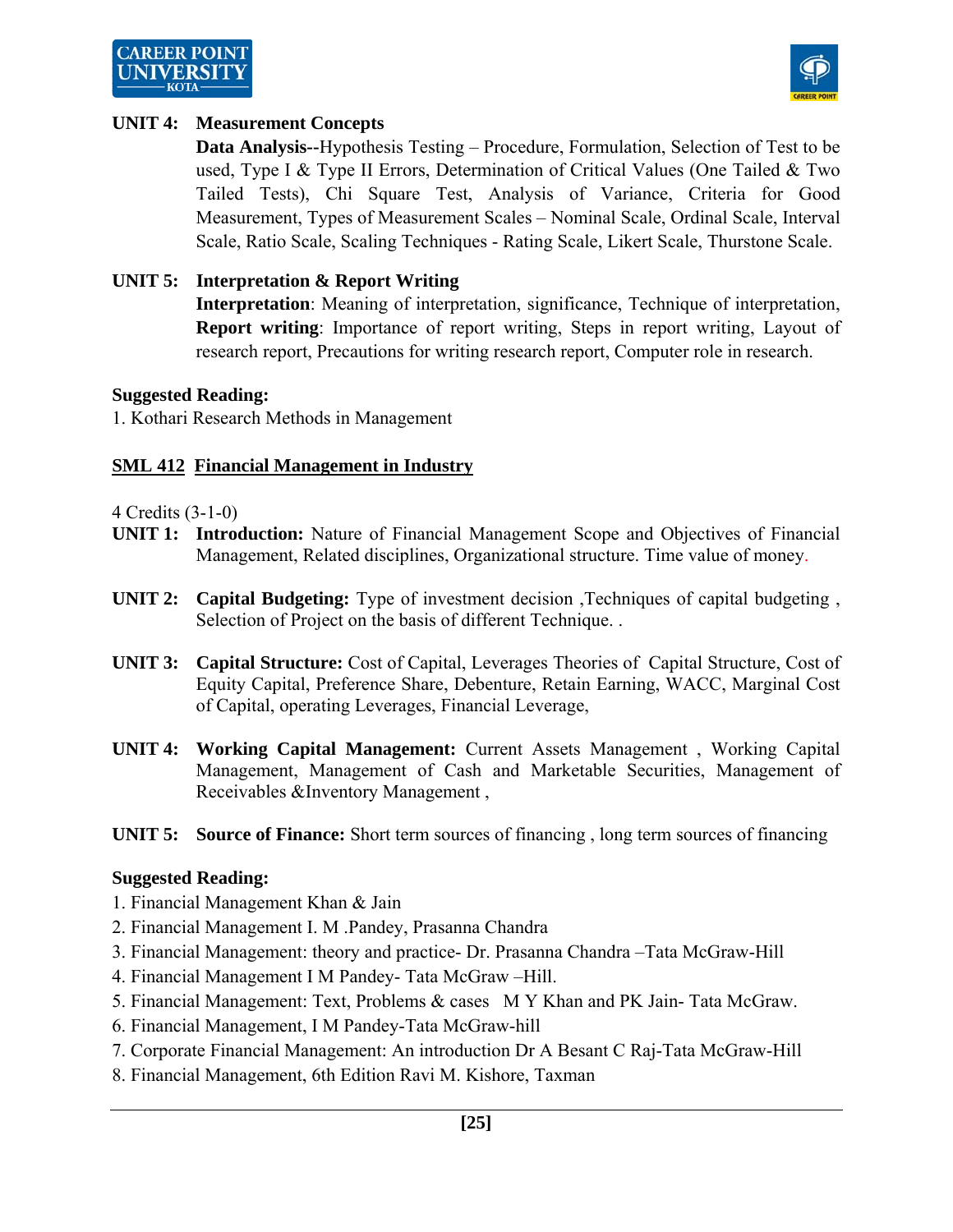

| <b>Subjects Type</b> | <b>Course Code</b>                              | $BBA + LLB$ 5 <sup>th</sup> Semester                       | L | Т        | P        |    |
|----------------------|-------------------------------------------------|------------------------------------------------------------|---|----------|----------|----|
|                      | <b>LBLE 425</b>                                 | Interpretation of Statues including general<br>Clauses Act | 3 |          | $\theta$ |    |
|                      | LBL 512                                         | Law of Crimes I (Indian Penal Code)                        | 3 | -1       | $\Omega$ |    |
| <b>CORE</b>          | LBL621                                          | Company law                                                | 3 |          | $\theta$ |    |
|                      | <b>LBLE 624</b>                                 | <b>Banking Law</b>                                         | 3 | 1        | $\theta$ |    |
|                      | <b>International Business</b><br><b>SML 501</b> |                                                            | 3 |          | 0        | 4  |
|                      | <b>SMD 500</b>                                  | Project Report<br>$\Omega$                                 |   | $\theta$ |          |    |
| <b>Total Credits</b> |                                                 |                                                            |   |          |          | 22 |

# **BBA +LLB 5th Semester Scheme and Syllabus**

## **LBLE 425 Interpretation of Statues including general Clauses Act**

## 4 Credits (3-1-0)

- **UNIT 1: Meaning of Interpretation** Basic principles of interpretation intention of the legislature statute be read as a whole. Plain meaning rule. Harmonious Construction, Golden and Mischief rule — pith and substance rule.
- **UNIT 2:** Aids to Interpretation External Parliamentary legislative debates. Statement of objects and reasons. Dictionary. Statute in Pari materia. Contemporanea exposition, Internal — Title, preamble, Heading. Marginal Notes. proviso and function. Principle of Interpretation of Constitution and Penal and Fiscal Statutes.

## **UNIT 3: Maxims of Statutory Interpretation**

- (a) Delegatus non potest delegare
- (b) Expressio unius exclusion alterius
- (c) Generilia specialibus non derogant
- (d) In pari delicto potior est condition possidentis
- (e) Utres valet potior quam pariat
- (f) Expressum facit cessare tacitum
- (g) In bonam partem

## **UNIT 4: INTERPRETATION WITH REFERENCE TO SUBJECT MATTER AND PURPOSE**

- (a) Restrictive and beneficial construction
- (b) Taxing statutes
- (c) Penal Statutes
- (d) Welfare Legislations
- (e) Substantive and adjunctival Statute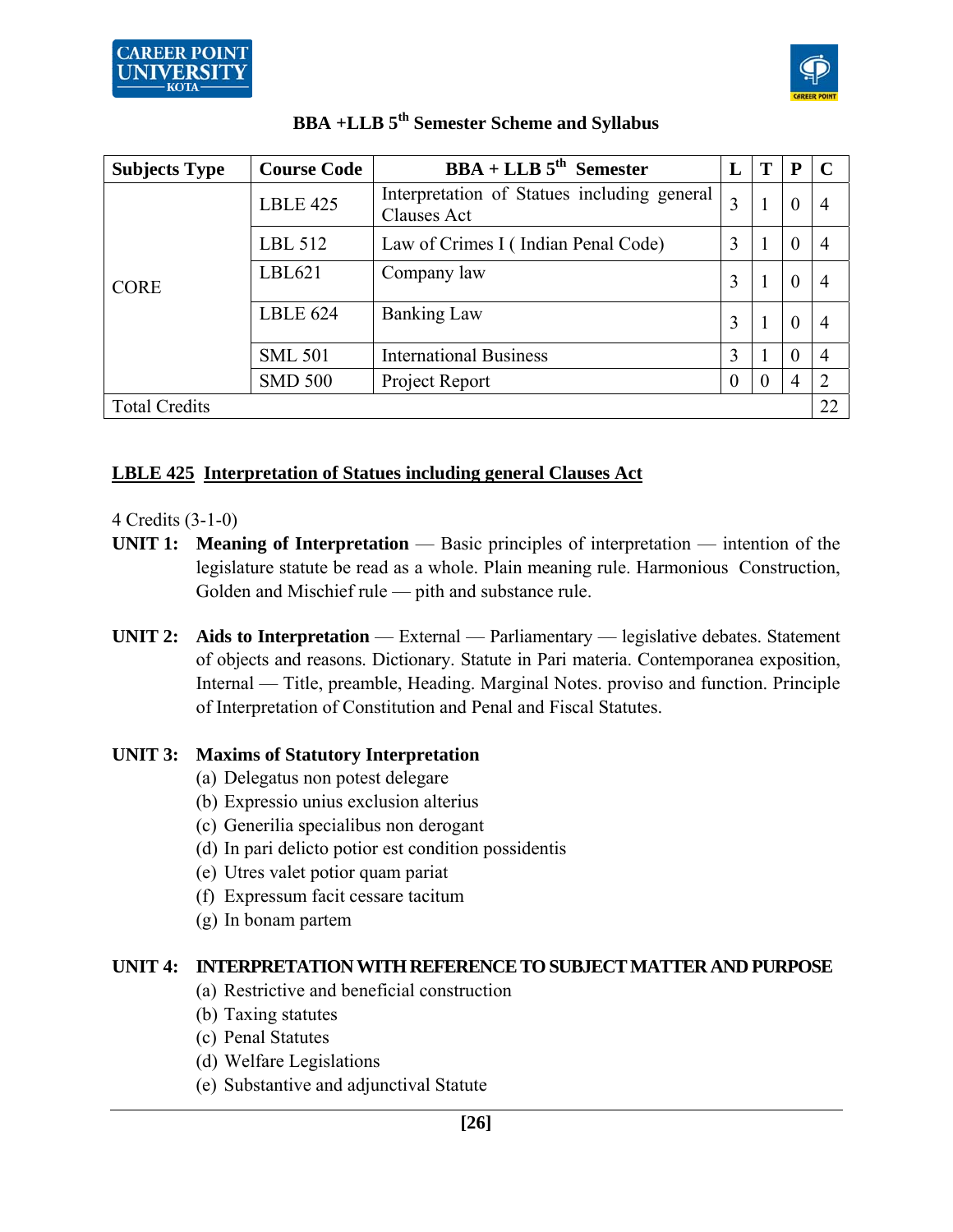



- (f) Discretionary and mandatory provisions
- (g) Enabling statutes
- (h) Codifying and Consolidating statute
- (i) Right conferring statute
- (j) Power conferring statute

## **UNIT 5: General Clauses Act, 1897**

#### **Leading Cases :**

- 1. Alamgir v. State of Bihar, AIR 1979, SC 436.
- 2. Inder Singh v. State of Rajasihan, AIR 1957, SC 510.
- 3. Suraj Ma1-Singhvi v. State of Rájasthan, 1966 RLW 566.
- 4. Tilakayat Shri Govind Lal Ji v. State of Rajasthan, AIR 1963 SC 1630.

#### **Suggested Readings :**

- 1. Maxwell the interpretation of Statute.
- 2. Grawford Statutory constitution.
- 3. Craies Statute Law.
- 4. Swarup Interpretation of Statutes.
- 5. Bindra interpretation of Statutes.
- 6. Sarathi— Interpretation of Statutes.
- 7. Bhattacharva, T. Interpretation of Statutes (Hindi & English)

#### **LBL 512 Law of Crimes I ( Indian Penal Code)**

4 Credits (3-1-0)

**UNIT 1: Introduction:** Definition, nature and stages of crime; General conditions creating criminal liability; Strict Liability, Theories of punishment.

#### **UNIT 2: General Exceptions:**

- (a) Mistake ( Sections 76 and 79 )
- (b) Accident ( S.80)
- (c) Necessity ( Section 81 )
- (d) Infancy (Sections 82-83)
- (e) Unsoundness of Mind ( Section 84)
- (f) Intoxication (Sections 85-86)
- (g) Consent (Sections 87-90, 94)
- (h) Right of Private Defence (Sections 96-106)
- **UNIT 3: Joint and Constructive Liability ( Section 34 and 149 ) Preliminary Offences:** Abetment, Attempt; Criminal Conspiracy; Offences against State and Public Tranquility: Unlawful Assembly, Sedition, Rioting and Affray.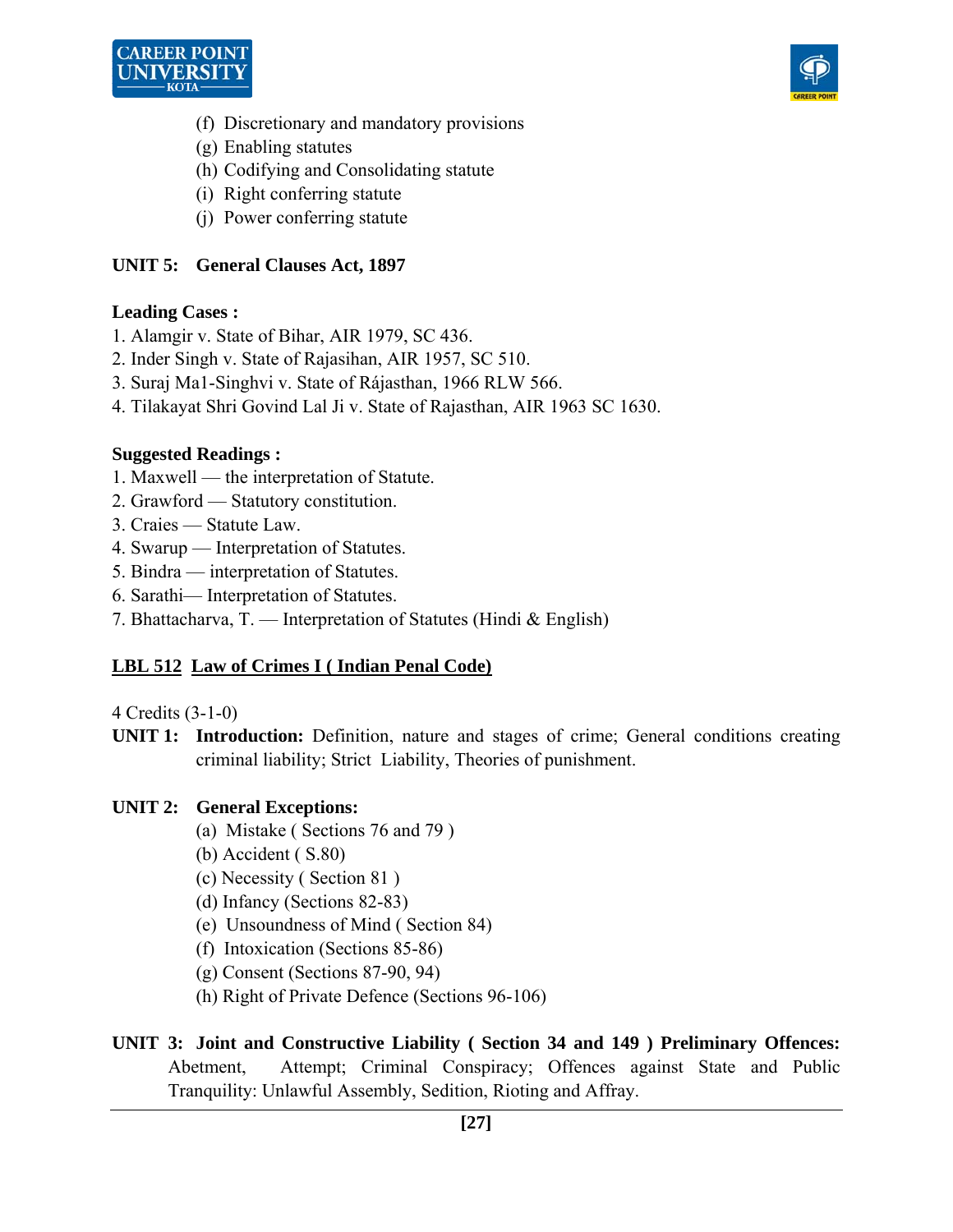



#### **UNIT 4: Offences against Human Body:**

- (a) Culpable Homicide
- (b) Murder
- (c) Hurt: Simple and Grievous
- (d) Wrongful confinement and wrongful restraint.
- (e)Criminal force and Assault.
- (f) Sexual Harassment.
- (g) Kidnapping and Abduction
- (h) Rape.
- (i) Unnatural sexual offence.

## **UNIT 5: Offences against Property:**

- (a) Theft
- (b) Extortion
- (c) Robbery and Dacoity
- (d) Criminal Trespass
- (e) Mischief and Cheating

## **UNIT6: Offences against Marriage:**

- (a) Bigamy
- (b) Adultery
- (c) Criminal Intimidation and Defamation.

#### **Leading Cases :**

- 1. Reg. v. Govinda IR 1876 I Bom 342.
- 2. Kedarnath v. State of Bihar AIR 1962 SC 955.
- 3. T.D. Vadgama v. State of Gujrat, AIR 1973 SC 2215.
- 4. VelijiRaghavji v. State of Maharashtra, AIR 1965 SC 1433.
- 5. K.M. Nanavati v. State of Maharashtra, AIR 1962 SC 605.

## **Suggested Readings :**

- 1. Ratanlal and Dhirajlal : The Indian Penal Code.
- 2. T. Bhattacharya : The Indian Penal Code.
- 3. Hari Singh : Indian Penal Law of India.
- 4. Jaspal Singh : Indian Penal Code.
- 5. T. Bhattacharya : Bhartiya Dand Samhita.
- 6. Amar Singh and VimlaYadav :Dand Vidhi kesidhantevambhartiyaDand Samhita.

## **LBL621 Company law**

4 Credits (3-1-0)

**UNIT 1:** Company: Meaning, Kinds, Characteristics and companies distinguished from other forms of business organizations. With new companies act 2013, Corporate personality and lifting the veil of corporate personality.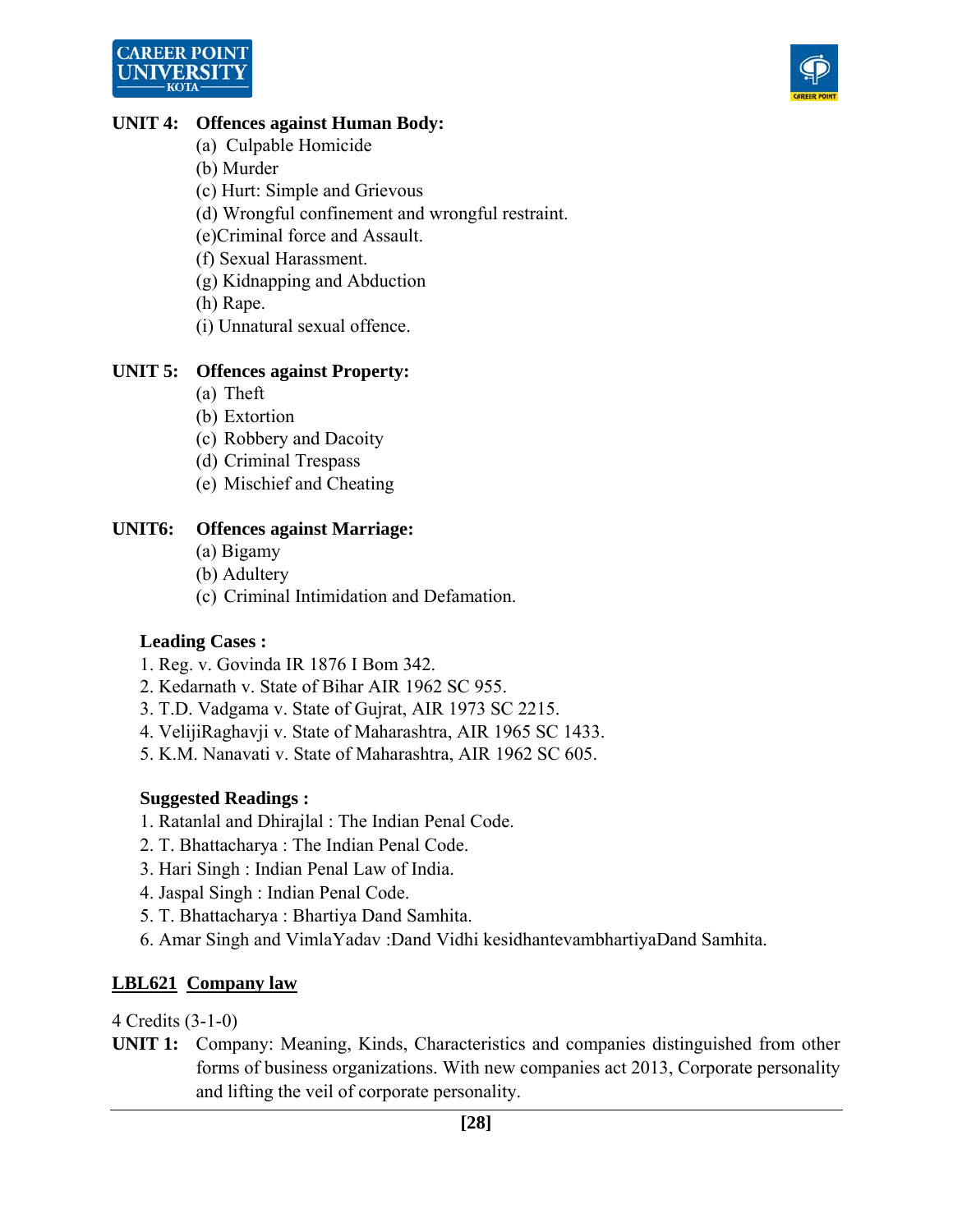



- **UNIT 2:** Promoter: Meaning, legal position and liability of promoter and company for preincorporation contracts.
- **UNIT 3:** Memorandum of Association and Articles of Association:
	- (a) Meaning nature, contents and relationship between Memorandum of Association and Articles of Association.
	- (b) Objects clause and doctrine of ultra-vires
	- (c) Doctrine of indoor management and rule of constructive notice.
	- (d) Prospectus: Meaning, Kinds and liability for untrue statement in the prospectus.
- **UNIT 4:** Share and share capital: Meaning, Kinds of share and distinction between equity share and preference share. Company Meeting: Meaning and kinds with special emphasis on members meetings.
- **UNIT 5:** directors of a company, reconstruction and amalgamation of a company, winding of a company

#### **Leading Cases :**

- 1. Aron Soloman v. Soloman and Co. (1897) AC 22.
- 2. Royal British bank v. Turkund (1856) 119 ER 886.
- 3. Deputy Secretary to Government of India, Ministry of Finance v.S.N. Das Gupta AIR 1956 Cal 414.
- 4. Tata Engg. and Locomotive Co. Ltd. v. State of Bihar, AIR 1966 SC 40.
- 5. Shanti Pd. Jain v. Kalinga Tyre and Tube co. AIR 1956 SC.
- 6. Vasudev Ram Chandra Shetal v. Pranla Jaya and Thakur.
- 7. Bajaj Auto Ltd. v.N.K. Farodia & Others (1970) 2 SC.
- 8. Bell House Ltd. v. City wall Properties Ltd. (1966) SC.
- 9. Seth Mohan Lal v. Grain Chambers Ltd., AIR 1968 SC 777.
- 10. Bharat Commerce and Industries Ltd. v. Registrar Com. West Bengal (1973) 43 Company cases 775.

#### **Suggested Readings :**

- 1. Indian Companies Act 1956 with upto date amendments.
- 2. Aiyas : The comapnies Act 1956.
- 3. Lectures on Company Law.
- 4. Avtar Singh : Company Law (English and Hindi)
- 5. Ramayan : A guide to Company Law.

#### **LBLE624 Banking Law**

4 Credits (3-1-0)

**UNIT 1: Introduction:** Origin and Development of Banking System, Relationship of Banker and Customer and their rights and duties, E-Banking System and Legal Aspects, Laws Relating to the Banking Companies in India.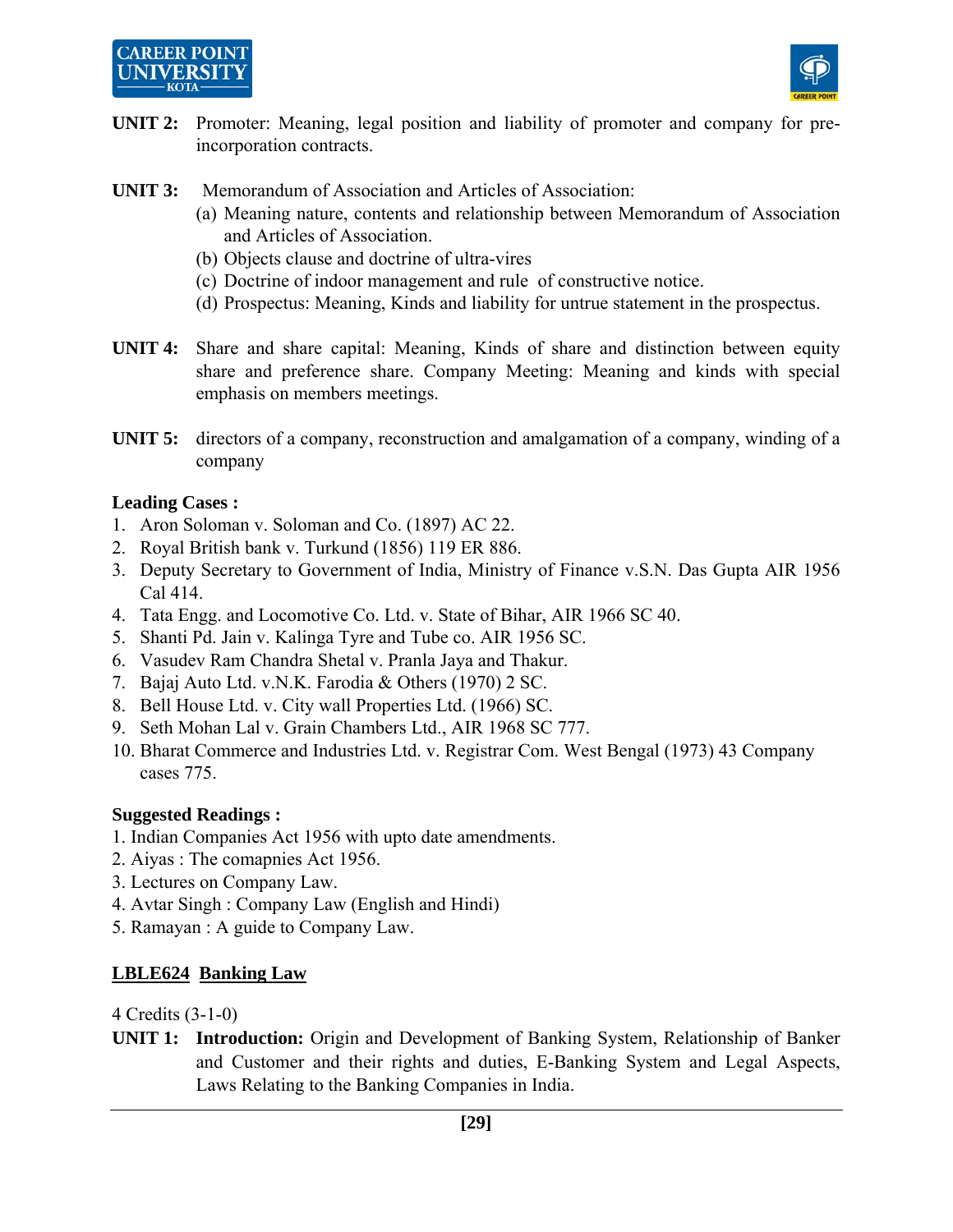# **CAREER POINT**



## **UNIT 2: Reserve Bank of India Act, 1934**

- (a) Evolution of Reserve Bank of India
- (b) Compositions and functions of Reserve Bank of India
- (c) Reserve Bank as a banker's bank and advisor to the Government

## **UNIT 3: Banking Regulation Act, 1949**

- (a) Business of Banking Companies
- (b) Prohibited Banking functions
- (c) Suspension of Business and Winding Up of Banking Companies
- (d) Application to Co-operative Banks

## **UNIT 4: Foreign Exchange Management Act, 1999**

- (a) Objectives, Scope and Commencement of the Act
- (b) Contravention and Penalties
- (c) Adjudication and Appeal
- (d) Directorate of Enforcement

## **UNIT 5: Meaning and kinds of Negotiable Instruments**

- (a) Endorsement, Negotiability and Assignability
- (b) Holder and Holder in due course
- (c) Rights and Liabilities of Paying and Collecting Banker
- (d) Dishonour of Negotiable Instruments Including Criminal Liability of Drawer and Protection of Collecting Banker

## **Suggested Readings :**

- 1. M.L. Tannan, Banking Law and Practice in India.
- 2. Lord Chorley Law of Banking. Sheldon, Practice and Law of Banking.
- 3. L.C. Goyle, Law of Banking and Bankers. Paget, Law of Banking

## **SML501 International Business**

- **UNIT 1:** International Business: An Over View-Evolution of International Business, Drivers of Globalization, Influences of International Business, Stages of Internationalization, Differences between Domestic and International Business, International Business Approaches, Advantages of International Business.
- **UNIT 2:** Theories of International Trade-Mercantilism, Theory of absolute cost advantage, Comparative cost advantage theory, Relative factor endowment theory, Country similarity theory, Product life cycle theory. International Business Environment-Social and Cultural Environment, Technological Environment, Economic Environment, Political Environment.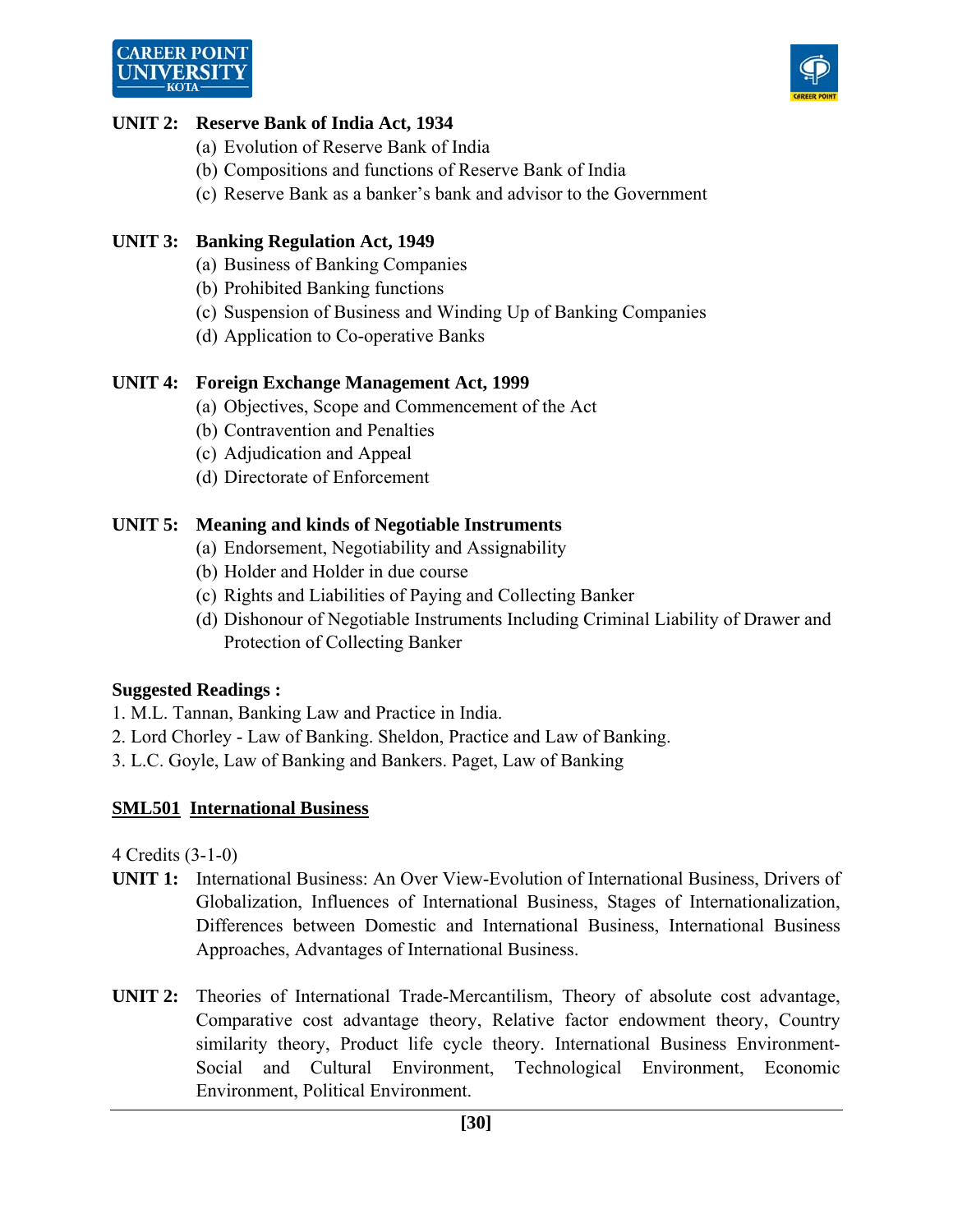## **CAREER POINT** UNIVERSIT



- **UNIT 3:** Modes of Entering International Business- Modes of Entry, Exporting, licensing, franchising, contract manufacturing, management contracts, turnkey projects, foreign direct investment, alliances like mergers and acquisitions, joint ventures, Comparison of Different Modes of Entry.
- **UNIT 4:** Foreign Direct Investment- Factors Influencing FDI, Reasons for FDI, Costs and Benefits of FDI, Trends in FDI, Foreign Direct Investment in India. World Trade Organization- General Agreement on Tariffs and Trade (GATT), Establishment ofWorld Trade Organization, The Uruguay Round Package: Organization Structure of the WTO,WTO – The Third Pillar in the Global Business.
- **UNIT 5:** International Financial Institutions and Liquidity-IMF, World Bank, International Development Association, International Liquidity and SDR International Finance Cooperation. Basics of International Marketing, Basics of Global HRM, Basics of International Financial Management, International Production and Logistics Management- Generic Strategies of the International Business, Acquisition of Resources, Location Decisions, International Logistics Management.

#### **Additional Readings:**

#### **1. Subba Rao.P, International Business, Himalaya Publishing House,12 Ed,2012**

**2.** Joshi, Rakesh Mohan, International Business, Oxford University Press, 9 Ed., 2008

**3.** Joshi, Rakesh Mohan, International Marketing, Oxford University Press, 9 Ed., 2008

## **SMD 500 Project Report**

2 Credits (0-0-4)

## **COURSE STRUCTURE FOR BBA + LLB 6th SEMESTER**

| <b>Subjects Type</b> | <b>Course</b><br>Code | $BBA + LLB$ $6^{TH}$ SEMESTER                  | L |  | P            |  |  |
|----------------------|-----------------------|------------------------------------------------|---|--|--------------|--|--|
|                      | <b>SML 601</b>        | <b>Fundamentals of Leadership</b>              | 3 |  | $\mathbf 0$  |  |  |
|                      | <b>SML 603</b>        | <b>Export, Import Policy and Documentation</b> |   |  | $\mathbf{0}$ |  |  |
| <b>CORE</b>          | <b>LBL 321</b>        | <b>Labour Law-I</b>                            | 3 |  | $\mathbf{0}$ |  |  |
|                      | <b>LBL 322</b>        | <b>Consumer Law and Competition Law</b>        | 3 |  | $\mathbf{0}$ |  |  |
|                      | <b>LBLE 416</b>       | <b>Insurance law</b>                           | 3 |  | 0            |  |  |
|                      | <b>LBL522</b>         | Law of Crimes -II (Crpc)                       | 3 |  | $\mathbf 0$  |  |  |
| <b>TOTAL</b><br>25   |                       |                                                |   |  |              |  |  |

#### **SML 601 Fundamentals of Leadership**

**UNIT 1: Leadership and Change Management:** Leadership Skills, Visioning Skills, Persuasion Skills, Motivation Skills, Conflict Resolution Skills, Leadership Tactics, Change Management Skills, Factors Resisting Change, Skills to Implement and Communicate Change, Leader as a Change Agent, Crisis Management Skills, Types of Crisis, Preventing a Crisis, Identify a Crisis Resolving the Crisis, Communication in Crisis Management.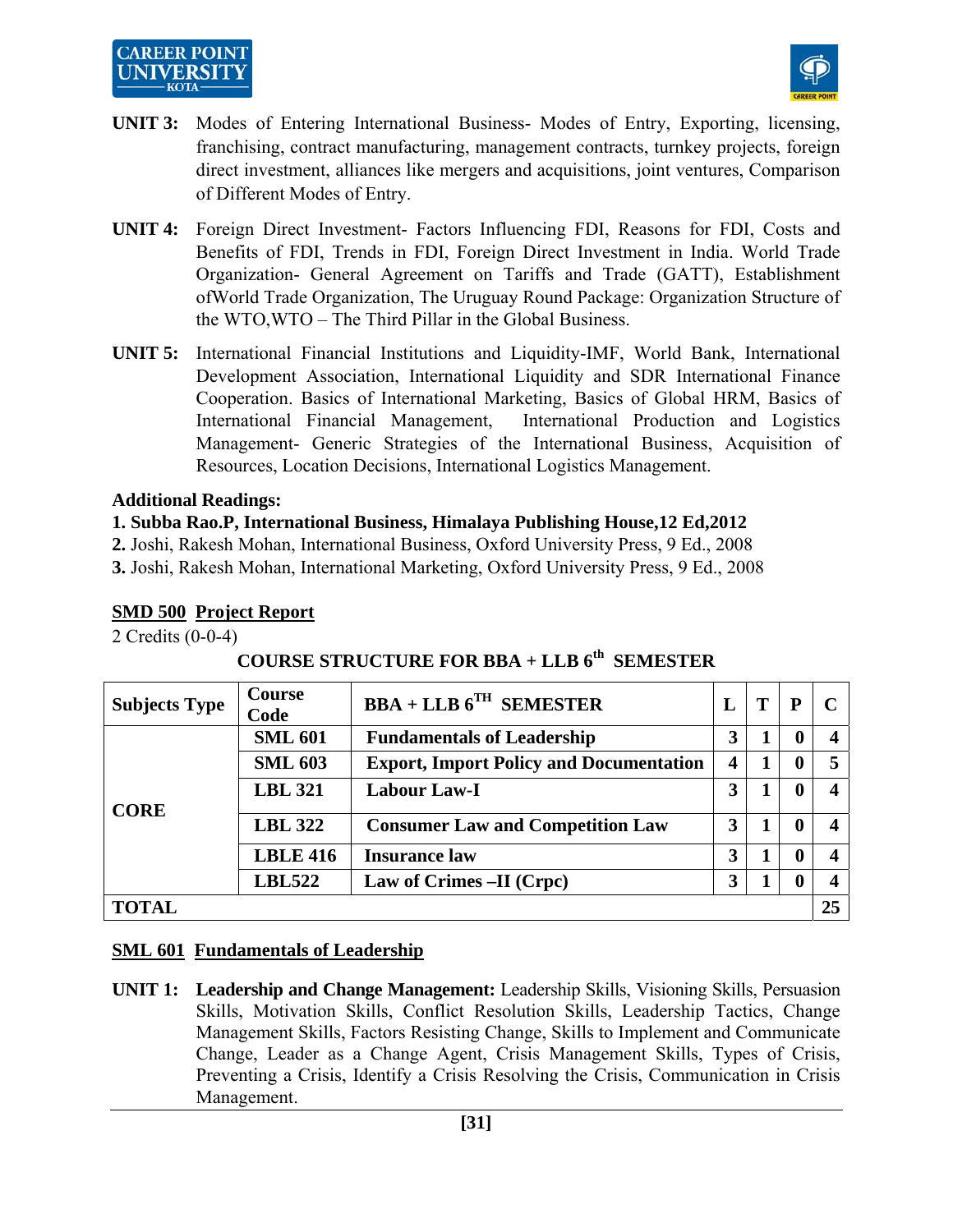



#### **UNIT 2: Introduction and Theories of Leadership:**

 Evolution of leadership theories – trait theories, behavioral theories , Contingency Approaches to leadership, Fielder's Contingency Model, path – goal theory – Attributes of effective Leaders Leadership styles – Authoritative styles,Coaching Style, pacesetting style, expert styles, manipulative styles, Participative style, leader as an announcer, seller, clarifier, equal partner, follower – the Impact of leadership styles.

#### **UNIT 3: Cross Cultural Team Management**

 Working with international teams—groups process during international encounters conflicts and cultural differences—understanding and dealing with conflicts developing intellectual relationships.

#### **UNIT 4: Path to Leadership Learning, the learning organization** –

 Innovative learning, learning from others experiences, through analysis, through formal and informal means, Demystifying Coaching, the leader as a coach, Developing Performing Teams Moving from command and control to team work, Leadership Succession, Leadership succession – an overview, Importance of the right CEO, Insider Vs Outsider

#### **UNIT 5: Classification of leaders**

 Characterstics & Operating style of level 5 leaders.Characterstics & Operating style Transactional leaders, Transformational leaders & Charismatic leaders.

#### **Suggested Reading:**

- 1. Creative Leadership Rustom s Davar UBS Publishers & Distributors
- 2. Organizational Behavior Fred Luthans/Tata Mc Graw Hill
- 3. Leadership: Research Findings, Du Brin A J Houghton Miffin Company, 1998 Practice and Skills
- 4. Managing Change–A Human Resource Thornhill A, Lewis P, millmore M
- 5. Strategy Approach &Saunders M Prentice hall, 2000
- 6. Inspiring Leadership John Adair Viva Books Private Ltd. –First Indian Edition 2003

#### **SML 603 Export, Import Policy and Documentation**

#### 4 Credits (3-1-0)

#### **UNIT 1: Introduction to Export Management:**

 Definition of Export, Benefits arising from Export, Export Prospect for Small Firms, Importance of Exports to India, Process of Export Marketing, Sources of Export Information, Important Publications, Important Organizations, Direction of Exports from India, Recent Trend in India's Export.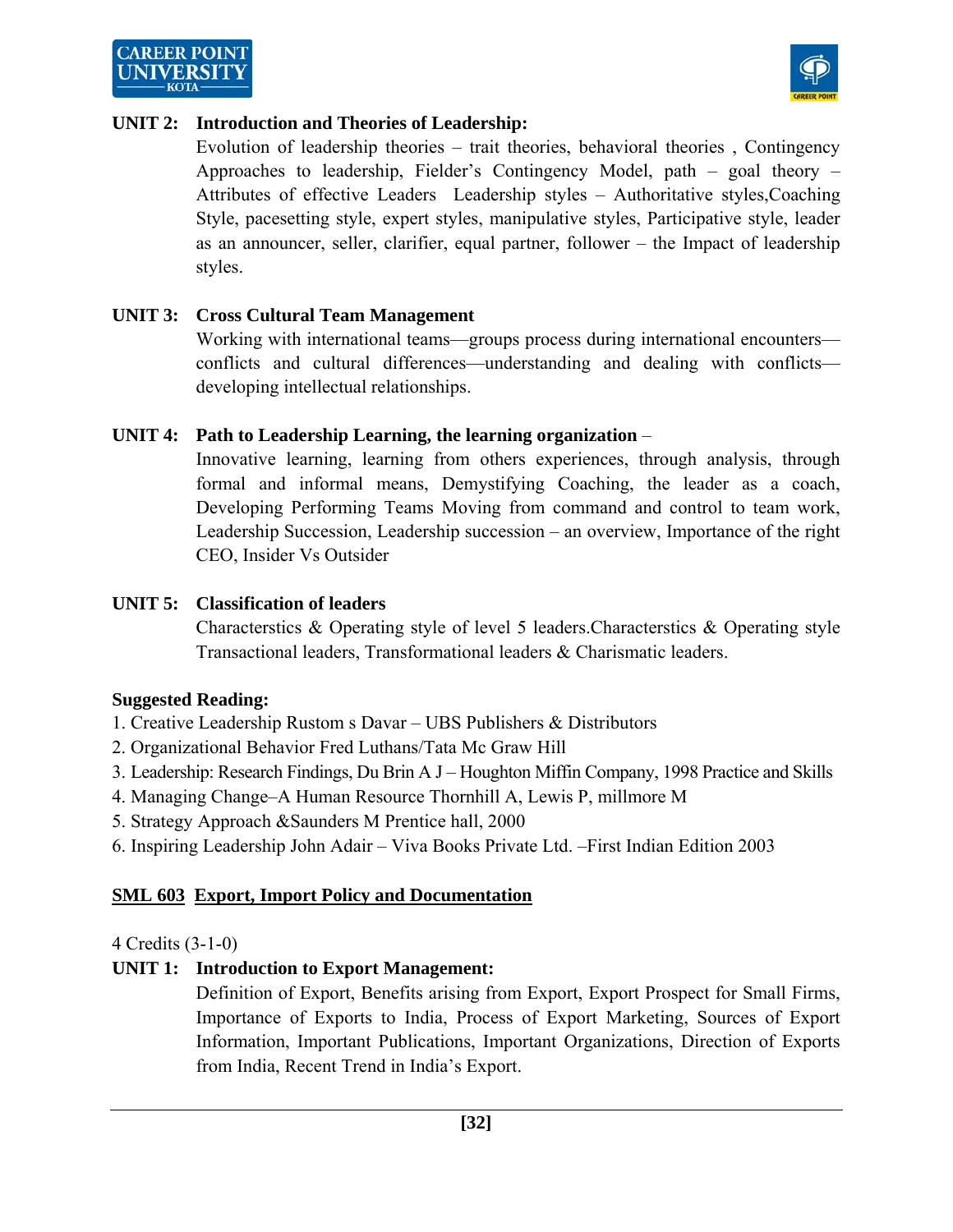



#### **UNIT 2 Selection of Products and Identification of Export Markets:**

 Raising of an Export firm and registration formality like IEC Code, Opening of Bank Account, Sales Tax Registration, RCMC, Choosing a Product, Methods of Identifying Export Winners, Suitability of a Product for a company, Selecting Products for Manufacturing and Export, Selection of Export Markets, Criteria for Grouping Countries.

#### **UNIT 3: Export Marketing Channels and Export Sales Contract:**

 Concepts of Distribution Channels, International Channels Distribution, Agents in Exporting, Methods of Locating and Selecting an Agent, Signing the agreement, Nature of Exports Sales Contract, Important Incoterms, Settlement of Disputes, Terms of Payment in Export.

#### **UNIT 4: Export Finance and Pricing, Pre-shipment Finance:**

 Post-shipment Finance, Special Financial Facilities, Export Import Bank of India, E.C.G.C. Export Pricing, Mechanism of Price Fixation, Benefits to India Exports.

#### **UNIT 5: Formalities of Registration and Export Documentation:**

 Naming the Enterprise, form of Ownership, Opening a Bank Account, General Registrations, Registrations with RBI, Registration with Licensing Authorities, Registration with Appropriate EPC' /CB's Defining Export Documentation, Main Commercial Documents, Additional Commercial Documents, and Statutory Documents for Exports Country, Statutory Documents for Imports Country and Documents for Claiming Export Benefits.

#### **Reference Books:**

- 1. Varshney R.L., Bhattacharya B, International Marketing Management, S. Chand.
- 2. Daniels, International Business, Pearson Education.
- 3. Black J., International Business Environment, Prentice Hall.
- 4. Nabhi's Manual for Exports.

#### **LBL 321 Labour Law-I**

- **UNIT 1:** Evolution of Industrial Legislation in India.
- **UNIT 2:** Industrial Disputes Act, 1947
- **UNIT 3:** Employee's Insurance Act, 1948
- **UNIT 4:** Payment of Bonus Act, 1955, Employee's Provident Fund Act, 1952
- **UNIT 5:** Trade Unions Act, 1926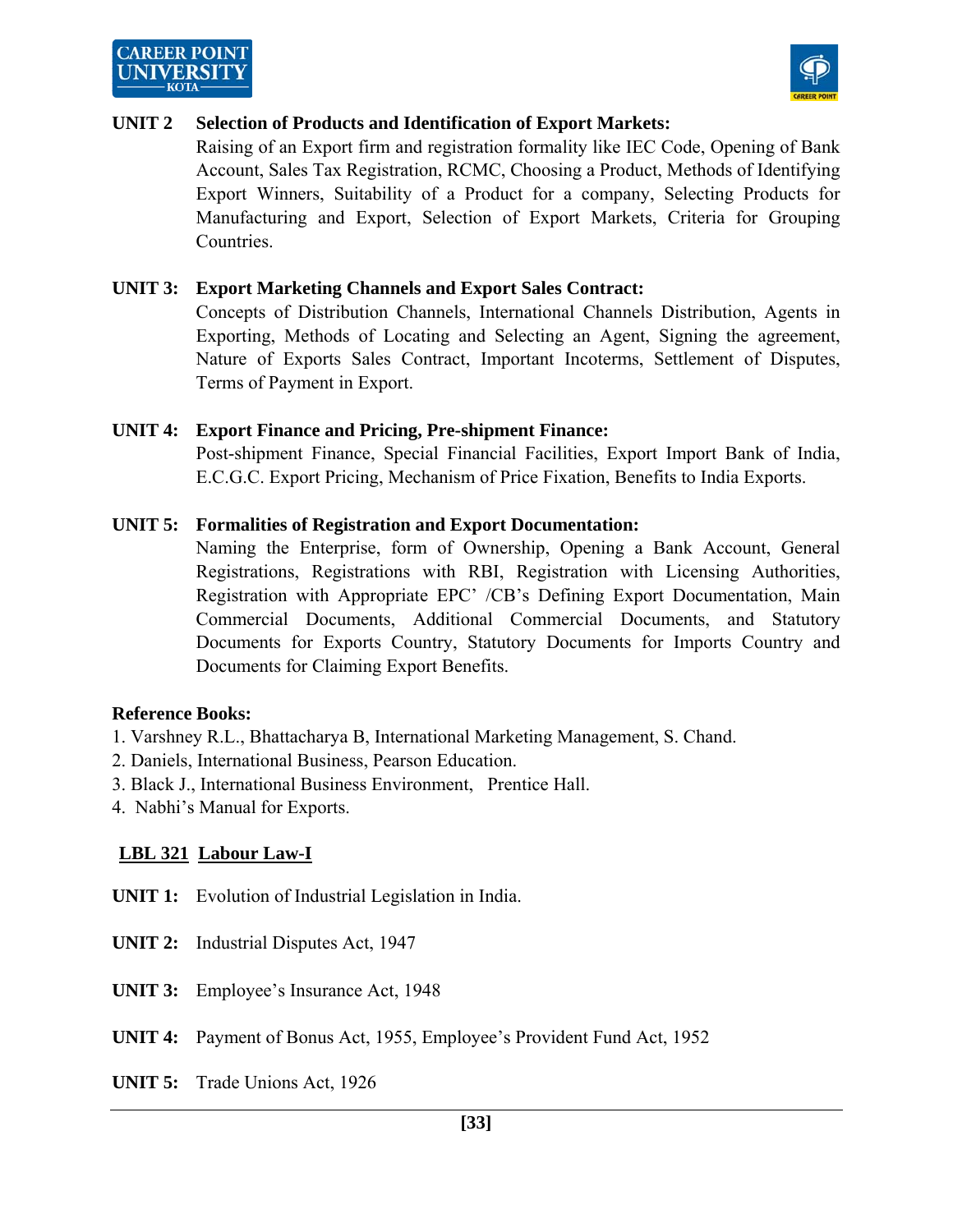



#### **Leading Cases:**

- 1. Som Prakash Vs. Union of India A.I.R 1981 SC 212.
- 2. Delhi Law and General Mills Ltd. Vs. Shambhu Nath Mukherjee 1955 I L.L.J. 36 SC
- 3. Express Newspapers Ltd. Union of India A.I.R 1958 SC 576
- 4. Rohitas Industries Ltd. and others Vs Rohitas Industries Staff Union and others A.I.R. 1967 SC 425
- 5. Banglore Water Supply Vs. A. Rajapa A.I.R. 1978 SC 5

#### **Suggested Readings :**

- 1. Indian Law Institute : Law and labour Management relations in India.
- 2. Rustamjee : The Law of industrial disputes.
- 3. O.P. Malhotra : Law of Industrial disputes vol. 1.
- 4. S.N. Mishra :Labour and Industrial Laws (English and Hindi).
- 5. GopikrishnaArora :Shram Vidhi.
- 6. Ganga SahaiSharma :Shram Vidhi.
- 7. N.D. Sharma :Shram Vidhi.
- 8. S.C. Srivastava: Social Security and Labour Laws.

## **LBL 322 Consumer Law and Competition Law**

- **UNIT 1: INTRODUCTION:** Consumer Movement and its object, Aim and objective of the Consumer Protection Act, Various Amendment Act, 1991,1993,2002, Salient features of Consumer Protection Act.
- **UNIT 2: Short Title:** extent, commencement and application, Important Definitions, Additional remedies to the consumers.
- **UNIT 3: CONSUMER PROTECTION COUNCILS:** Procedure of meetings, Rules, Composition, Procedure of Council, Object, Constitution of State Consumer Protection Council and Objects, Constitution of District Consumer Protection Council and its objects.
- **UNIT 4: CONSUMER DISPUTES REDRESSAL AGENCIES:** Redressal Agencies, District consumer forums, State Commission, National Commission, Appeals to Supreme Court, Enforcement of Orders by the Consumer Forum, Administrative Control, Penalties.
- **UNIT 5: CONSUMER PROTECTION UNDER OTHER LEGISLATIONS:** Constitution Of India, Indian Penal Code, 1860, Indian Contract Act, Sale of Goods Act, Insurance Act, Drugs and Cosmetics Act., Banking Regulation Act, Prevention of Food Adulteration Act, Essential Commodities Act, Food Corporation Act, Environment Protection Act, Motor Vehicle Act, Competition Act, Electricity Act.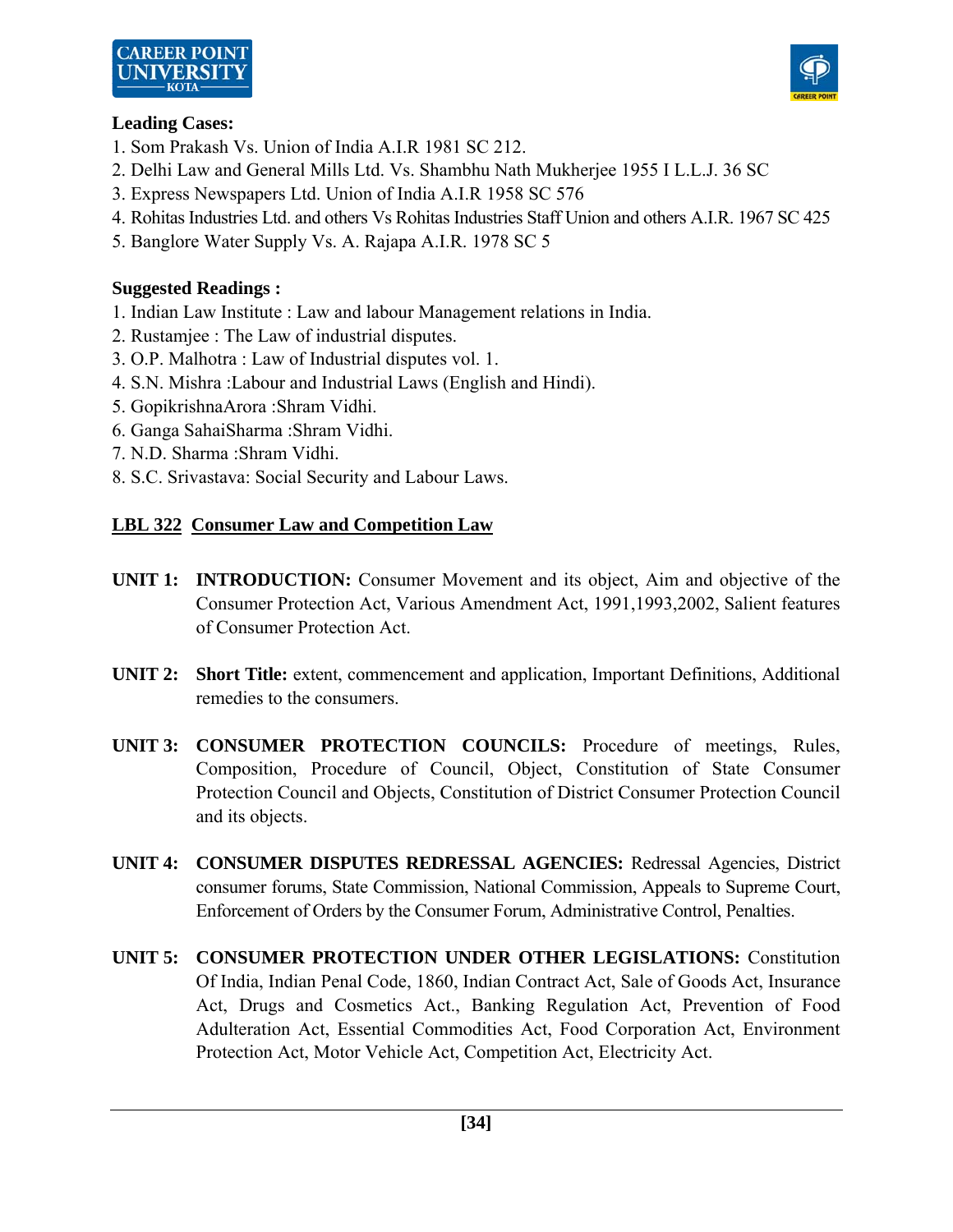

#### **COMPETITION LAW**

- **UNIT 6:** Basic economic and legal principles, restraint of trade under Indian Contract Act, Monopolistic Trade practices, restrictive trade practices
- **UNIT 7:** Definition of competition and competition law; Aims and objects of competition Act, 2002 and its relationship with Monopolies and Restrictive Trade Practices Act, 1969; Powers and Functions of the MRTP Commission.
- **UNIT 8:** Definition and meanings of acquisition, agreement, consumer, enterprise, person and service; WTO agreements and the competition law,
- **UNIT 9:** Law relating to Prohibition of certain agreements, Abuse of dominant position and Regulation of Combinations.
- **UNIT 10:** Competition Commission of India: Establishment, Composition, Powers, Duties and Functions, Distribution of business amongst commission and benches, jurisdiction of benches and procedure for adjudication, Penalties for offences under Competition Act, 2002.
- **UNIT 11:** Benches of Competition Commission: Composition, Distribution of business amongst commission and Benches, Jurisdiction of Benches and Procedure for adjudication of matters before it.

#### **Leading Cases:**

- 1. Competition Commission of India Vs. Steel Authority of India Ltd. [ Civil Appeal No. 7779 of 2010, decided on  $9<sup>th</sup>$  September 2010]
- 2. Microsoft Corporation Vs. Commission (Microsoft Judgement) [(2007) ECR II=3601]
- 3. Volkswagon AG Vs. Commission of the European Communities [(2000) ECR II-2707]
- 4. ITT Promedia Vs. Commission of European Countries [(1988) ECR-II, 2987]
- 5. Hoffmann-La Roche and Co. AG Vs. Commission [(1979) 85/76 ECR 461
- 6. General Motors Vs. Commission [(1975] 26/75 ECR-1367]
- 7. Executive Engineer U.P. Power Corp. and another VS. Krishna Gopal Rastogi A.I.R. 2007 (NOC) 1493(NC)
- 8. Neeraj Munjal Vs. Atul Grover, IV (2005) CPJ 29 (SC) [NOTE: The above list is illustrative and not exhaustive. The updated case laws will be discussed]

#### **Suggested Readings:**

- 1. Barry. J. Rodger, Competition Law & Policy in the EC & UK
- 2. Competition Act, 2002
- 3. GordenBorrie, The Development of Consumer Law and Policy Bold Spirits and Timorous Souls.
- 4. D.N. Saraf, Law of Consumer Protection in India.
- 5. David W. Oughton, Consumer Law Text. Cases and Materials.
- 6. Brian Harvey, Consumer and Trading Law. P. Leelakrishnan (Ed.),
- 7. Consumer Protection and Legal Control
- 8. Gurjeet Singh, Law of Consumer Protection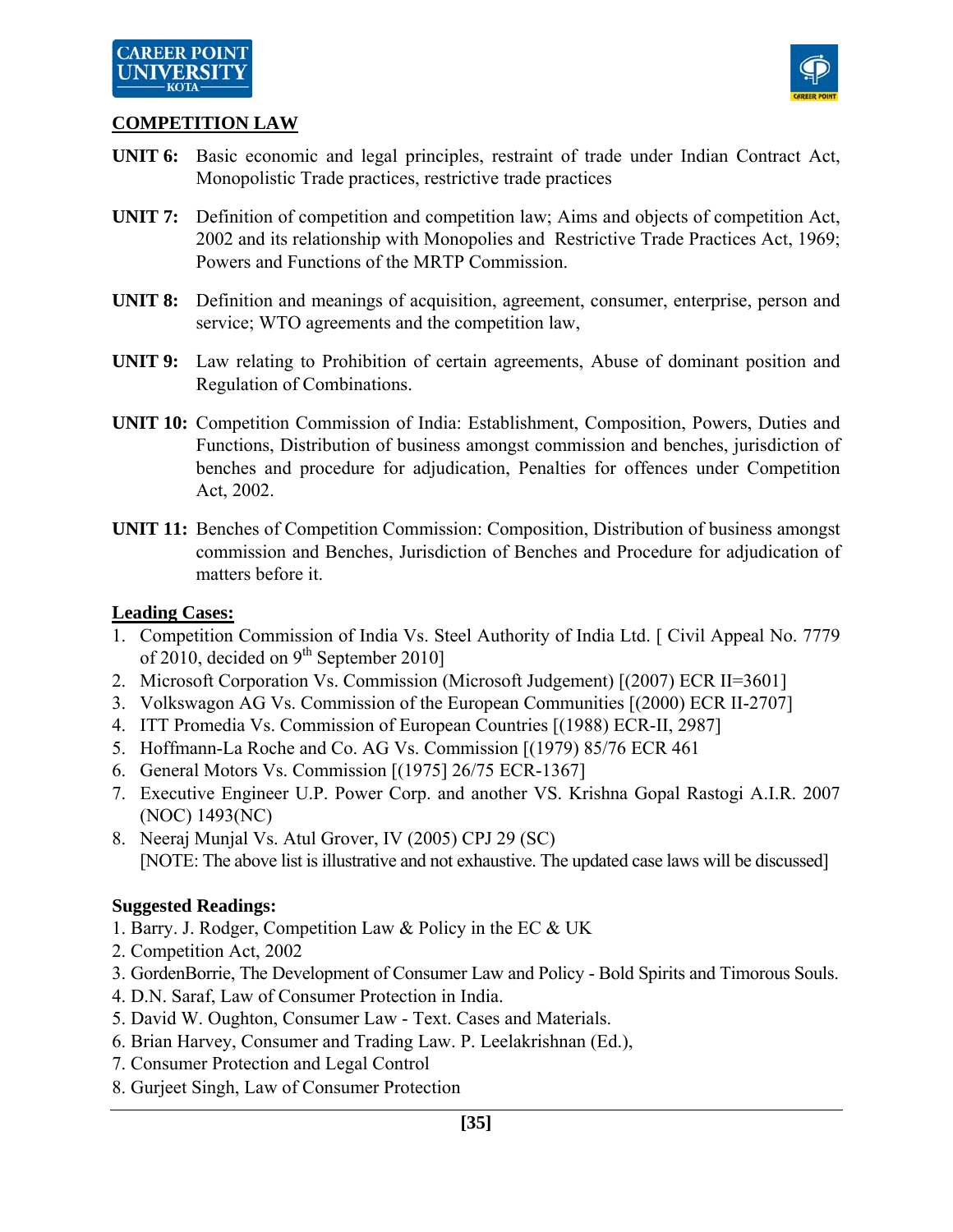

## **LBLE 416 Insurance law**

- **UNIT 1: Principles of Insurance:** Life Insurance introduction, Life Insurance Policies annuities, Conditions of Life Insurance Policy. Premium computations.
- **UNIT 2: Life Insurance Act. 1956:** Definitions: Its establishment- function- Transfer of existing Life Insurance, Business to the corporation- Management, Finance, accounts & Audit Miscellaneous.
- **UNIT 3: General Insurance:** Corpn. of India- Scheme for reorganization of General insurance, business- Function of corporation and acquiring companies and their management Miscellaneous.
- **UNIT 4: Marine Insurance Act. 1963.**

#### **UNIT 5: Insurance Regulatory and Development Authority Act 2000**

**UNINT 6: Insurance against Third Party Risks: The Motor Vehicles Act, 1988,** Nature and Scope, Effect of Insolvency or death on claims of insolvency and death of parties, certificate of insurance, Claims tribunal: Constitution, functions, application for compensation, procedure powers and award, Liability Insurance : Nature and kinds of such insurance.

#### **Suggested Readings:**

- 1. Srivastava, Baichand: Elements of Insurance.
- 2. Dravid& Joshi: Bima Siddhant Evam Vyavahar.
- 3. Life Insurance Act. 1956.

## **LBL522 Law of Crimes –II (Criminal Procedural Code - Cr.P.C.)**

#### **UNIT 1: Preliminary:**

- (a) Object, extent and definitions (Chapter 1)
- (b) Duties of Public
	- (i) To assist police and Magistrate
	- (ii) To give information about certain offences (Chapter IV Ss. 37 to 40)

#### **UNIT 2: Criminal Courts:**

- (a) Territorial divisions and Classifications (Chapter II, Ss 10,14,15,19,22 and 23)
- (b) Powers (Chapter II, Ss 26 to 31). Pre trail Procedures:
- (c) Process to compel appearance (Chapter VI)
- (b) Process to compel production of things (Chapter VII)
- (e) Arrest to persons (Chapter V).s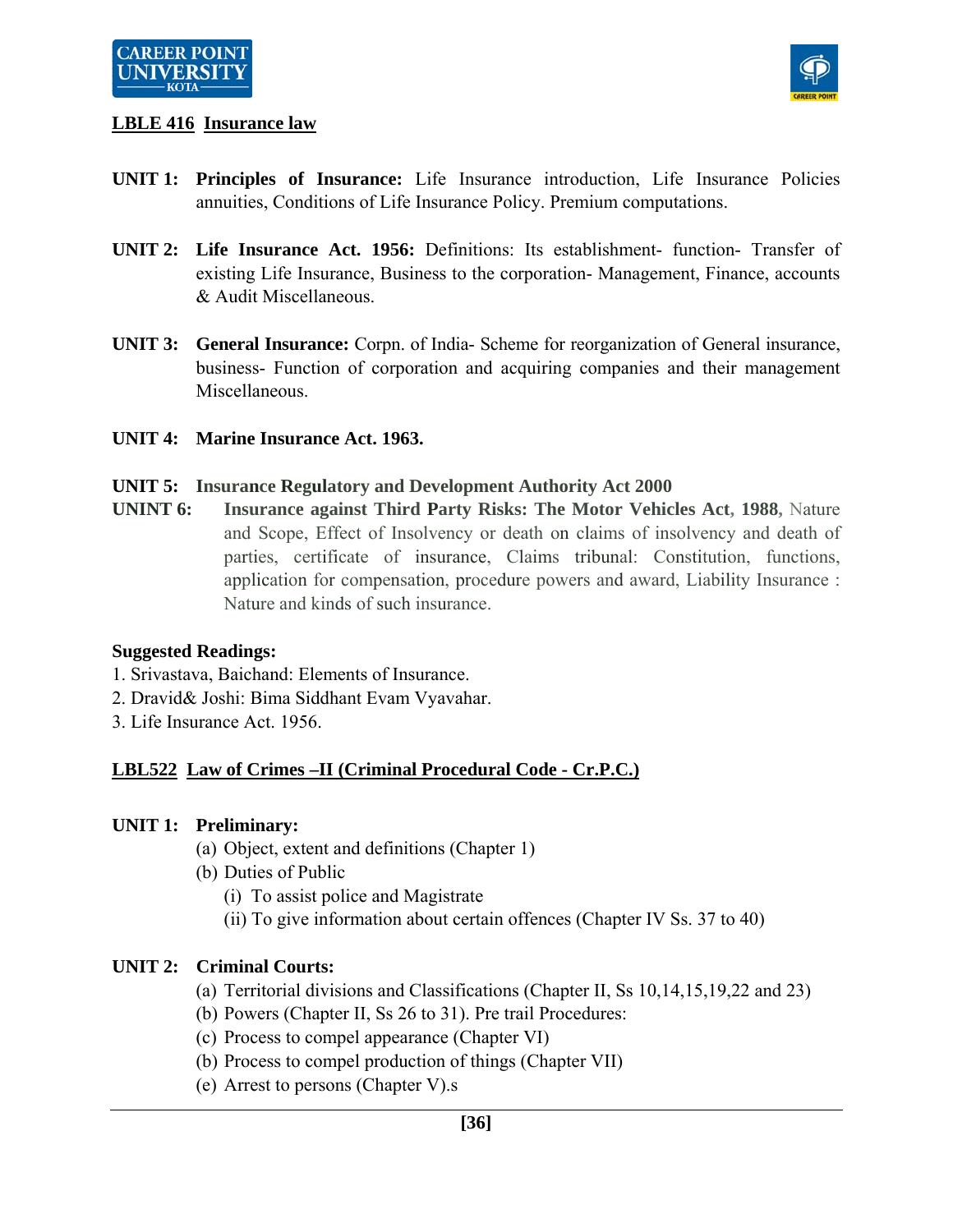



- (f) Information to the police and their powers of investigation (Chapter XII)
- (g) Bail (Chapter XXXIII)
- (h) Jurisdiction of the courts in inquiries and trials (Chapter XIII)
- (g) Maintenance of public order and tranquility (Chapter X) 2. Jurisdiction of the Courts in the inquiries and trials (Chapter XIII)

## **UNIT 3: Complaints to Magistrate and Cognizance of Offence** (Chapter XV and XIV). Charge (Chapter XVII)

- (a) Types of Trials:
	- (i) Trial before Court of Session (Chapter XVIII).
	- (ii) Trial of Summons and Warrant Cases (Chapters XIX & XX).
	- (iii) Summary Trials (Chapter XXI)
	- (iv) Judgments (Chapter XXVII)

## **UNIT 4:** (a) **Appeals** (Chapter XXIX) References and Revision (Chapter XXX).

- (b) Misc. Provision:
	- (i) Period of Limitation (Chapter XXXVI)
	- (ii) Irregular proceedings (Chapter XXXV)
	- (iii) Autrofois acquit and Autrofois convict.
	- (iv) Legal Aid to accused at State expenses (S. 304)
	- (v) Pardon to an accomplice
	- (vi) Saving of Inherent powers of High Court.
	- (vii) Maintenance of Wives. Children and Parents.

#### **UNIT 5: Juvenile justice (care and protection) of children act 2015**

#### **Leadings Cases:**

- 1. Tehsildar Singh v. State of Delhi, AIR 1955 SC 196.
- 2. State of U.P. v. Singh, AIR 1964 SC 359.
- 3. Nisar Ali v. State of U.P., AIR 1957 SC 336.
- 4. Purshottam Das Dalmia v. State of West Bengal, AIR 1968 SC 1989.
- 5. State of Andhra Pradesh v. Ganeshwara Rao, AIR 1968 SC 1050.
- 6. Satwant Singh v. State of Punjab, AIR 1956 SC 415. 36

## **Suggested Readings:**

- 1. Ratan Lal: Criminal Procedure Code.
- 2. Ganguly, A.C.: A Guide to Criminal Procedure Code.
- 3. Saxena R.N. : Criminal Procedure Code,
- 4. Kelker R.V. : Outlines of Criminal Procedure Code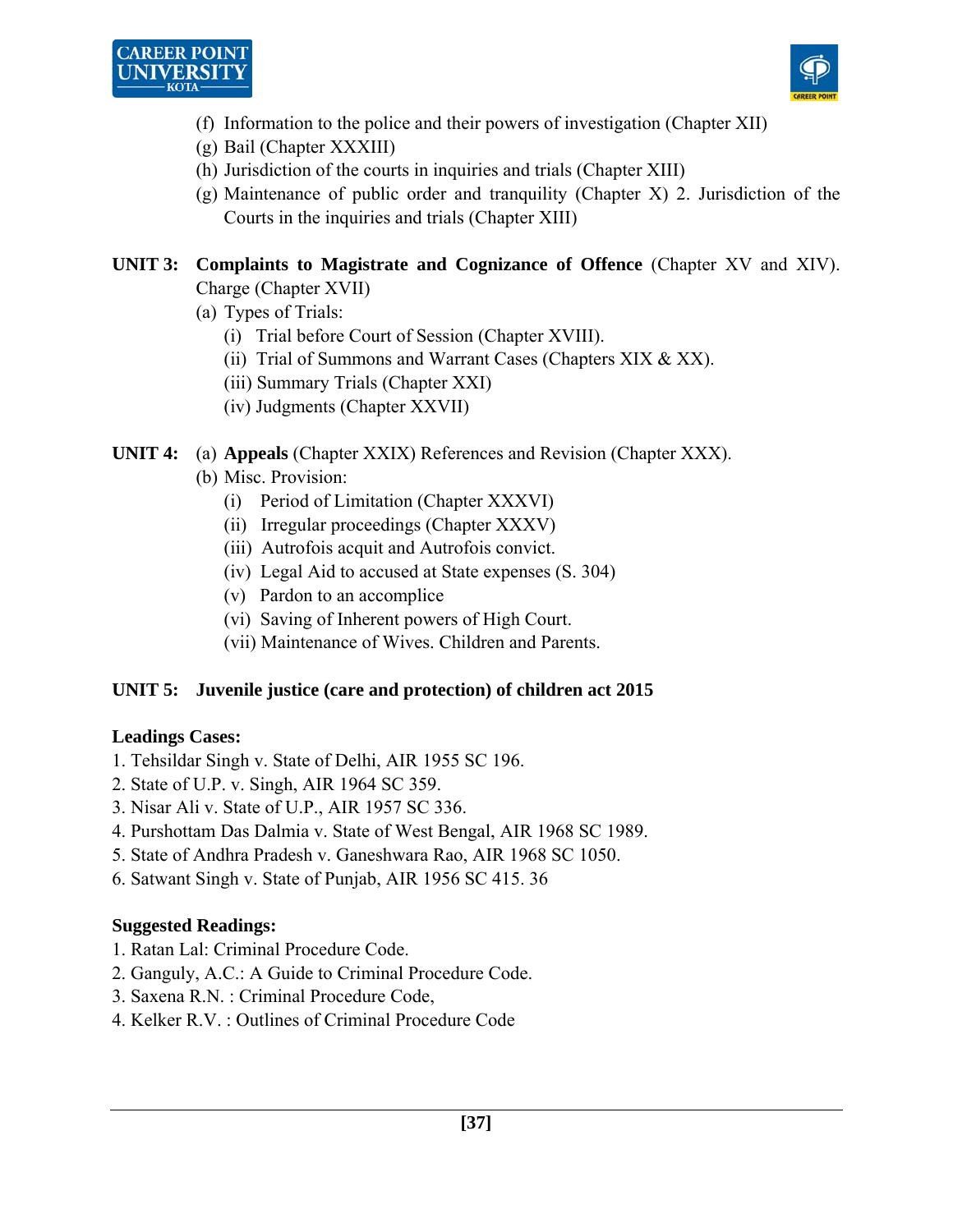



| <b>Course Code</b> | $BBA + LLB$ 7 <sup>th</sup> Semester    |   |          | P        | C  |
|--------------------|-----------------------------------------|---|----------|----------|----|
| <b>SML 505</b>     | <b>Supply Chain Management</b>          |   |          | $\theta$ |    |
| LBL 418            | Labour Law $-$ II                       |   |          | $\theta$ |    |
| LBL 611            | Civil Procedure Code and Limitation Act | 3 |          | $\theta$ |    |
| LBL 612            | Law of Evidence                         | 3 |          | $\Omega$ |    |
| LBL 523            | Property law                            |   |          | $\theta$ |    |
| LBC 515            | Drafting, Pleading and Conveyancing     |   | $\theta$ | 6        | h  |
|                    |                                         |   |          |          | 26 |

## **SML 505 Supply Chain Management**

- **UNIT 1: Introduction:** Supply chain management, supply chain strategy, measuring supply chain, design strategy, supply chain dynamics, cross docking, warehouse management system.
- **UNIT 2: Supply Chain Design:** Supply Chain Strategic, Measuring Supply Chain Performance, Supply Chain Design Strategy, Service Supply Chains, Outsourcing, Design for Logistics, Value Density, Global Sourcing, Sourcing/Purchasing-System Design matrix, Mass customization. Lean Manufacturing: Lean logic, The Toyota Production System, Lean Implementation Requirements, Lean Services
- **UNIT 3: Planning and Controlling Supply Chain:** Enterprise Resource Planning: SAP, SAP Application Modules, Implementing ERP Systems. Demand Management: Types of Forecasting, Components of Demand, Qualitative Techniques in Forecasting, Time Series Analysis, Casual Relationship Forecasting, Focus Forecasting, Web-Based Forecasting-Collaborative planning, Forecasting, and Replenishment (CPFR). Aggregate Sales and Operative planning: Overview of Sales and Operations Planning Activities, Lot sizing in MRP systems.
- **UNIT 4: Inventory and Maintenance Management:** Classification, role of inventory in supply chain, inventory costs, continuous and periodic review systems, Economic order quantity (EOQ), Economic batch quantity (EBQ) and Quantity discount model. Lead time, Reorder Point, concept of service level and safety stock, Selective inventory control systems. Importance of Maintenance, Breakdown, Preventive, Predictive and TPM (Total Productive Maintenance), Basic concept of Reliability.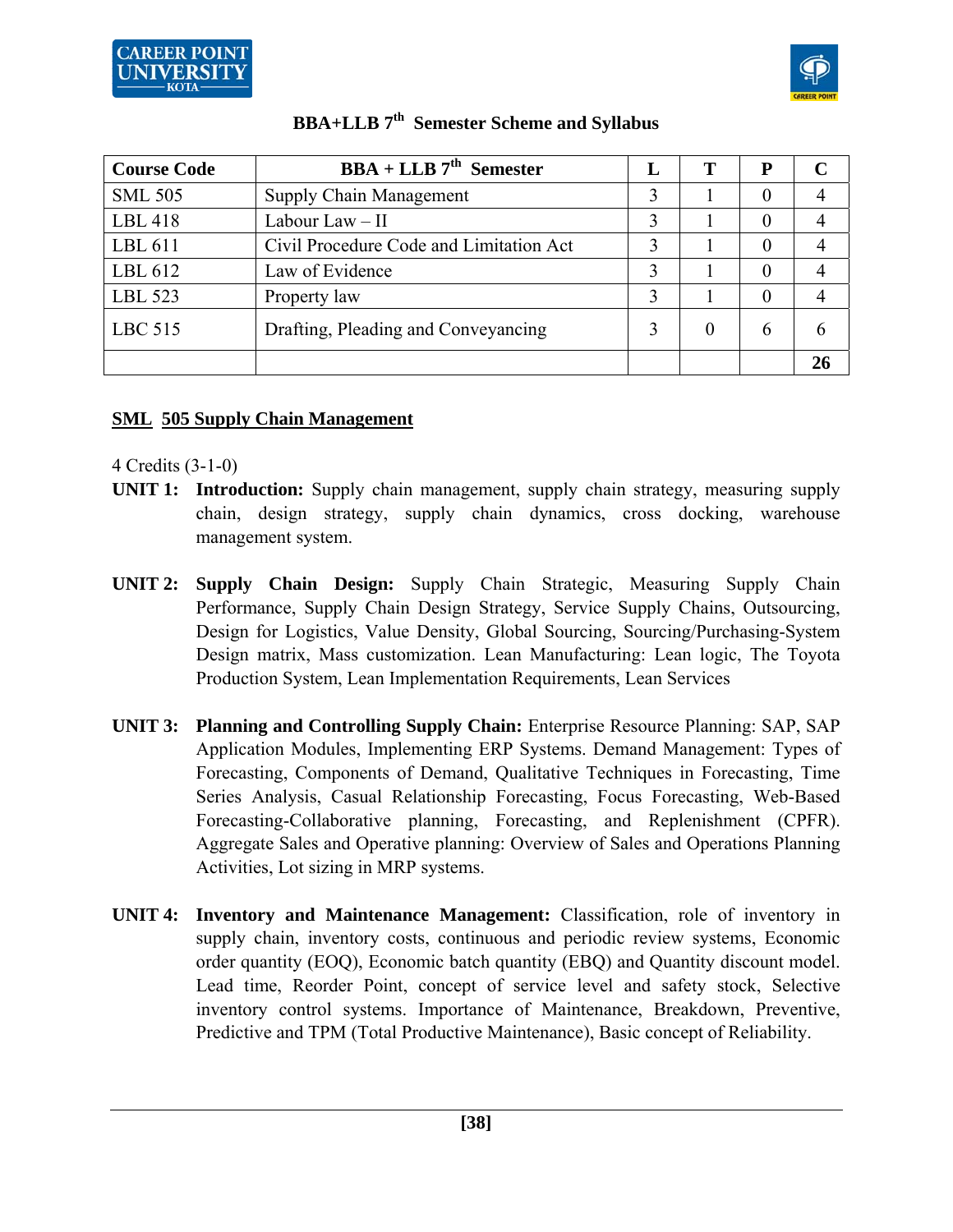## **CAREER POINT** UNIVERSIT



**UNIT 5: Scheduling:** Work Centers, Priority Rules and Techniques, Shop-Floor Control, Personal Scheduling in Services. Constraint Management: Goal of the Firm, Performance Measurements, Unbalanced Capacity, Bottlenecks and Capacityconstrained Resources, Basic Manufacturing Building Blocks, Methods of Control, Comparing Synchronous Manufacturing to MRP and JIT.

#### **Suggested Readings:**

- 1. Chase, R. B. et al., Operations and Supply Management, Tata McGraw-Hill, 2010.
- 2. Blamchard, David., Supply Chain Management Best Practices, NY, John Wiley & Sons, 2006.
- 3. Stevenson. Operations Management with Student DVD (SIE). Tata McGraw-Hill.
- 4. Russell & Taylor, III. Operations Management. Prentice Hall of India.
- 5. Nair. Production and Operations Management. Tata McGraw-Hill.
- 6. Govil, M., and Proth, J., Supply Chain Design and Management, Academic Press, 2001.

## **LBL 418 Labour Law – II**

- **UNIT 1:** Workman Compensation Act, 1923 (Amendment, 2010)
- **UNIT 2:** Minimum Wages Act, 1948
- **UNIT 3:** Payment of Wages Act, 1936
- **UNIT 4:** Maternity Benefit Act, 1960
- **UNIT 5:** Factory Act, 1948
- **UNIT 6:** The Industrial Employment( Standing Orders), Act 1956

#### **Leading Cases:**

- 1. People's Union for Democratic Rights Vs. Union of India 1982 II L.L.J 454 SC
- 2. D.S. Nakara vs Union of India A.I.R. 1983 SC 130
- 3. Alembik Chemicals Works Company Ltd. Vs. Workmen A.I.R. 1961 SC 647
- 4. Bandhua Mukti Morcha Vs. Union of India A.I.R 1984 SC 802
- 5. Municipal Corporation of Delhi Vs. Female Workers ( Muster Rolls) and another A.I.R. 2000 SCR 171

#### **Suggested Readings :**

- 1. Indian Law Institute : Law and labour Management relations in India.
- 2. Rustamjee : The Law of industrial disputes.
- 3. O.P. Malhotra : Law of Industrial disputes vol. 1.
- 4. S.N. Mishra :Labour and Industrial Laws (English and Hindi).
- 5. GopikrishnaArora :Shram Vidhi.
- 6. Ganga SahaiSharma :Shram Vidhi.
- 7. N.D. Sharma :Shram Vidhi.
- 8. S.C. Srivastava: Social Security and Labour Laws.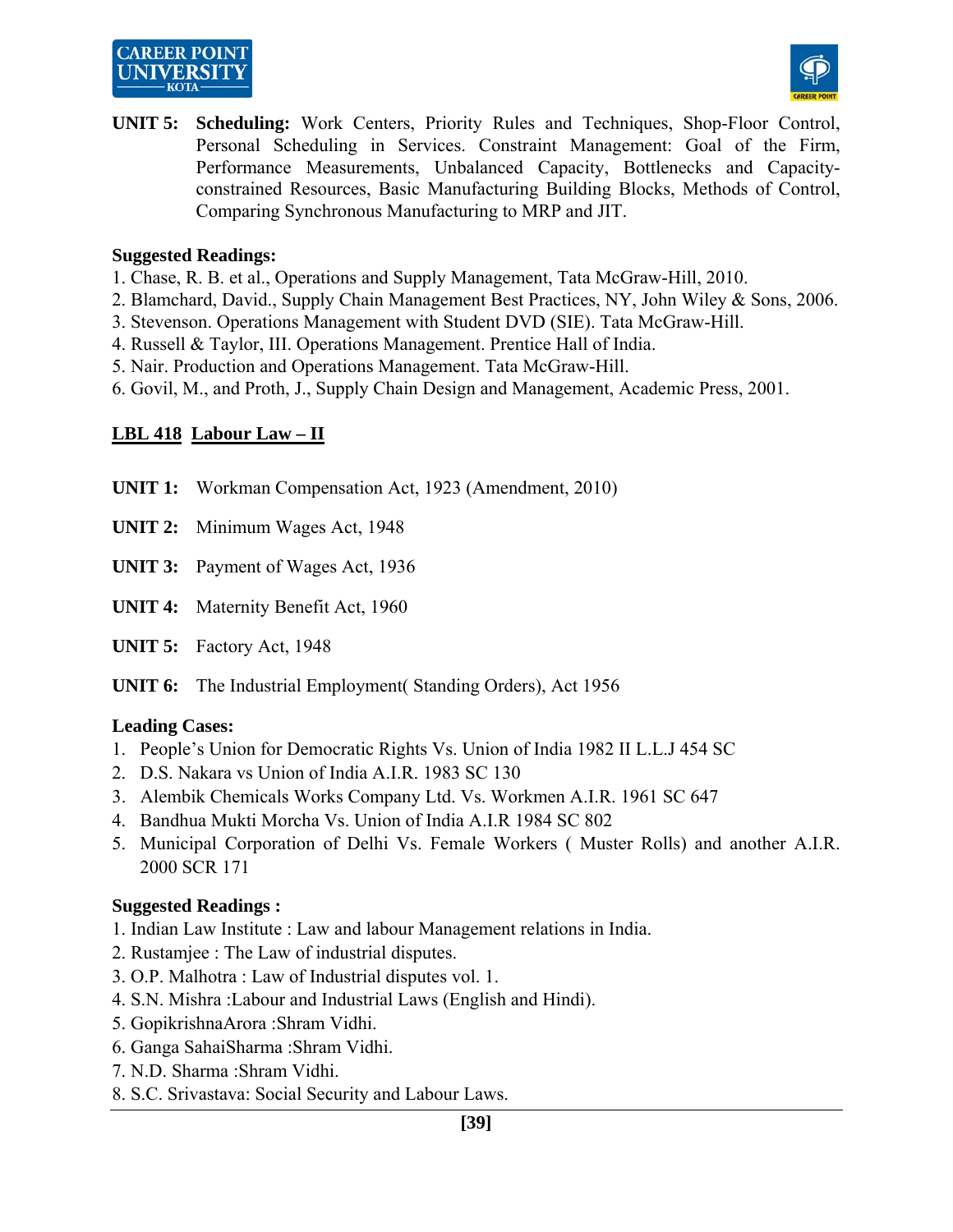

## **LBL 611 Civil Procedure Code and Limitation Act**

- **UNIT 1:** The Code of Civil Procedure Code, 1908 Definition suits in general suit to civil nature.
- **UNIT 2:** Suit of Civil Nature, Res-Subjudice ad Res judicata, Foreign Judgments, Place of trial, transfer of suits, Joinder non – joinder and mis – joinder of parties and causes of action. Service of summon and pleadings.
- **UNIT 3:** Execution in general Courts by which decrees may be executed, powers of the Court executing the decrees, transfer of decrees for execution and modes of execution. Stay of execution. Suit in particular cases (Orders XXIX to XXIII). Abatement of suits
- **UNIT 4:** Particular types of suit: Suit by indigent persons and suit by or against minor, appearance of parties, commission, interpleader suit
- **UNIT 5:** Supplemental proceedings Attachment before judgement. Arrest before judgement. Temporary injunction and appointment of receiver, summary procedure.
- **UNIT 6:** Plaint ,Written statement, counter claim, set off
- **UNIT 7:** Appeal: First appeal and Second appeal. Reference, review and Revision
- **UNIT 8:** The Limitation Act 1963 (Omitting the Schedule). Purpose, policy, nature and scope of the Act. Definition: Applicant, bond, defendant, easement, good faith, plaintiff, period of limitation. Relationship between limitations. Laches, acquiescence. estoppel and resjudicata; Limitation of suits. Appeals and applications. Disability, computation of period of limitation

#### **Leading Cases:**

- 1. Shri Sinha Ramanujan v. Ramanujun, AIR 1961 SC 1720.
- 2. Seth Hukamchand v. Maharaja Bahadur Singh, 60 IA 313.
- 3. Narayan Bhagwant Rao v. Gopal Vinayak, AIR 1960 SC 104.
- 4. Garikapati Veerava v. N. Subhia Choudhary, AIR 1957 SC 540.
- 5. Deoki Nandan v. Murlidhar, AIR 1957 SC 133.
- 6. Deity Pattabhirama Swami v. Hanmayya, AIR 1959 SC 57.
- 7. S.M. Jakati v. B.M. Broker, AIR SC 282.

#### **Suggested Readings:**

- 1. Mulla Civil Procedure Code.
- 2. Singh S.N. Civil Procedure Code.
- 3. Sahai on Civil Procedure.
- 4. Tandon, M.P. Civil Procedure Code (English & Hindi).
- 5. Mridula Srivastava Civil Procedure Code (Hindi).
- 6. A.N. Pandey Civil Procedure Code (Hindi).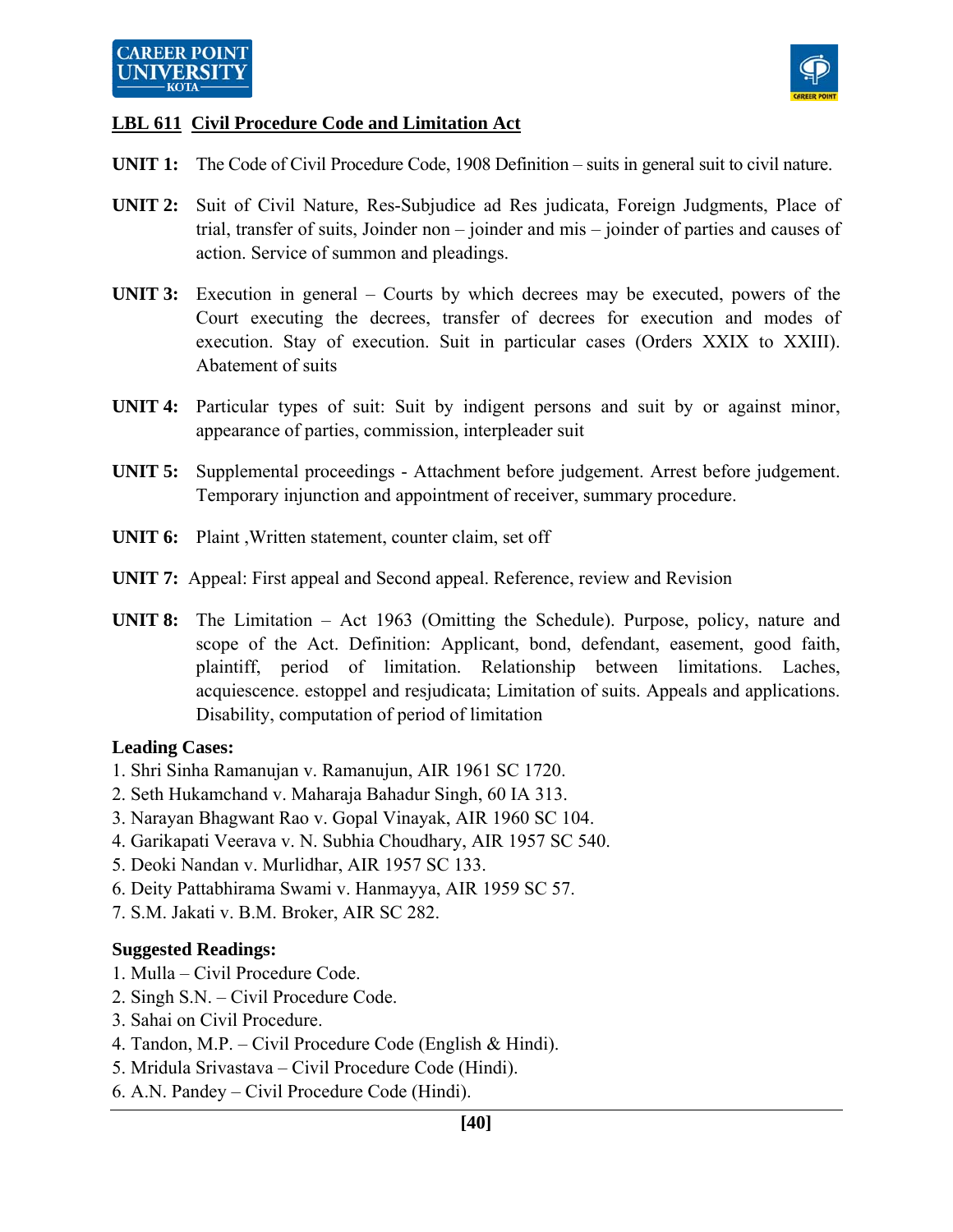

## **LBL 612 Law of Evidence**

- **UNIT 1:** Fact I-Issue; Relevant Facts; Document, Evidence: Proved; Disproved; Not proved; May Presume, Shall Presume, and Conclusive Proof, Circumstantial Evidence
- **UNIT 2:** Relevancy and Admissibility; Res Gestac (Sections 6 to 13), Admission: Confession (Sections 17 to 31 ), Dying Declaration ( Section 32 (1) )
- **UNIT 3:** Relevancy of Judgments ( Sections 40 to 44), Opinion of Experts; Opinion of Third Persons ( Section 45 to 47), Conduct and Character of Parties ( Section 52 to 55), Judicial Notice ( Sections 56 to 57 ,58)
- **UNIT 4:** Means of Proof: Oral Evidence; Documents Public Document, Private Document, Primary and Secondary Evidence; (Sections 59 to 65 and 74 to 78), Exclusion of oral evidence by documentary evidence : Application of this principle, its exceptions, ambiguous documents, kinds of ambiguity
- **UNIT 5:** Burden of Proof ( Sections 101 to 106), Estoppel ( Sections 115 to 116 ), Witness: Competency and compellability of Witnesses; Examination of Witnesses; Privileges: State Privilege and Private Privilege (Sections 118 to 155)

#### **Leading cases:**

- 1 Nishi Kant Jha v. State of Bihar, AIR 1969 SC 422.
- 2 Himachal Pradesh Administration v. Om Prakash AIR 1972 SC 975.
- 3. Sat Paul v. Delhi Administration, AIR 1976 SC 294
- 4. Laxmipat Chorasia v. State of Maharashtra, AIR 1968 SC 938.
- 5. Pakala Narayan Swami v. Emperor, AIR 1939 PC 47. 30
- 6. Bhardwade Bhogin Bhan Herrji Bhai v. State of Gujrat, AIR 1988 SC 753.
- 7. RM Malkani v. State of Maharashtra, AIR 1973 SC157.

#### **Suggested Readings**

- 1. Ratan Lal The Law of Evidence
- 2. Batuklal Law of Evidence
- 3. Vepa P. Sarathi Law of Evidence
- 4. Awatar Singh, Sachaya Vidhi and Law of Evidence
- 5. Raja Ram Yadav, Sachaya Vidhi.
- 6 7. 8. 9. 10. 11. 12. 13. 14. 5. 6. 7. 8. 19. 20.21. **LBL 523 Property law**
- **UNIT 1: INTRODUCTION:** Concept of Property and General Principles Relating to Transfer of Property Concept of property: distinction between moveable and immoveable property Definition clause: Immovable property, Attestation, Notice, Actionable claim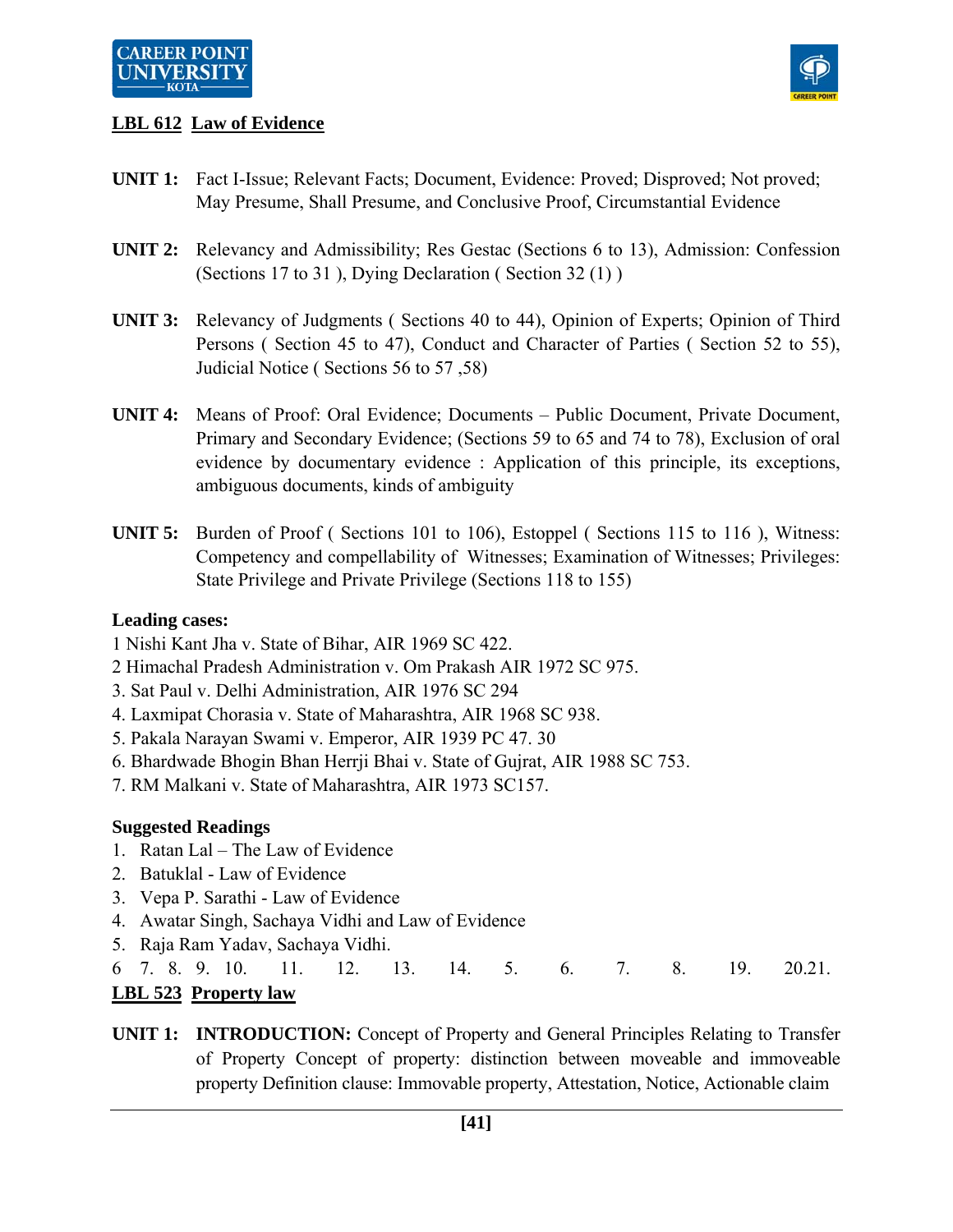# **CAREER POINT**



- **UNIT 2:** Definition to transfer of property (Sec.5) Transfer and non-transfer property (Sec.10- 12) Transfer to an unborn person and rule against perpetuity (Sec.13, 14) Vested and Contingent interest (Sec.19 & 21)
- **UNIT 3:** Rule of Election (Sec.35) General Principles Governing Transfer of Immoveable Property Transfer by ostensible owner Rule of feeding the grant by estoppel Rule of Lis pendens Fraudulent transfer Rule of part performance Vested and contingent interest Conditional transfer Specific Transfers
- **UNIT 4:** Sale and Gift, Mortgage and Charge, Lease and Licence, Exchange and Actionable Claims.
- **UNIT 5:** Easement Act The Indian Easement Act, 1882; Easement in general ; imposition and transfer of easements; incident of easements; distribution of easements; extinction, suspension and revival of easements; and license.

## **Leading Cases:**

- 1. Smt. Shanta Bai v. State of Bombay and others, AIR 1985 SC 532.
- 2. Rajendra v. Santa Singh, AIR SC 2537.
- 3. Kreglinger v. New Patagonia Meat and Cold Storage Comp. Ltd., (1914) AC 25.
- 4. Union of India v. Sharda Mills Ltd., AIR 1973 SC 281.
- 5. Nathu Lal v. Phool Chand, AIR 1970 SC 54.
- 6. Jumma Masjid v. Danish and others, AIR 1962 SC 847.

#### **Suggested Readings:**

- 1. Mulla : Transfer of property Act.
- 2. S. Shah : Lecturers on Transfer of property.
- 3. I.C. Saxena : Transfer of property. 22
- 4. B.B. Mitra : Transfer of property.
- 5. S.R. Bhansali and Sharma : Sampatti Antaran Adhiniyam.
- 6. J.N. Kulshreshtra : Sampatti Antaran Adhiniyam.
- 7. S.N. Shukla : Sampatti Antaran Adhiniyam.
- 8. G.P. Tripathi : Sampatti Antaran Adhiniyam.
- 9. Acts: The Transfer of Property Act, 1882 & The Indian Easement Act, 1882.

## **LBC515 Drafting, Pleading and Conveyancing**

- **UNIT 1: General Principles of Drafting** and relevant substantive rules of pleading and their exceptions: Amendments of pleading: alternative and inconsistent pleadings. 34
- **UNIT 2: Drafting Exercise on Pleadings: Civil** – (a) Plaints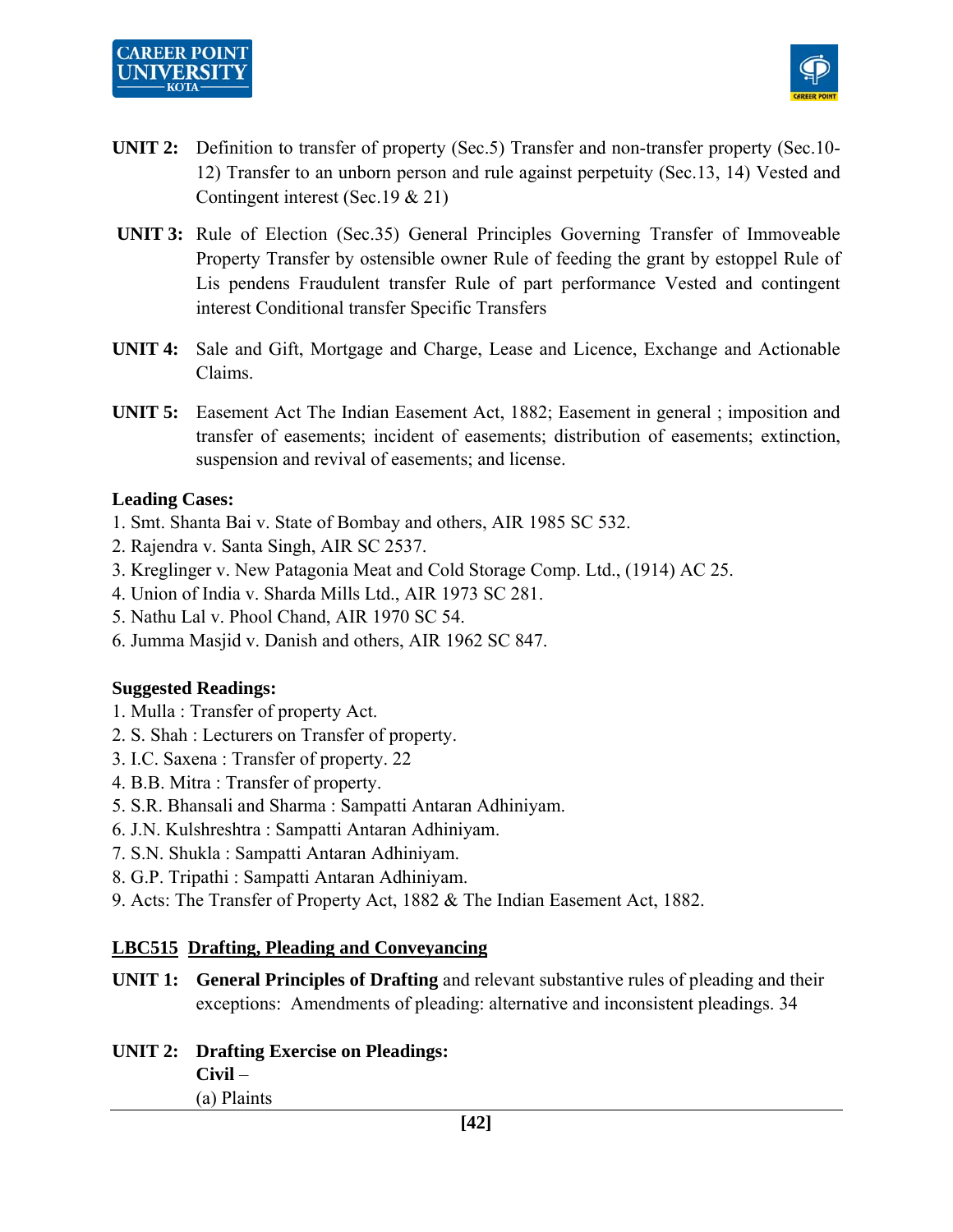



- (b) Written statement
- (c) interlocutory application,
- (d) Original petition:
- (e)Affidavit;
- (f) Notice;
- (g) Execution petition;
- (h) Memorandum of Appeal and Revision,
- (i) Writ petition and its appeal.

## **UNIT 3: Criminal –**

- (a) Complaints,
- (b) Bail Application
- (c) Accused Reply
- (d) Criminal miscellaneous petition,
- (e) Memorandum of Appeal, Reference and Revision

## **UNIT 4: Conveyancing –** Drafting exercise on Conveyancing.

- (a) Sale Deed;
- (b) Mortgage Deed
- (c) Gift Deed
- (d) Lease Deed
- (e) Rent Deed
- (f) Partnership Deed
- (g) Power of Attorney
- (h) Promissory Note and
- (i) Will.

**Note (I – theory):** There shall be a written examination of 70 marks of three hours duration. The question paper shall be in two parts

Note ( II – practical ) : There shall be a practical examination of 30 marks by an external examiner appointed by the university and an internal examiner appointed by the Principal or H.O.D. Distribution of practical marks:

- 1. Submission of record 10 marks. (At least 10 drafts of pleading & Conveyancing)
- 2. Test for drafting 10 marks
- 3. Viva voce 10 marks.

**Note (III) :** Practical exercises shall be given for drafting in test.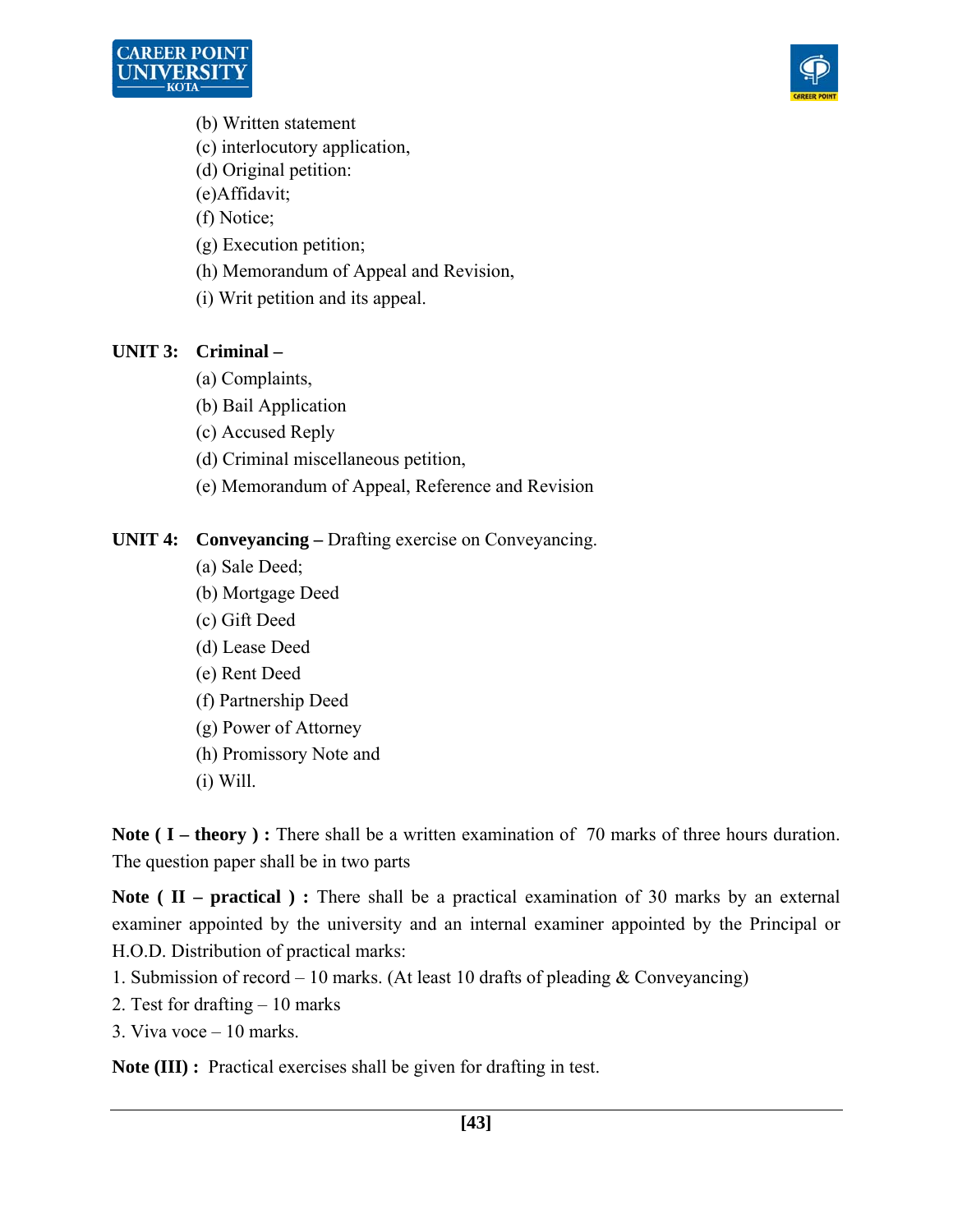



| COUNTE STRUCTUNE FOR DDA TELD 0<br>минмин |                    |                                           |    |          |          |          |               |  |  |  |  |
|-------------------------------------------|--------------------|-------------------------------------------|----|----------|----------|----------|---------------|--|--|--|--|
| S. No.                                    | <b>Course Code</b> | <b>Subject Name</b>                       |    |          | T        | P        | <b>Credit</b> |  |  |  |  |
| 1                                         | <b>LBL427</b>      | Equity, Trust and Fiduciary Relationships | DE | 3        |          | $\theta$ | 4             |  |  |  |  |
| $\overline{2}$                            | LBL511             | Administrative Law                        | DC | 3        |          | $\theta$ | 4             |  |  |  |  |
| 3                                         | LBL521             | Public International Law                  | DC | 3        |          | $\theta$ | 4             |  |  |  |  |
| $\overline{4}$                            | LBLE615            | Human Rights Law and Practice             | DE | 3        |          | $\theta$ |               |  |  |  |  |
| 5                                         | <b>SML602</b>      | Indian Economy                            | DC | 4        |          | $\theta$ |               |  |  |  |  |
|                                           |                    | <b>CLINICAL PAPER</b>                     |    |          |          |          |               |  |  |  |  |
| 6                                         | LBC525             | Moot court Exercise and Internship        | DC | $\theta$ | $\Omega$ | 12       | 6             |  |  |  |  |
| Total                                     |                    |                                           |    |          |          |          |               |  |  |  |  |

# **COURSE STRUCTURE FOR BBA +LLB 8th SEMESTER**

#### **LBL427 Equity,Trust and Fiduciary Relationships**

- **UNIT 1: Introduction:** Principles of equity and maxims, The Indian Trusts Act 1882 The Bombay Public Trusts Act 1950 s (With latest ammendments and case-law)
	- A. The Indian Trusts Act 1882
	- 1. Preliminary
		- (a) Definitions-Trust, author of the trust, trustee, beneficiary, trust property, beneficial

interest, instrument of trust, breach of trust, cestui que trust.

- (b) Comparison of trust with other relationships
	- (i) Private trust and public/charitable trust
	- (ii) Trust and debt
	- (iii) Trust and ownership
	- (iv) Trust and bailment
	- (v) Trust and agency
	- (vi) Trust and contract
	- (vii) Trust and conditions
	- (viii) Trust and equitable charge
	- (ix) Trust and mortgage
	- (x) Trust and administration
- **UNIT 2: Kinds of trusts Creation** of trusts Appointment of trustees Duties and liabilities of trustees Rights and powers of trustees. Disabilities of trustees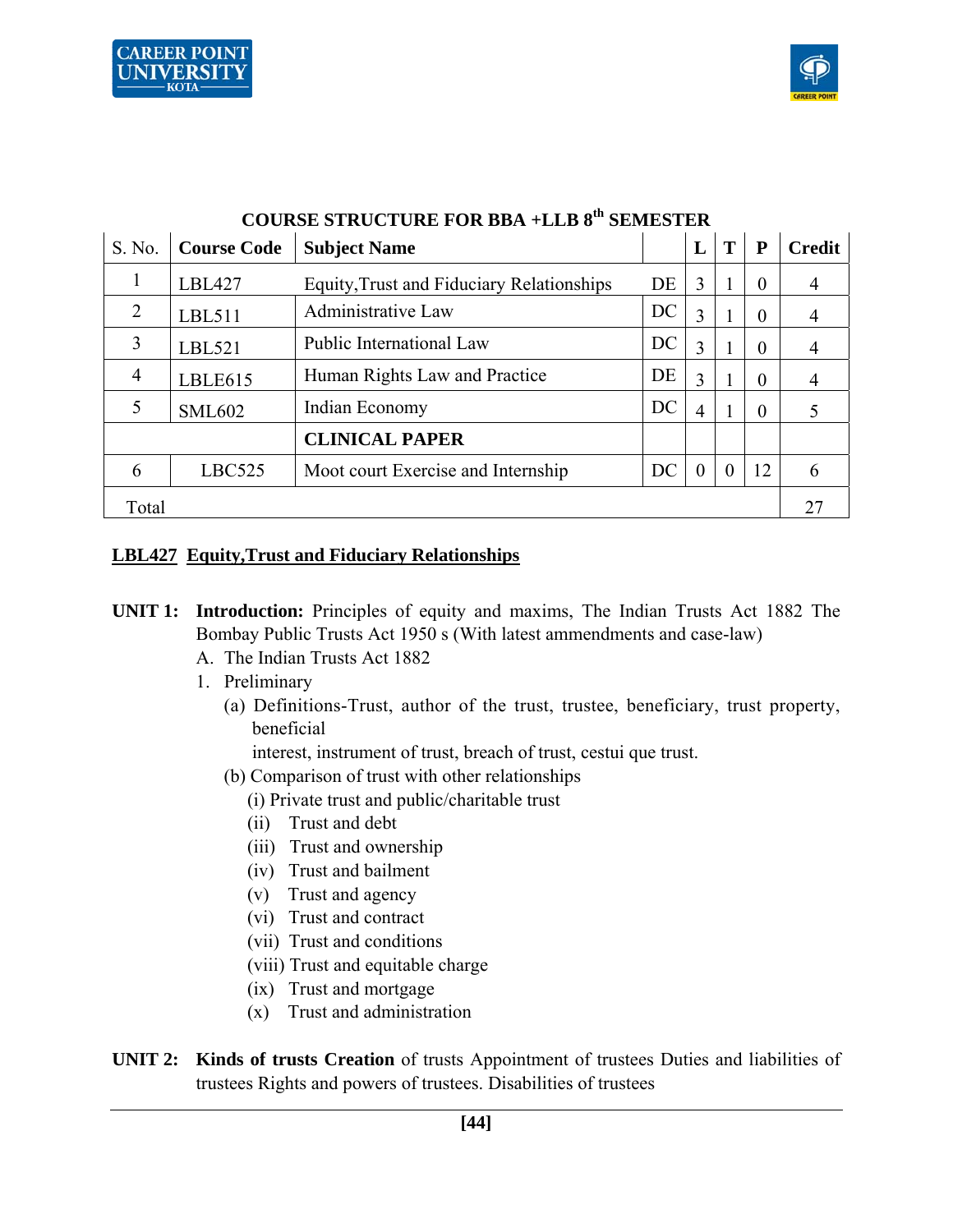



**UNIT 3: Rights and liabilities of the beneficiary:** Vacating the office of trustee Extinction of trusts Fiduciary relations-concept and kinds.

#### **UNIT 4: The Bombay Public Trusts Act 1950**

- (a) Definitions Public trust, math, person having interest, temple, wakf, trustee.
- (b) Establishments
- (c) Charitable purposes and validity of certain public trusts.
- (d) Registration of public trust
- (e) Budget accounts and audit
- (f) Powers duties and restrictions of trustees etc
- (g) Control power, and functions of Charity Commissioner, Deputy and Assistant Charity Commissioner.
- (h) Dharmada, Cypress.
- (i) Special provision as respects religious and charitable institution and endowment.
- (j) Public Trusts Administration Fund.
- (k) Offences and penalties.
- (l) Procedure, jurisdiction .

#### **UNIT 5: Principles of equity and maxims**

- 1. Concept and definition of equity.
- 2. Origin and development.
- 3. Maxims of equity.
	- (a) Equity will not suffer a wrong to be without a remedy.
	- (b) Equity follows the law.
	- (c) Where there is equal equity, the law shall prevail.
	- (d) Where the equities are equal, the first in time shall prevail.
	- (e) He who seeks equity must do equity.
	- (f) He who comes into equity must come with clean hands.
	- (g) Delay defeats equities.
	- (h) Equality is equity
	- (i) Equality looks to the intent rather than to the form
	- (j) Equality looks on that as done which ought to be done.
	- (k) Equity inputs an intention to fulfill an obligation
	- (l) Equity acts in personam.

#### **Suggested Readings:**

- 1. IyerSuryanarayanan—The Indian Trust Act.
- 2. Rangacharya I. V.—The Indian Trust Act.
- 3. Agarwal O. P.—The Indian Trust Act
- 4. Tandon M. P.—The Indian Trust Act.
- 5. Chaudhari D. H.—The Bombay Public Trust Act 1950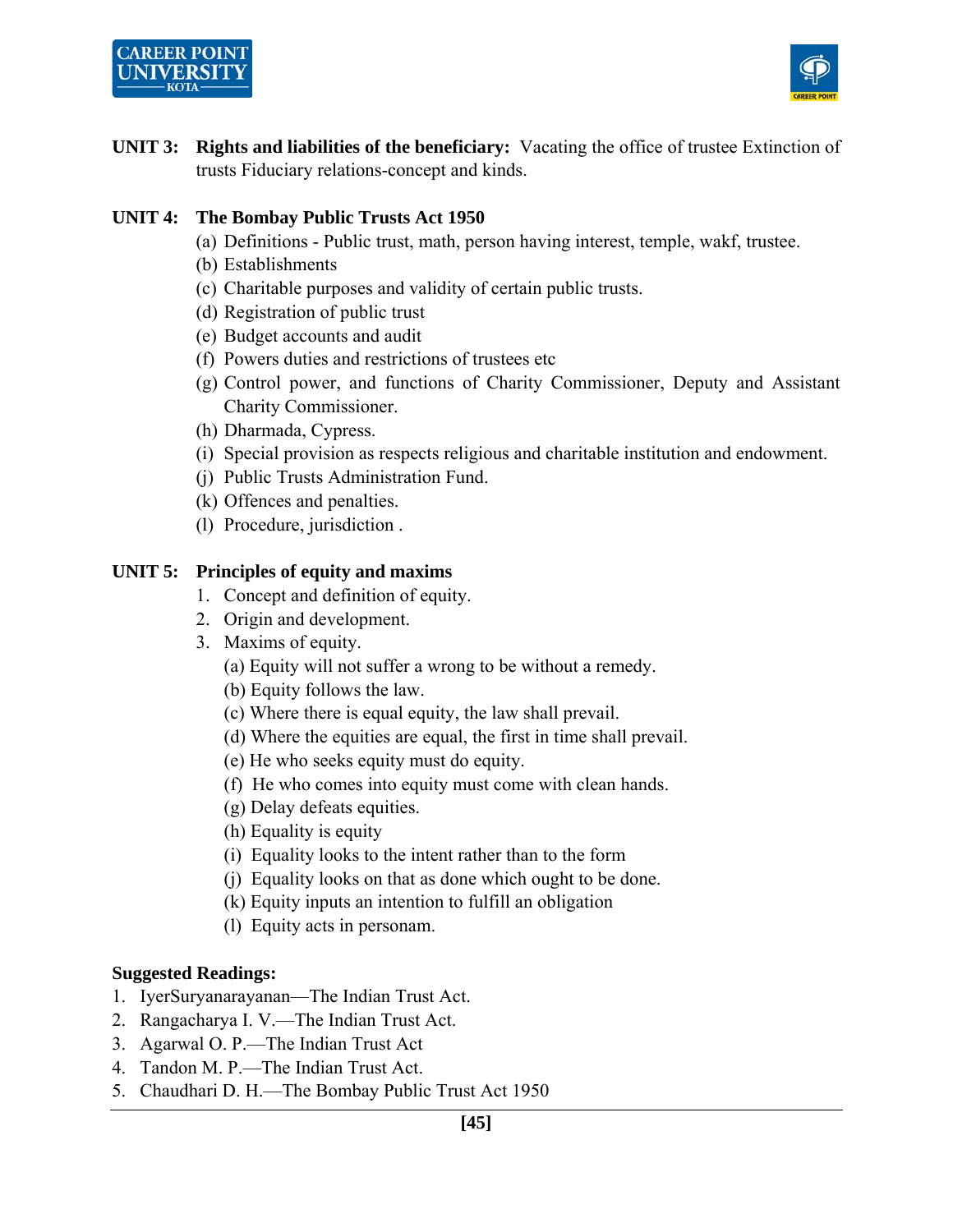



- 6. Shah K. N.—The Bombay Public Trust Act 1950
- 7. Apte M. S.—The Bombay Public Trust Act 1950
- 8. Gupte and Dighe—The Bombay Public Trust Act 1950
- 9. Snell's Principles of Equity
- 10. Ahmad Aquil—Equity, Trust and Specific Relief
- 11. Basu D. D.—Equity, Trust and Specific Relief Semester V : June to October Paper 16 : Optional Paper (b) Criminology and Penology 100 Marks 1. Crminology. (a) Definition (b) Nature and scope of criminology

#### **LBL511 Administrative Law**

- **UNIT 1:** Definition, growth and development of Administrative Law
- **UNIT 2:** Rule of Law, Separation of Powers
- **UNIT 3:** Delegated Legislation Necessity and Constitutionality, Judicial, Parliamentary and Procedural Control, Principles of Natural Justice
- **UNIT 4:** Writs Certiorari, Mandamus and Quo-warranto, habeas corpus,prohibition -grounds and scope
- **UNIT 5:** Administrative Tribunal Act, 1985
- **UNIT 6:** The Lokpal and Lokayuktas Act ,2013

#### **Leading Cases:**

- 1. A.K. Kripak V/s Union of India A.I.R. 1970, S.C. 150(1969)2SCC 262.
- 2. In re-Delhi Laws Act etc. A.I.R. 1951 S.C. 332.
- 3. RajNarayan V/s Chairman, Patna Administration A.I.R. 1954 S.C. 569.
- 4. Syed Yaqoob V/s Radha Krishan A.I.R. 1964 S.C. 477.
- 5. Rohtash Industries Pvt. Ltd. V/s S.D. Agarwal A.I.R. 1969 S.C. 707.
- 6. State of Karnataka V/s Union of India A.I.R. 1978 S.C. 68.

#### **Suggested Readings :**

- 1. Constitution of India
- 2. Massy's Administrative Law
- 3. Paranjapey, Prasasanik Vidhi
- 4. Upadhyay, J.J., Prasasanik Vidhi
- 5. Dyise 'Rule of Law.
- 6. Takwani,C.K. 'Prasasanik Vidhi.

#### **LBL521 Public International Law**

**UNIT 1: Introduction:** Definition of International law. Nature and Basis of International law.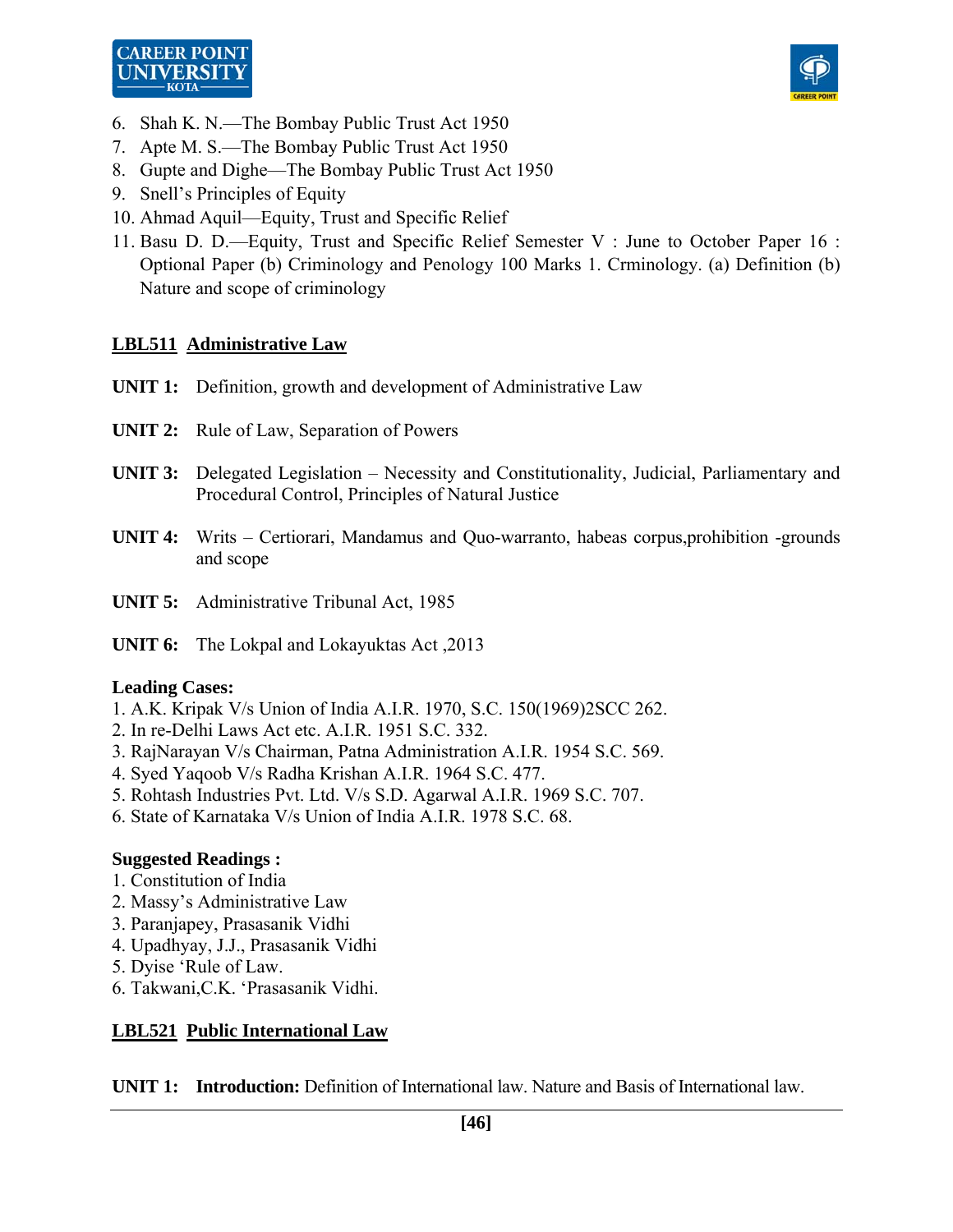# **CAREER POINT**



- **UNIT 2: Sources of International Law:** Relationship of International law and Municipal law, codification of International law, Subjects of International law, place of individual in International law.
- **UNIT 3: State Territory:** Theory of recognition of state, acquisition and loss of state territory, state jurisdiction, state succession. Law relating to Sea, Outer Space, Asylum. Extradition; Diplomatic Agents.
- **UNIT 4: U.N.O.** General Assembly; Security Council; International court of Justice. Settlements of Disputes, intervention, war, laws of war, war crimes, aggression.
- **UNIT 5: Belligerent Occupation:** Neutrality, Blockade and control. Asylum, War crimes & War trials, Terrorism.

## **Leading Cases:**

- 1. United Kingdom v. Norway (Anglo Norwegian Case) ICJ Report 1951 p. 116.
- 2. The Nuremberg Judgement, International Military Tribunal, Nuremberg 1946 AJIL Vol. 41, 1947 p. 12
- 3. In Re Govt. of India and Mubarak Ali Ahamd 1952, 1 IIER 2060.
- 4. Kutch tribunal Award Case-Foreign Affairs Report volume XVII March 68.
- 5. Right to passage over Indian Territory case ICJ Report 1960 p. 06.

#### **Suggested Readings:**

- 1. Strark : An introduction to International Law.
- 2. Oppenheim : International Law vol. I and II.
- 3. Breirly : The Law of Nations.
- 4. S.K. Kapur : International law (English and Hindi)
- 5. M.P. Tondon : International Law (English and Hindi)
- 6. Nagendra Singh : Lectures on International Law

## **LBLE615 Human Rights Law and Practice**

- **UNIT 1: Introduction:** Law and Procedure, Jurisprudence of Human Rights; Nature, definition, origin and theories of human Rights
	- (a) Civil and Political Rights
	- (b) Economic, Social and Cultural Rights

## **UNIT 2: Protection of Human Rights Act**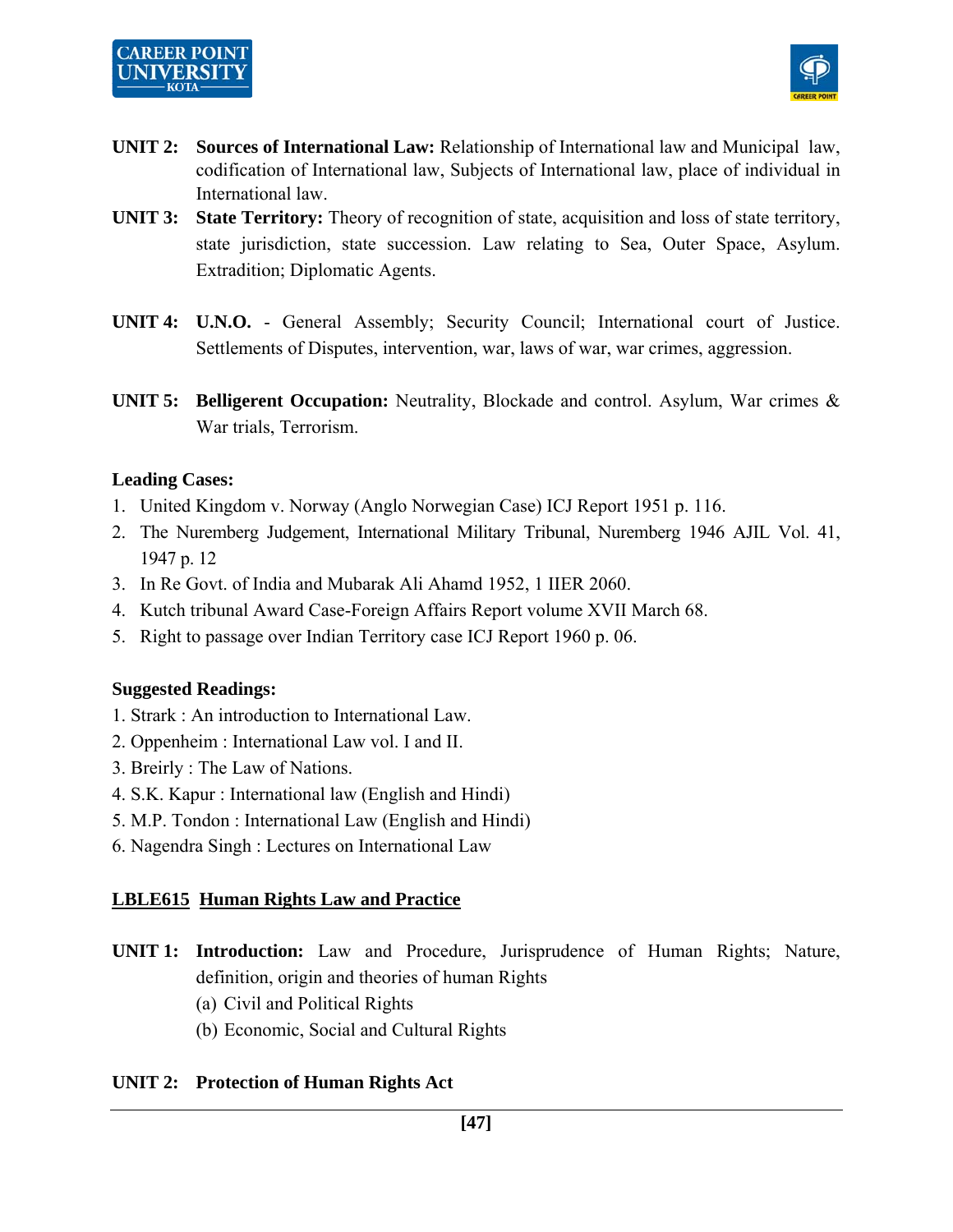



- (a) National Human Rights Commission
- (b) State Human Rights Commission
- (c) Human Rights Court

## **UNIT 3: Human Right and Indian Constitution**

- (a) Human Right under part iii of Indian Constitution
- (b) Human Right under part iv of Indian Constitution

## **UNIT 4: Law Relating to Vulnerable Class**

- (a) Women
- (b) Children
- (c) Disabled Persons
- (d) Dalits

## **UNIT 5: Programs and Policies**

- (a) Integrated Child Development Scheme
- (b) School Education and Mid day meal
- (c) Rural Health and Employment
- (d) Welfare Schemes

## **UNIT 6: Promotion and Respect of Human Rights**

- (a) Role of Civil Society and the Media
- (b) Role of Educational Institutions
- (c) Obstacles

## **UNIT 7: Human Rights and Challenges of Globalization**

#### **Leading Cases :**

- 1. Bandhua Mukti Morcha v Union of India, AIR 1984 SC 802.
- 2. Vishakha v State of Rajasthan, AIR 1987 SC 579.
- 3. Prem Sankar Sukla v Delhi Administration, AIR 1980 SC 1535.
- 4. Sunil Batra v Delhi Administration, AIR 1978 SC 1675.

#### **Suggested Readings :**

- 1. UNO Charter.
- 2. Universal Declaration of Human Rights, 1948.
- 3. Human Rights and the Constitution Act, 1993.
- 4. Dr Nitu Nawal : Human Right and The Laws (English)
- 5. S.K. Kapur : International law (English and Hindi)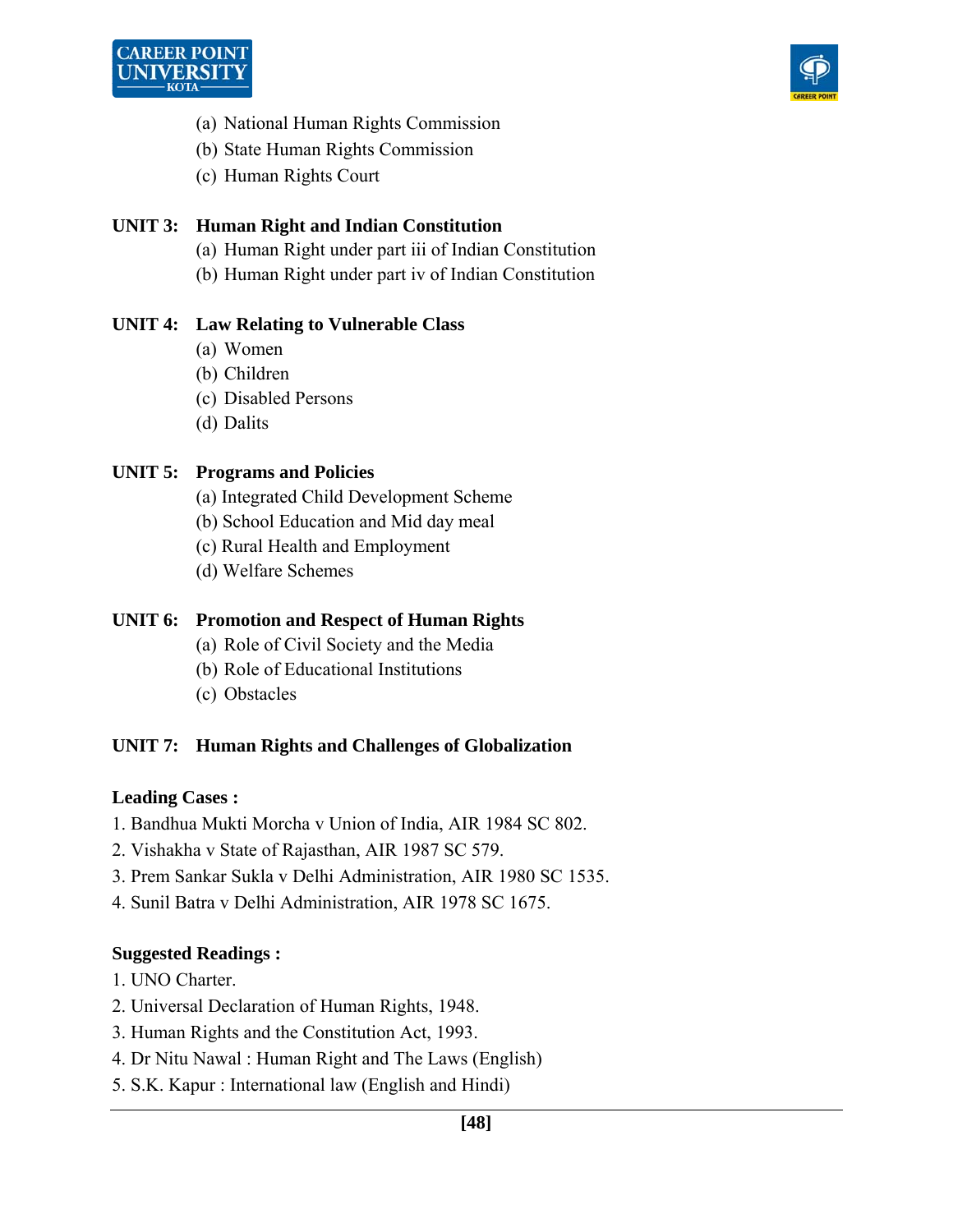

- 6. M.P. Tondon : International Law (English and Hindi)
- 7. Nagendra Singh : Lectures on International Law.
- 8. Agrawal, H.O.: International law and Human Rights.

## **SML602 Indian Economy**

#### 5 Credits (4-1-0)

## **UNIT 1: Structure of Indian Economy**

 Nature of Indian economy, Concept of Economic Growth, Economic Development, Growth and Development. Basic Characteristics of Indian Economy and structure of Indian Economy (Primary Sector, Secondary Sector & Tertiary Sector). Trends of National Income Occupational Distribution, Work Force Participation and Changes in Occupational Structure in India.

## **UNIT 2: Economic Planning and Strategy of planning**

 Meaning and nature of economic planning, important feature of Indian plans, Objective of Indian planning, Evaluation of the objectives of economic planning. Strategy of India's development plans (Earlier phase)  $\&$  new development strategy. Journey of Five years plans to NITI Aayog.

## **UNIT 3: Problems in Indian Economy**

 Poverty, Inequality, Parallel Economy, Unemployment, Concentration of Economic Power, Poverty and trickle down in the rural sector, Low Capital Formation and Industrial Sickness. Present Economic Policy, Main feature of Globalization, Expansion of Private sector, more market orient approach. Income distribution system, Black economy in India.

#### **UNIT 4: Indian Economy & Foreign Trade**

 India's foreign trade: Values, composition and direction, Balance of Payment, Balance of Trade, Export Import Policy (2002-207), India's exchanges rate policy, foreign exchange reserves and capital account convertibility, Foreign Exchange Management Act (FEMA), Export Promotion and Qualitative Restrictions.

#### **UNIT 5: Indian Economy – Emerging Issues**

 WTO & Indian Economy (Emerging Areas), GATT, TRIMS, TRIPS, Foreign Direct Investment, Portfolio Investment & Foreign Institutional Investors and Capital markets in India.

#### **Suggested Readings:**

- 1. Datt R. & K.P.M. Sundram; Indian Economy; S. Chand & Co.Ltd, New Delhi.
- 2. Dhingra I.C. (2001); The Indian Economy; Environment and Policy, Sultan Chand and Sons; New Delhi.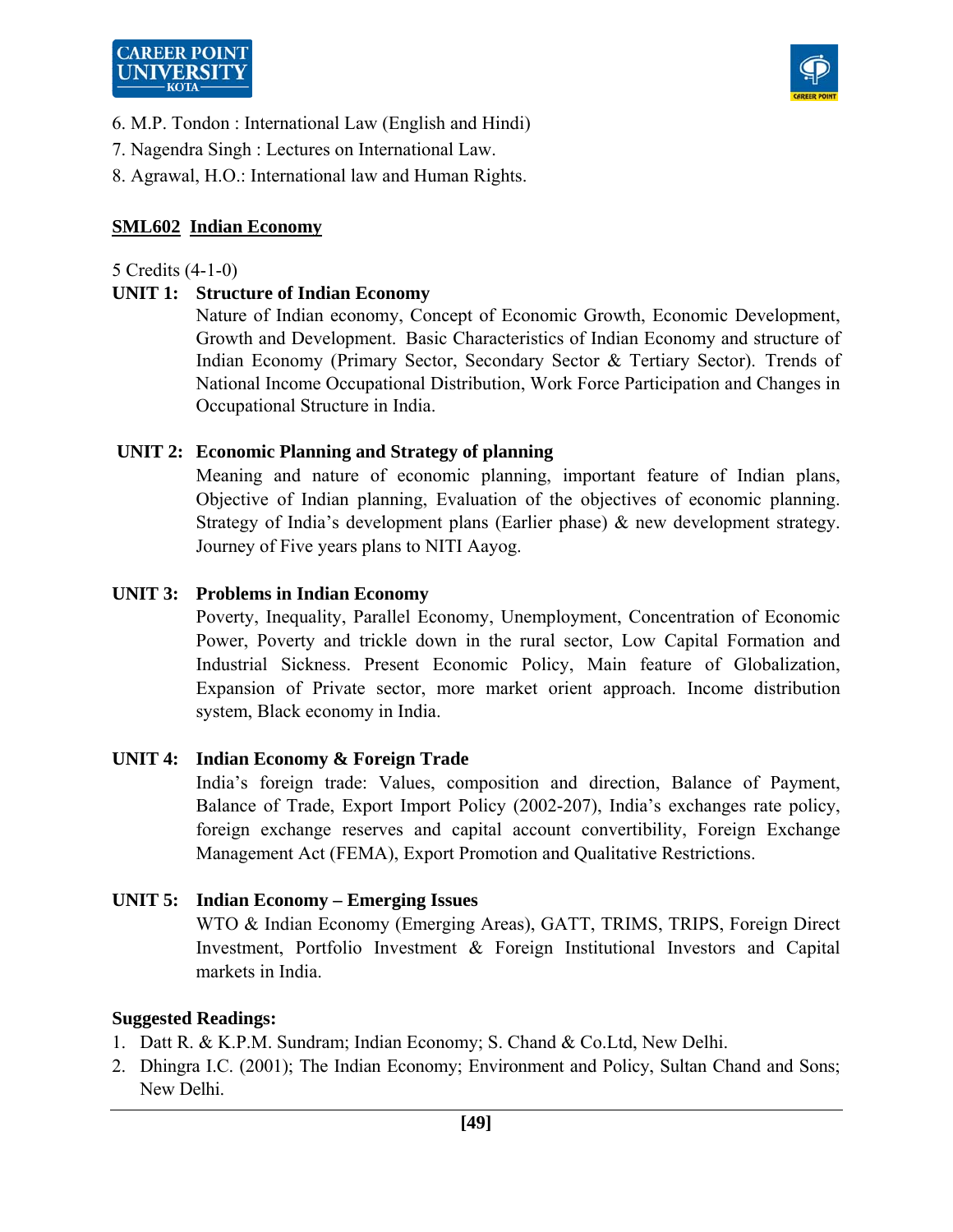



3. Agrawal A.N.; Indian Economy Problems of Development Issues of Indian Economy, Manan Prakashan.

## **LBC525 Moot court Exercise and Internship**

This paper may have three components of 30 marks each and a viva voce for 10 marks. Moot Court (30marks) –

 Every student may be required to do at least three moot courts in a year with 10 marks for each. The moot court work will be on assigned problem and it will be evaluated for 5 marks for written submissions and 5 marks for oral advocacy.

Observance of Trial in two cases, one civil and one criminal (30marks).

Students may be required to attend two trials in the course of the last two or three years of LL.B. studies. They will maintain a record and enter the various steps observed during their attendance on different days in the court assignment., This scheme will carry 30 marks.

Interviewing techniques and Pre-trial preparations and Internship diary (30 marks): Each student will observe two interviewing sessions of clients at the Lawyer's Office/Legal Aid Office and record the proceedings in a diary, which will carry 15 marks. Each student will further observe the preparation of documents and court papers by the Advocate and the procedure for the filing of the suit/petition. This will be recorded in the diary, which will carry 15 marks. Minimum Period of Internship:

- (a) Each registered student shall have Completed minimum of 20 weeks internship during the entire period of legal studies under NGO, Trial and Appellate Advocates, Judiciary, Legal Regulatory authorities, Legislatures and Parliament, Other Legal Functionaries, Market Institutions, Law Firms, Companies, Local Self Government and other such bodies , where law is practiced either in action or in dispute resolution or in management; as directed by the head of the institution.. Provided that internship in any year cannot be for a continuous period of more than Four Weeks and all students shall at least have gone through once in the entire academic period with Trial and Appellate Advocates. The internship shall preferably be done during each summer vacation for four weeks during every year of the course.
- (d) The fourth component of this paper will be viva voce examination on all the above three aspects. This will carry 10 marks. The internal viva-voce will be conducted by Three senior most Law Faculty of each institution.

#### **Suggested Readings:**

1. Amita Dhanda, Moot Court for Interactive Legal Education. For all practical training papers, students have to maintain separate records of practical work done, as instructed by the head of the institution and the teacher concerned. The records shall be submitted to the teacher concerned before the end of the relevant semester. Students shall not be admitted for the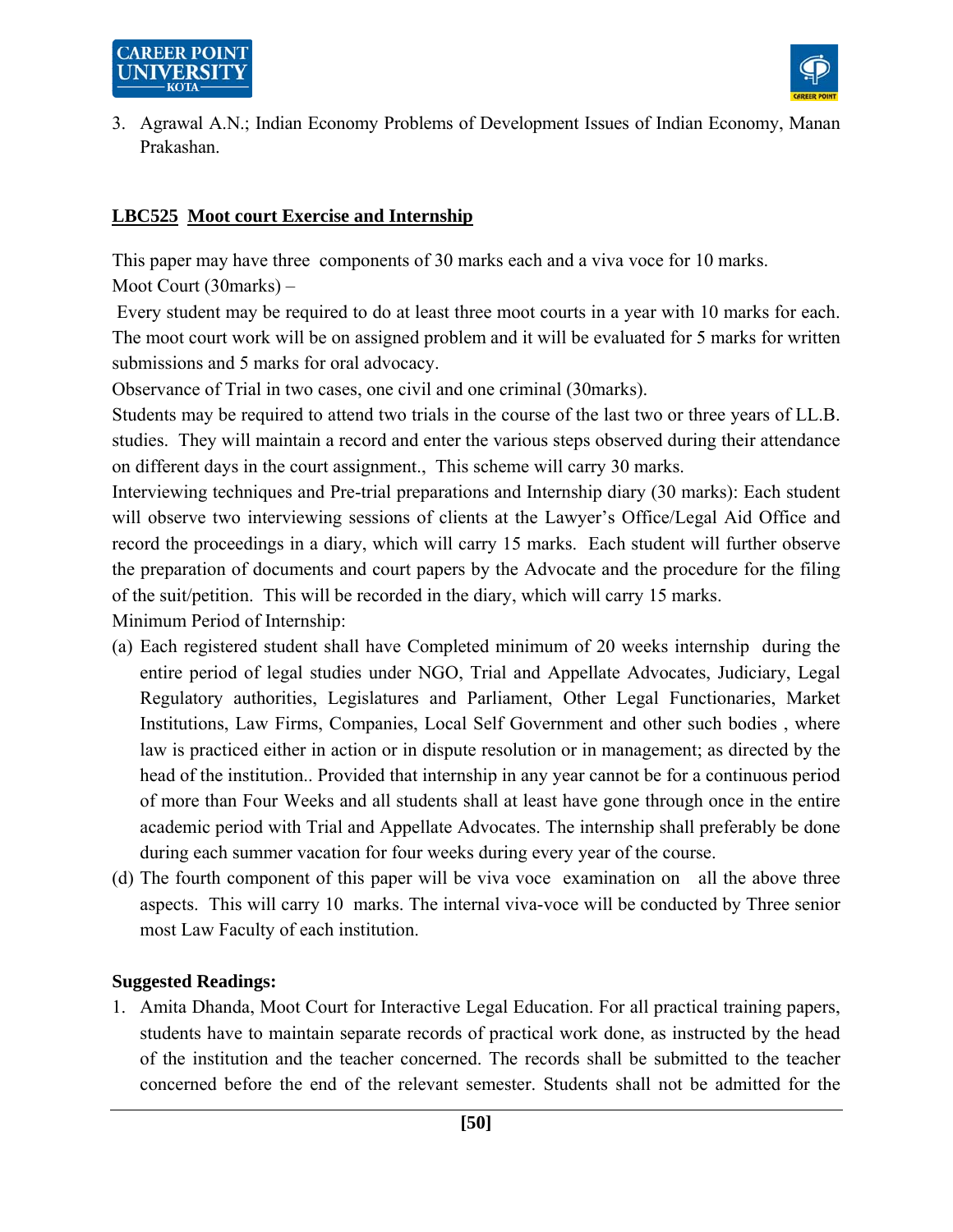



viva-voce examination without the completed record with the signature of the teacher and the head of the institution.

| S.<br>No.                   | <b>Course</b><br>Code | <b>Subject Name</b>                                 |    | L | T        | ${\bf P}$      | <b>Credit</b> |
|-----------------------------|-----------------------|-----------------------------------------------------|----|---|----------|----------------|---------------|
|                             | <b>LBLE415</b>        | Land Laws including Tenure<br>and Tenancy System    | DE | 3 | 1        | 0              | 4             |
| $\mathcal{D}_{\mathcal{L}}$ | <b>LBL514</b>         | Environmental Law                                   | DC | 3 | 1        | $\theta$       | 4             |
| 3                           | <b>LBL516</b>         | Criminology                                         | DE | 3 |          | $\overline{0}$ | 4             |
| 4                           | <b>LBL524</b>         | <b>Information Technology Law</b><br>and R.T.I. Act | DE | 3 |          | 0              | 4             |
|                             |                       | <b>CLINICAL PAPER</b>                               |    |   |          |                |               |
| $\overline{\mathcal{L}}$    | <b>LBC616</b>         | <b>Alternative Dispute Resolution</b>               | DC | 3 | $\theta$ | 6              | 6             |
| Total                       |                       |                                                     |    |   |          |                | 22            |

## **COURSE STRUCTURE FOR BBA +LLB 9th SEMESTER**

#### **LBLE415 Land Laws including Tenure and Tenancy System**

- **UNIT 1: Rajasthan Tenancy Act,1955** : Objects and reasons, definition. Khudakhasht (section 2 to 13. Ijredars, grove holder (sections 194 to 205). Classes of tenants (sections 14 to 17 A) conferment of rights of subtenants or tenants Khuda Khasht (section 19) Primary rights of tenants 9 sections 31 to 37 Surrender. abandonment and extinction of tenancies (sections 55 to 64), improvement trees (section 65 to 87) declaratory suits (sections 88 to 92) Determination and modification of Rent (sections 93 to 129), Payment and Recovery of tenants, Remedies for wrongful ejectment (section 216 to 221) provision for injunction and appointment of receiver (section 212) Appeal, review, revision (sections 222 to 232), Reference, Questions of proprietary rights in revenue courts (section 239) Question of Tenancy Rights in civil court (Section 242) Conflict of Jurisdiction (Section 243).
- **UNIT 2: Rajasthan Land Revenue Act 1956**: The Board of Revenue, Revenue courts and officers (section 4 to 30) Appeal. Reference revision and review (Ss 74-87) Land (Ss 88 to 105) 9 Survey (Ss 100-1 12). Record of Rights, Maintenance of maps and record. Annual Registers (Ss 113-137). Settlement operations; Rent Ratio, determination of rent, term of settlement (Ss 142-177). Collection of Revenue (Ss 224 to 257).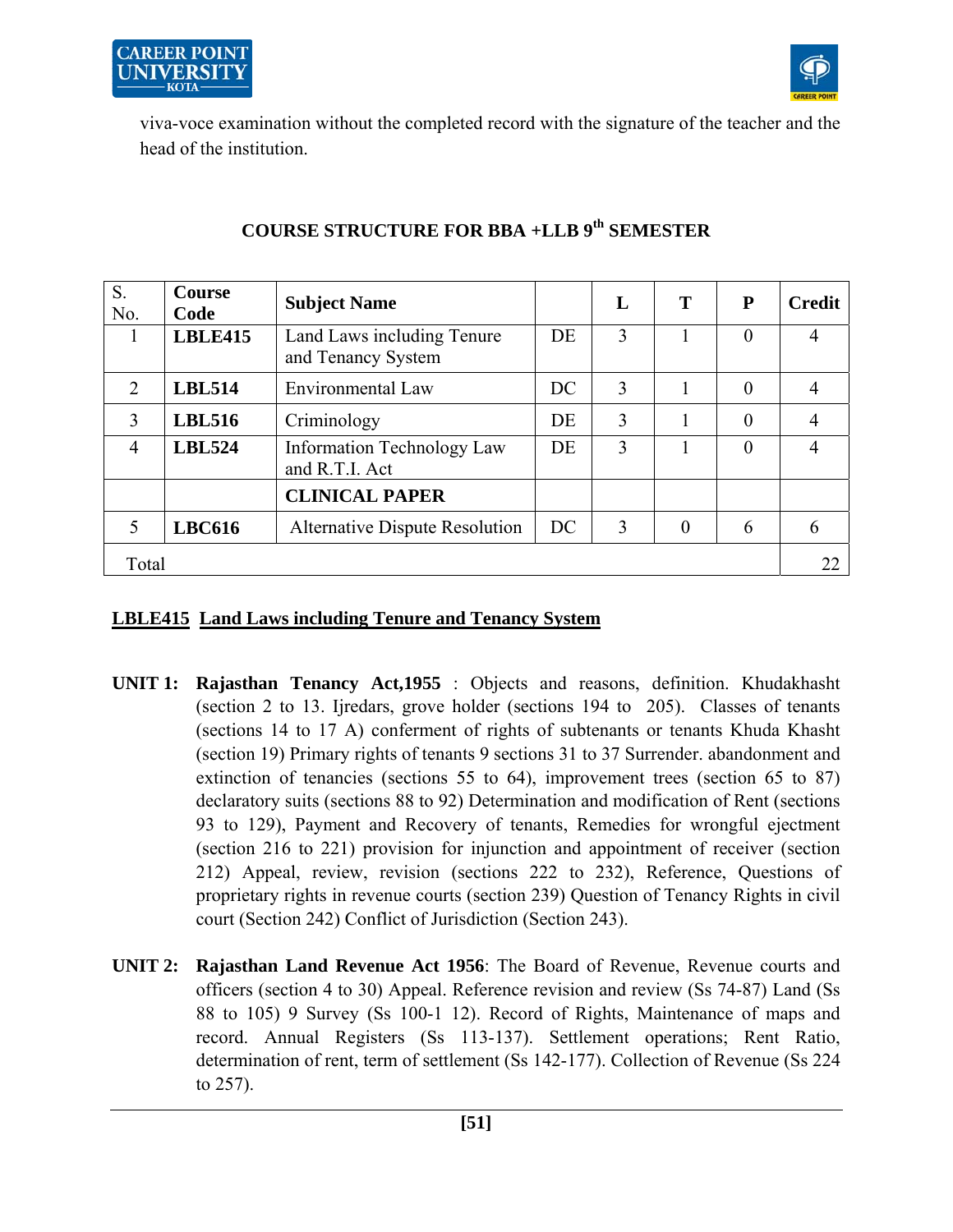



**UNIT 3: Rajasthan Premises (Control of Rent and Eviction) Act. 2000.** Definition, Rent kinds, fixation eviction of tenants grounds, restriction on eviction, restitution of possession, waiver on default with new amendments of rajasthan rent control (amendment) act 2017.

#### **Leading Cases :**

- 1. Khemchand v. State and Others 1999 D.N.J. Raj 239.
- 2. Sarla Ahuja v. united Insurance Co. Ltd. AIR 1999 SC 100
- 3. Nathu Singh v. Laxaman Singh 1995 RRD 124.
- 4. Panne Singh v. Guman Singh 1964 RRD 101.
- 5. Bhonra v. Ganes 1996 RRD 71.
- 6. Shivshankar V. Murli Sri Bade Muthuresthan land 1996 RRD 316.

#### **Suggested Readings:**

- 1. S.K. Dutta- Rajasthan Tenancy Law Rajasthan Land Revenue Act. Rent Control in Rajasthan.
- 2. Mathur & Mathur- Land Laws in Rajasthan.
- 3. Dr. G.S. Karkara Land Laws in Rajasthan.
- 4. B.L.Babel- Rajasthan Ki Bhoomi Vidhia

## **LBL514 Environmental Law**

- **UNIT 1: Introduction:** Concept and dimension of environment; Enormity of Environmental degradation and its causes; Environmental concern in the Traditional knowledge system of India; Environmental concern in modern in India; post independence policy framework.
- **UNIT 2: Constitution and the Environment:** Dimensions of the Right to pollution free Environment under article 21 of the Constitution of India; Specific constitutional provisions to ensure pollution free Environment; judicial activism and environmental protection.
- **UNIT 3: The Water (Prevention and Control of Pollution) Act 1974:** Application of the Act. Definition, constitution of central state and joint board, power and function of the Board, qualifications and disqualifications of the member, prevention and control of water pollution and procedure there of; power to give directions; funds, account and audit, penalties and procedure and miscellaneous provisions.
- **UNIT 4: The Air (Prevention and Control of Pollution) Act 1981:** Application of the Act. Definition, constitution of Central, State and joint Board, power and function of the Board, qualifications and disqualifications of the member, prevention and control of air pollution and procedure there of; power to give directions; funds, account and audit, penalties and procedure and miscellaneous provisions.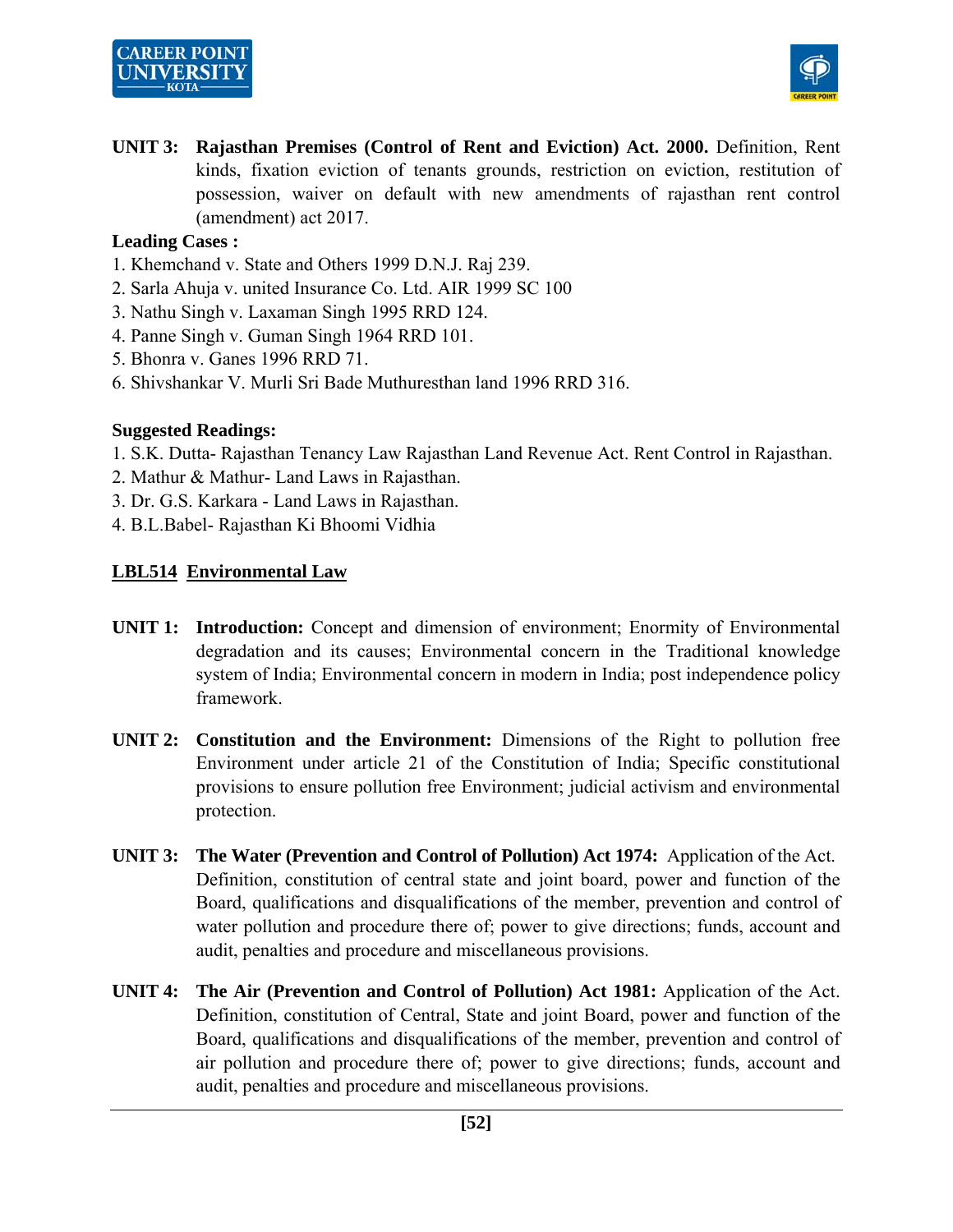# **CAREER POINT**



**UNIT 5: Environment (Protection) Act 1988:** Application of the Act. Definitions, General powers of the Central Government including the powers to give directions; prevention and control and Environmental pollutions and procedure there of; penalties and procedure and miscellaneous.

## **Leading Cases:**

- 1. M.C. Mehta v/s Union of India, AIR 1987 SC 965.
- 2. M.C. Mehta v/s Union of India, AIR 1988 SC 1115.
- 3. Municipal Council Ratlam v/s Vardichand, AIR 1980 SC 1622.
- 4. Vallore Citizens forum v/s Union of India (1996) 5 SCC 647
- 5. Tarun Bharat Singh v/s Union of India, AIR 1992 SC 514.

## **Suggested readings:**

- 1. V.R. Krishna Iyer, Environmental Pollution and Law.
- 2. Shaw, Environmental Law.
- 3. Rodgers, Environmental Law.
- 4. P. Leelakrishnan, et.al. (Eds.), Law and Environment.
- 5. P. Leelakrishnan, Environmental Law in India.
- 6. Armin Rosencranz, et.al. Environmental Law and Policy in India.
- 7. David Hughes, Environmental Law.
- 8. Paras Diwan, Environmental Law, Policy Administration.
- 9. Ashok A. Desai, Environmental Jurisprudence

## **LBL516 Criminology**

**UNIT 1: Introduction:** Definition. nature and scope, method of studying, importance, and classification of crimes. Crime and social process: Economic Motivation. Socio cultural Motivations, home and community influence, white collar crime, Female offender, juvenile Delinquency, influence of mass-media, Alcoholisms and Drugs.

#### **UNIT 2: Schools of Criminological Thought (Factors in causation of Criminal Behaviours)**

- (a) Ancient School
	- (i) Demonological
	- (ii) School of Free will
- (b) Classical School.
- (c) Cartographic or Ecological School.
- (d) Typological School
	- (i) ltalian or Positive School.
	- (ii) Mental Testers School.
	- (iii) Psychiatrists School.
- (e) Sociological School
- (f) Multi factor School.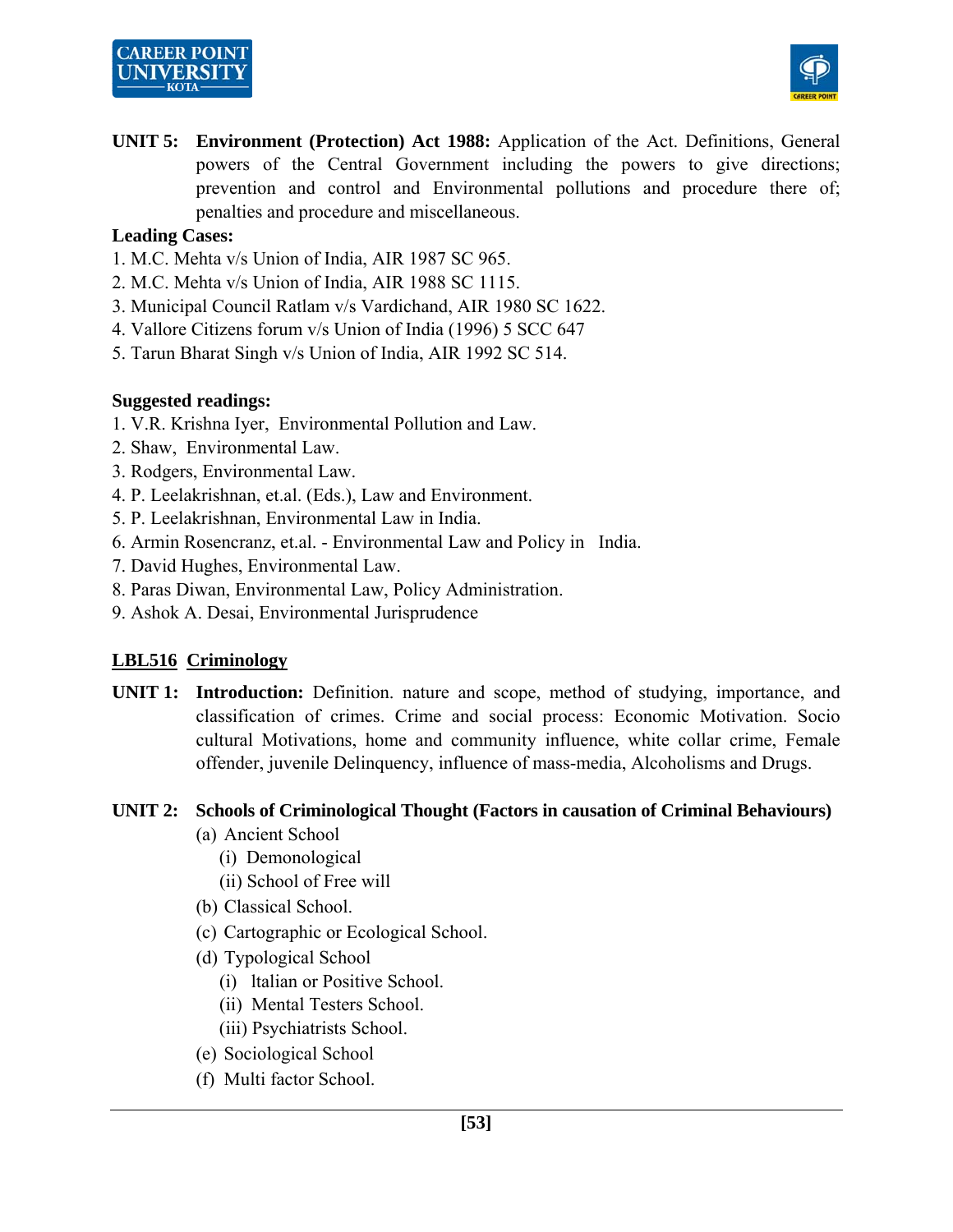



- **UNIT 3: Control of Crime:** Police and Law courts, Prison system, Re-socialisation of the offender, Rehabilitation of discharged prisoners in the administration of Criminal justice, prevention of crime delinquency.
- **UNIT 4: Constitutional Guarantees** Principles of natural Justice as applicable to procedural law, Protection to arrestcdpresons, Under-trials, detenue and convicted persons. Double jeopardy and self-incrimination, rights to life and legal aid.
- **UNIT 5 : The Probation of offenders Act, 1958:** Definitions Power of court to require released offenders after admontion on probation of good conduct - power of Court to require released offenders to pay compensation under twenty one years of age. Variations of conditions of probation. Probabtion in case of Of fender' failing to observe conditions of bond, provision as to sureties, Probation Officers, Duties of Probation Officer.

#### **Leading Cases :**

- 1. Gurasingh v. State of Rajasthan, 1984 Cr. LJ 1423 (1428).
- 2. Francis Coralie Mullin v. Union Territory Delhi, AIR (1981) SC 746.
- 3. R.K. Garg v. Union of India (1981) 133 ITR 239.
- 4. Mithu v. State of Punjab, AIR 1983 SC 473.

#### **Suggested Readings** :

- 1. Barnes, H.B. Tecters New Horizons in Criminology.
- 2. Vold, G.S. Theoretical Criminology.
- 3. Pillai, K.S. Criminology.
- 4. R. Taft,Donald Criminology.
- 5. Edwin, H. Sutherland and Donald R. Grussey Principles of Criminology.
- 6. Hormanmannhaim Pioneers in Criminology.
- 7. Hon. Barren, Mays Crime and the Social Structure.
- 8. Ahmed Siddiqui Criminology Problems & Perspective.
- 9. Lord Pakenham Causes of Crime.

#### **LBL524 Information Technology Law and R.T.I. Act**

- **UNIT 1: The Information and Technology Act,2000:-** 1. Aims and Objectives of the I.T. Act, 2000, Definition, Authentication of Electric records.
- **UNIT 2:** Introduction to Development of Science and Technology and its impact on Human Rights and Duties. Definitions of Information Technology and its scope.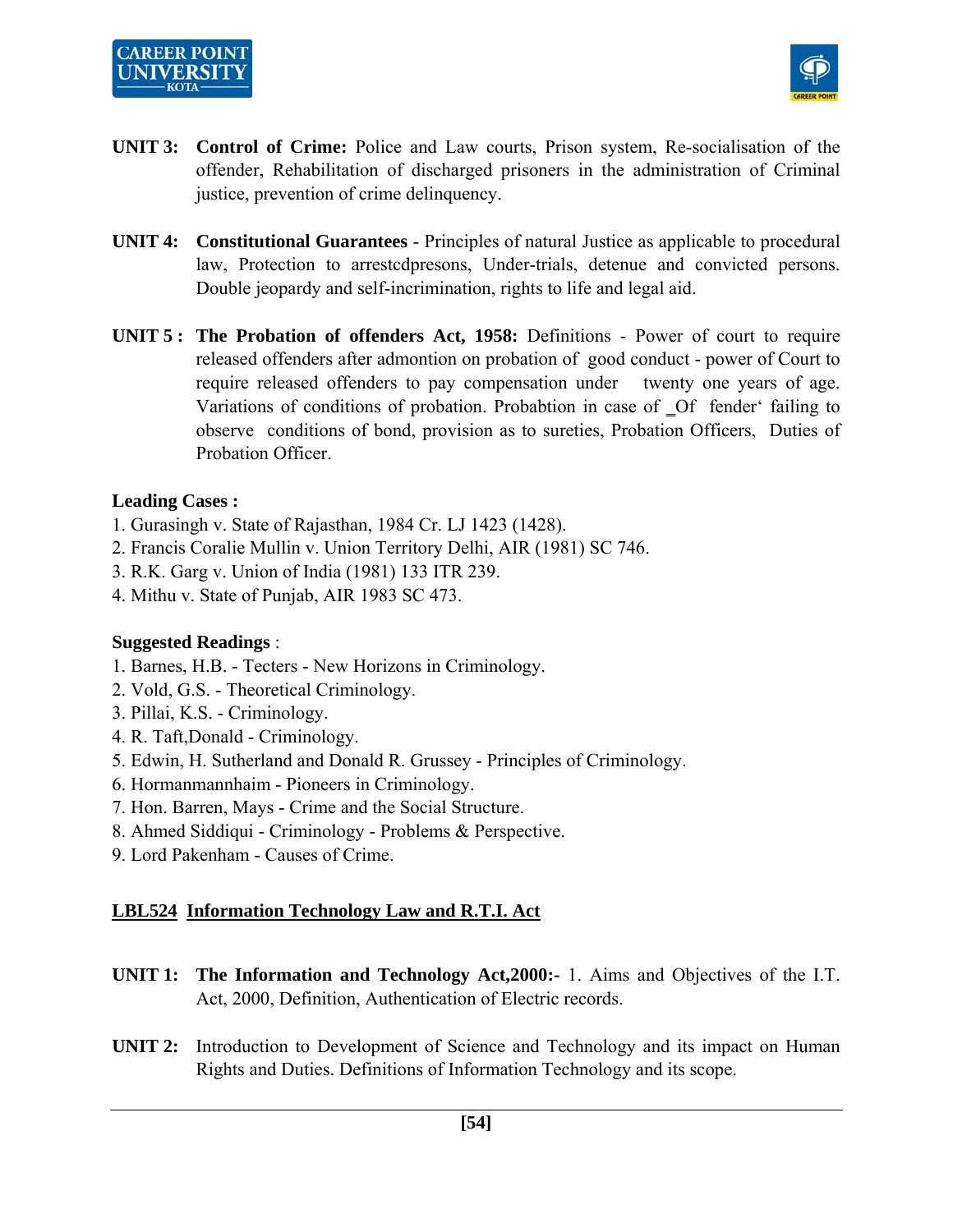# **CAREER POINT**



- **UNIT 3:** Electronic Governance; Digital Signature & its legal perspective. Cyber Crimes; Obscenity, Defamation, Hacking and Cracking, Crime through Mobile Phones, Regulations of Certifying Authorities cyber crime, Penalties and Adjudication, Cyber Regulations Appellate Tribunal Regulating Authorities & penalties.
- **UNIT4: The Right of Information Act, 2005-** Definition of Information law and its importance. Historical Background before RTI Act.2005. Significance in democracy; constitutional babis. Type of Information; Restricted Information.
- **UNIT 5:** Application about information & its formalities. Obligation of public authorities. Appeal and penalties.

## **Leading Cases:**

- 1. YousafalliEsmailNagree v. State of Maharashtra, AIR 1986 SC 147
- 2. SidhathKejiwal v. E.S.I.; 1997, Comp. Cas (Ker.) 496.
- 3. Shreya Singhal v .Union of India AIR 2015SC 1523

## **Suggested Readings:**

- 1. The Information and Technology Act,2000.
- 2. The Right of Information Act, 2005.
- 3. Prof. S.R. Bhansali, Information Techology Act, 2000
- 4. Gerald R. Ferrera, Cyber law (Text and Cases)
- 5. Vikul Sharma, Cyber Crime.
- 6. J.N. Barowalia; Commentary on the RTI Act.
- 7. S.V. Joga Rao; Law Relating to RTI.
- 8. Dr. P.M. Bakshi and Dr.R.K.Suri; Hand book of Cyber & E- Commerce Laws.

## **LBC616 Alternative Dispute Resolution**

- **UNIT 1:** Arbitration Agreement, International Commercial Arbitration, Composition and Jurisdiction of Arbitral Tribunals.
- **UNIT 2:** Conduct of Arbitral Proceedings and its Termination and Making of Arbitral Award
- **UNIT 3:** Finality and Enforcement of Arbitral Award, Recourse Against Arbitral Award Enforcement of Foreign awards (New York Convention Awards and Geneva Convention Awards)
- **UNIT 4:** Conciliation Commencement of Proceedings, Appointment and Role of Conciliators, Submission of Statement to Conciliators, Settlement Agreement, Termination, Cost and Deposits of Proceedings, Protection for Conciliation Proceedings.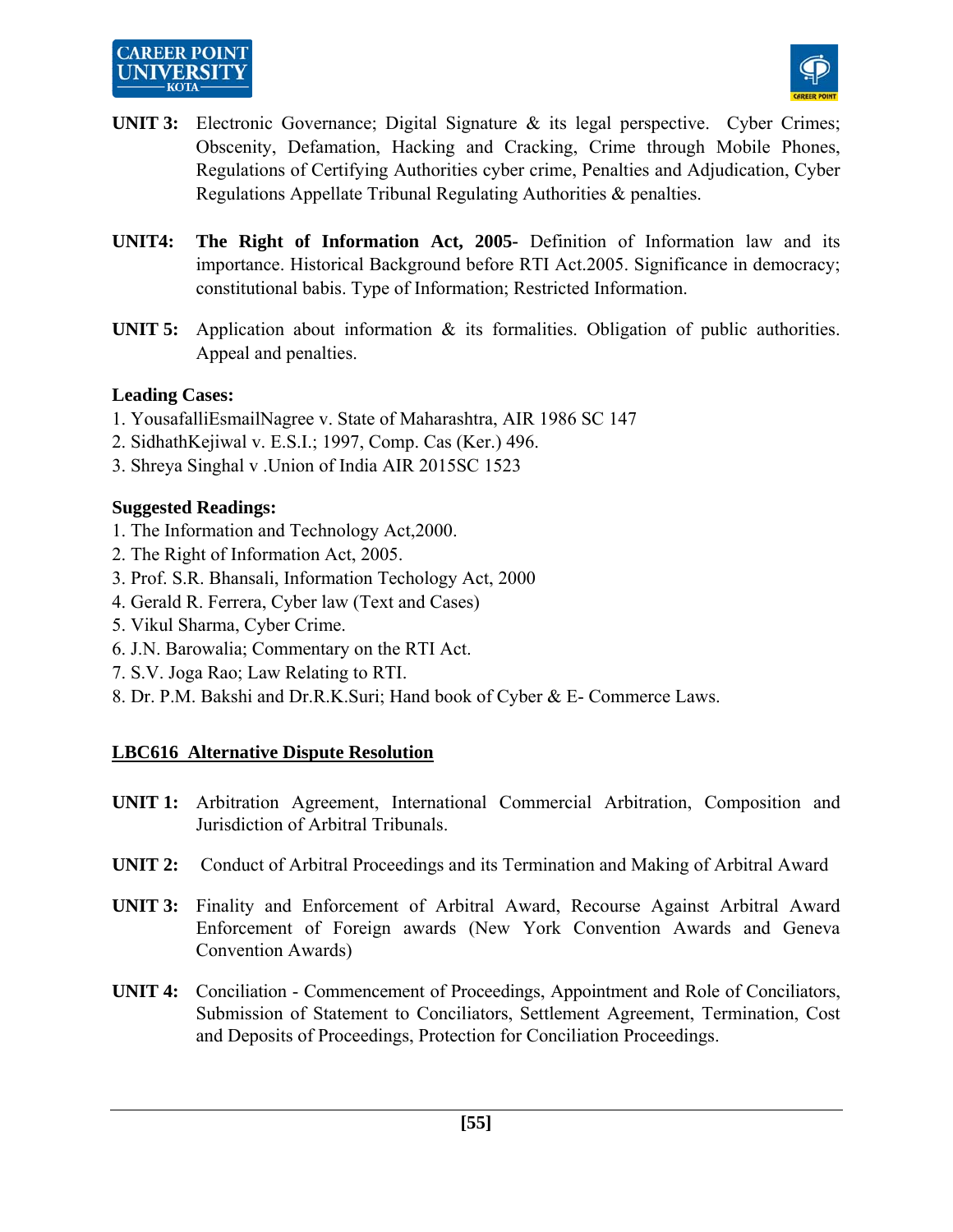# **CAREER POINT** UNIVERSIT



**UNIT 5:** Negotiation Skills, Legal Services Authority Act, 1987 – Lok Adalat and Permanent Lok Adalat Substantial part of evaluation shall be done by simulation and case exercises The course is required to be conducted by senior legal practitioners and academicians' through simulation and case studies. Evaluation may also be conducted in theory exam 70 marks and 30marks for practical exercises at least for a significant part of the evaluation.

## **Leading Cases:**

- 1. Sundaram Finance Ld. (1999) 2 SCC 479 NIPC India Ltd. Interpretation of provisions 96 Act, 1940, section 9.21 discussed (The scope of the Act discussed).
- 2. State of U.P. v. Harishchandra & Co. Arbitration Power to grant interest.
- 3. Union of India v. Girdhari Lal 1998 (2) 1403 the scheme of the Act Discussed whether D.J. Designation by C.J. as subordinate authority to H.C. (Section 6 of the Act)
- 4. NMTC Ltd. V. Sterlite Industries Ltd. 1996 (4) CCS 219 (S) appointment arbitrator 7, 10, 11.
- 5. Lotus investment and securities v. Pramod S. Tiberwal 1996 (2) CCS 579 (Bom) settings aside of award.
- 6. State of Rajasthan v. Bharat Construction Co. 1998 (4) CCS 172 (Raj.).

## **Suggested Readings:**

- 1. G.C. Mathur, Arbitration and Conciliation Act, 1996.
- 2. S. Krishnamurthy : Law of Arbitration and Conciliation.
- 3. P.M. Bakshi: Arbitration Law.
- 4. O.P. Tiwari: The Arbitration Conciliation Act, 1996.
- 5. Avtar Singh: Law of Arbitration and Conciliation
- 6. Sunil Deshtha: Lok Adalats in India.
- 7. Legal Service Authorities Act, 1987
- 8. Arbitration and Conciliation Act, 1996

| <b>COURSE STRUCTURE FOR BBA +LL.B. 10th SEMESTER</b> |                |                                              |    |               |          |          |               |  |  |  |  |
|------------------------------------------------------|----------------|----------------------------------------------|----|---------------|----------|----------|---------------|--|--|--|--|
| S. No.                                               | Course<br>Code | <b>Subject Name</b>                          |    | L             | т        | P        | <b>Credit</b> |  |  |  |  |
|                                                      | <b>LBL526</b>  | Law Relating to Intellectual Property rights | DE | $\mathcal{R}$ |          | $\theta$ |               |  |  |  |  |
| $\overline{2}$                                       | <b>LBL527</b>  | Penology and victimology                     | DE | 3             |          | 0        |               |  |  |  |  |
| 3                                                    | <b>LBL622</b>  | Principles of Taxation Law                   | DC | 3             |          |          |               |  |  |  |  |
| 4                                                    | <b>LBL613</b>  | Women and Child Law                          | DE | 3             |          | 0        |               |  |  |  |  |
|                                                      |                | <b>CLINICAL PAPER</b>                        |    |               |          |          |               |  |  |  |  |
| $\varsigma$                                          | <b>LBC626</b>  | Professional Ethics & Professional           | DC | 3             | $\Omega$ | 6        | 6             |  |  |  |  |
|                                                      |                | <b>Accounting System</b>                     |    |               |          |          |               |  |  |  |  |
| Total                                                |                |                                              |    |               |          |          | 22            |  |  |  |  |

## **LBL526 Law Relating to Intellectual Property rights**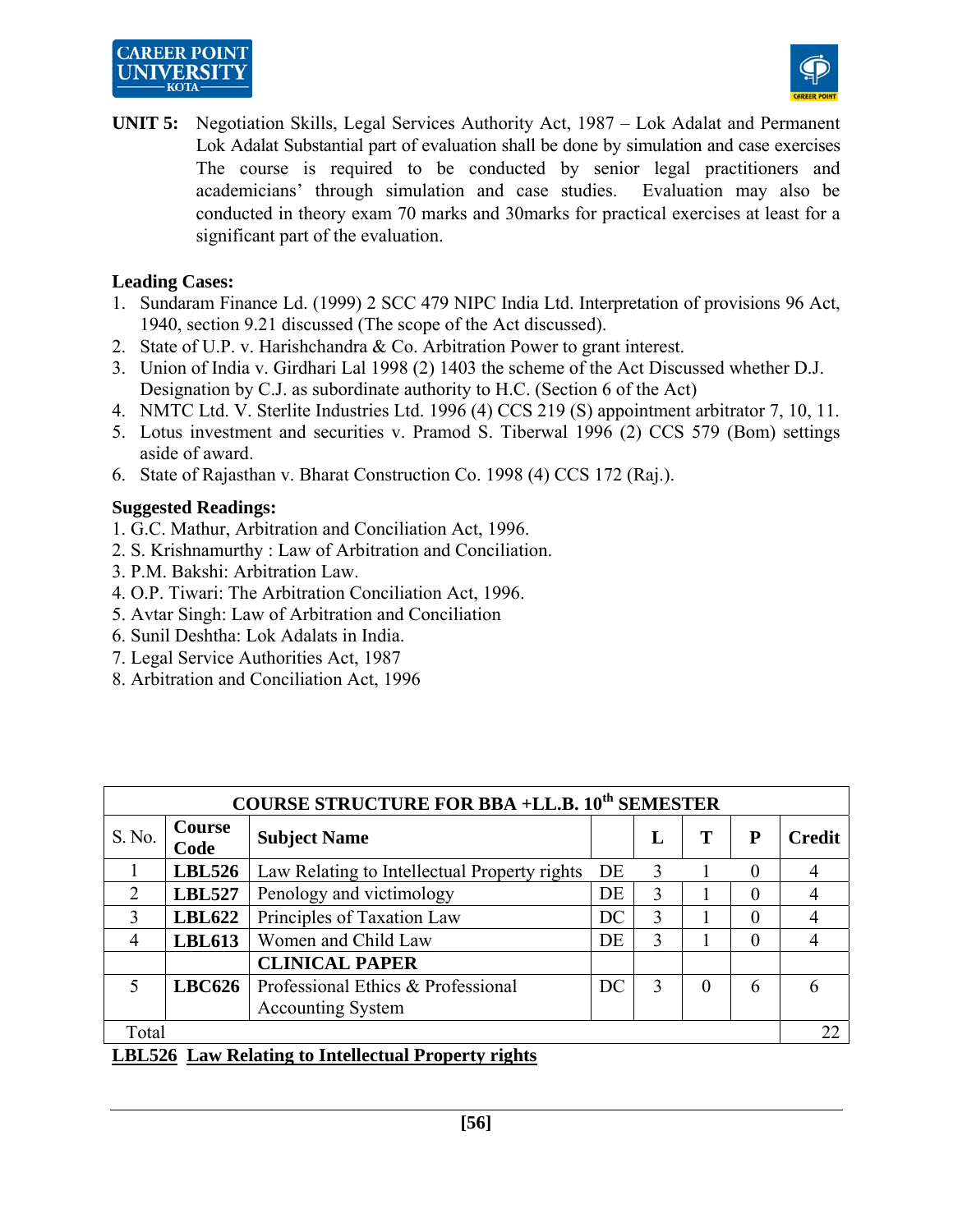

## **UNIT 1: Meaning, Evolution & Scope of Intellectual Property** :

- (a) Introduction of Intellectual Property
- (b) Rights, Property Rights & Intellectual Property Rights, Types of Intellectual Property c. WTO, TRIPS, WIPO, & Indian Intellectual Property Law.

## **UNIT 2: Patent Act 1970** :

- (a) Concept and History of Patent in India,
- (b) Essential Features of Patents, Specifications,
- (c) Patent inAddition. b. NonPatentableInventions,Types of Patent
- (d) Registration and Licensing of Patents : a. Procedure for application,Effects of registration of Patents.
- (e) Rights and obligations of patentee.
- (f) Mode of assignment, licencing and its effects, Concept of compulsory licensing, and circumstances when it can be issued.
- (g) Novartis **AG v Union of India,Bayer v Natcoand other landmark cases**.
- (h) Infringement of patents, remedies: a. Concept of infringement, Remedies available in cases of infringer,
- (i) Defensesavailablein case of infringement of patents. b. Controller and his powers.
- (j) Intellectual Property Appellate Board

## **UNIT 3: Patents Act and living organisms:**

- (a) Concept of Biotechnology, Status of biotechnology patent in India.
- (b) Ever greening of patents, Sui Generis, Pharmaceutical patents

## **UNIT 4: Trade Mark Act 1999:**

- (a)Concept of Trademark, Functions & Utility of atrade mark b. Associate Mark & Collective Mark a. Salient features of Designs Act 2000, Conflict between Trade mark & Design. Unit 7 Registration, Infringement, Piracy & Passing off :
- (b) Registration procedure of Trade mark & Industrial Design, Infringement & remedies for infringement.
- (c) Piracy of registered design, Passing off remedy for unregistered trade mark & designs
- (d) Service Mark, Function, GATT & GATS e. Assignment & Licensing

## **UNIT 5: Copyright Act 1957** :

- (a) Meaning, application, Subject matter and nature, Copyrightable matter, Qualification for copyright subsistence.
- (b) 2013 Amendment and recent trends relating Copyright
- (c) Registration, Infringement & Transfer of Copyrights :
- (d) Registration procedure withthe Registrar
- (e) Infringement & Infringement remedies, Defenses against Infringement c. Assignment & Licensing provisions Unit 10 Law relating to Geographical indications and trade secret :

(i) Concept of Trade secret, Position of trade secret in India and reasons for its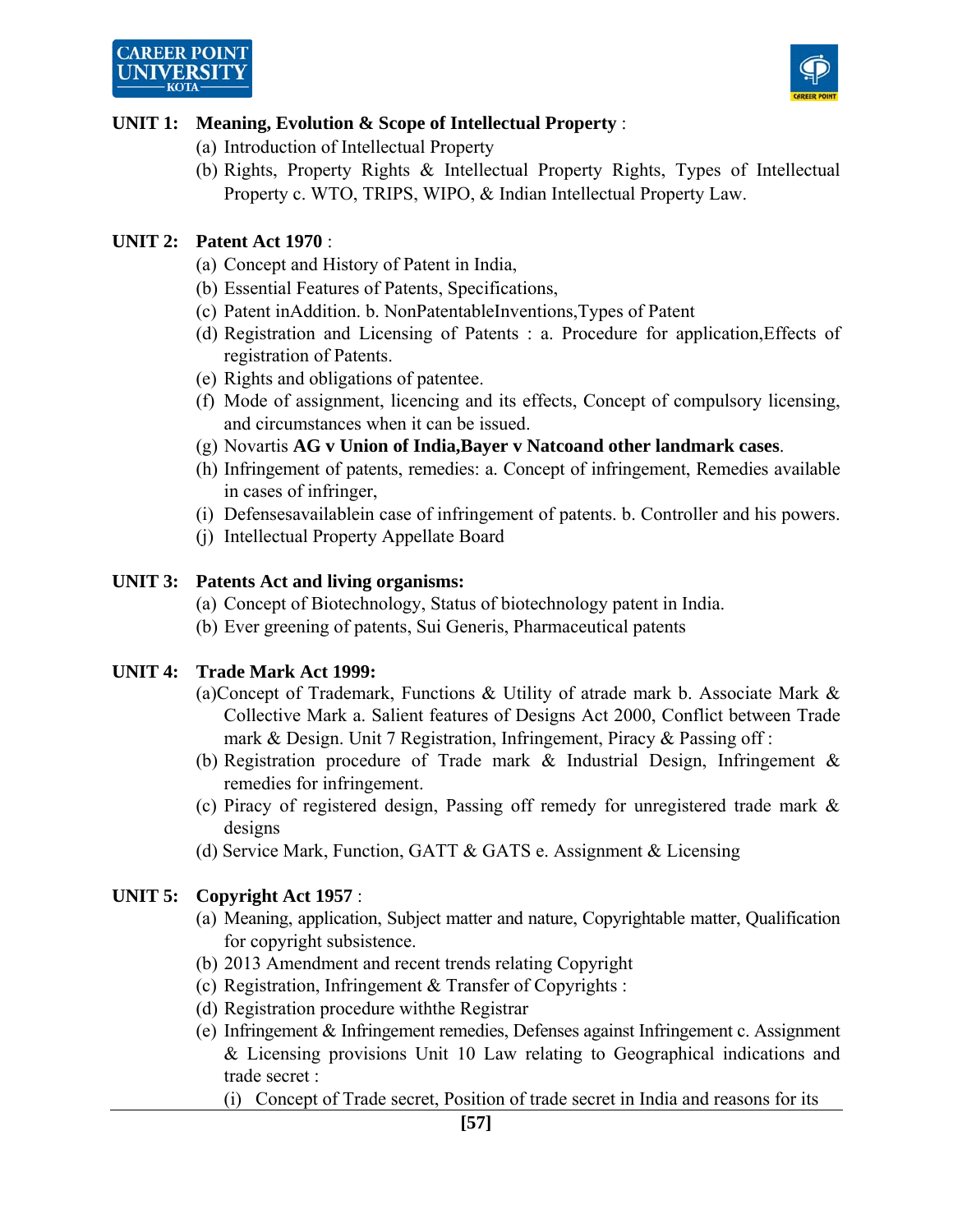



non development

- (ii) Concept of Geographical indications.
- (iii)Infringement and remedies. Unit 11 International perspective of Intellectual property and its impact on India: UCC, Berne Convention, PCT, Paris Convention

#### **Suggested Readings:**

- 1. Dr. G. B Reddy: Intellectual Property and the Law
- 2. VikasVashisht: Law and Practise of Intellectual Property in India.
- 3. Dr. B. L Wadhera : Intellectual Property Law Handbook
- 4. Dr. Jayant Lahiri : Lectures on Intellectual Property Law
- 5. Dr. P Narayanan: Intellectual Property Law
- 6. Dr.S.RMyneni : Law of Intellectual Property
- 7. BibekDebroy (Editor) : Intellectual Property Rights
- 8. CCH India : Intellectual Property Rights Case Digest

#### **LBL527 Penology and victimology**

- **UNIT 1: Penology and Theories of Punishment:**Definition,origin and evolution of Penology; nature and scope of punishment; General Principles/ Rules of punishment; Theories of Punishment : Retribution, Utilitarian Prevention-Deference, Utilitarian: Intimidation, Behavioural Prevention: Incapacitation, Rehabilitation, Expiation; Classical Hindu and Islamic approaches to Punishment;
- **UNIT 2: Approaches to sentencing:** Alternatives to Imprisonment, parole, pardon and Probation**;** Corrective labour**;** Fine: Collective fines**;** Reparation by the offender/by the court, Furlough and compounding of offence
- **UNIT 3: Sentencing:**Types of sentences Indian Penal code and Special Laws**;** Sentencing in white collar crimes**;** Pre-sentence hearing ; Summary punishment**;** Sentencing for habitual offender**;** Plea Bargaining
- **UNIT 4: The Prison System:** Rights of prisoners and duties of custodial staff, deviance by custodial staffState of Jails in India today; Disciplinary regime of Indian Prisons; Classification of Prisoners; Open Prisons; Judicial Surveillance, basis, development, reforms, maintenance of prisons
- **UNIT 5: Capital Punishment:** Its Constitutionality, Problems related to capital punishment, Judicial attitude in India towards Capital punishment- An enquiry through the statute Law and case law; Law Reforms Proposals
- **UNIT 6: Victimology:** Concept, Origin, Development, nature and scope, Need to Study Victims, Victim Typology, Role of Victim in Criminal Phenomenon – Victim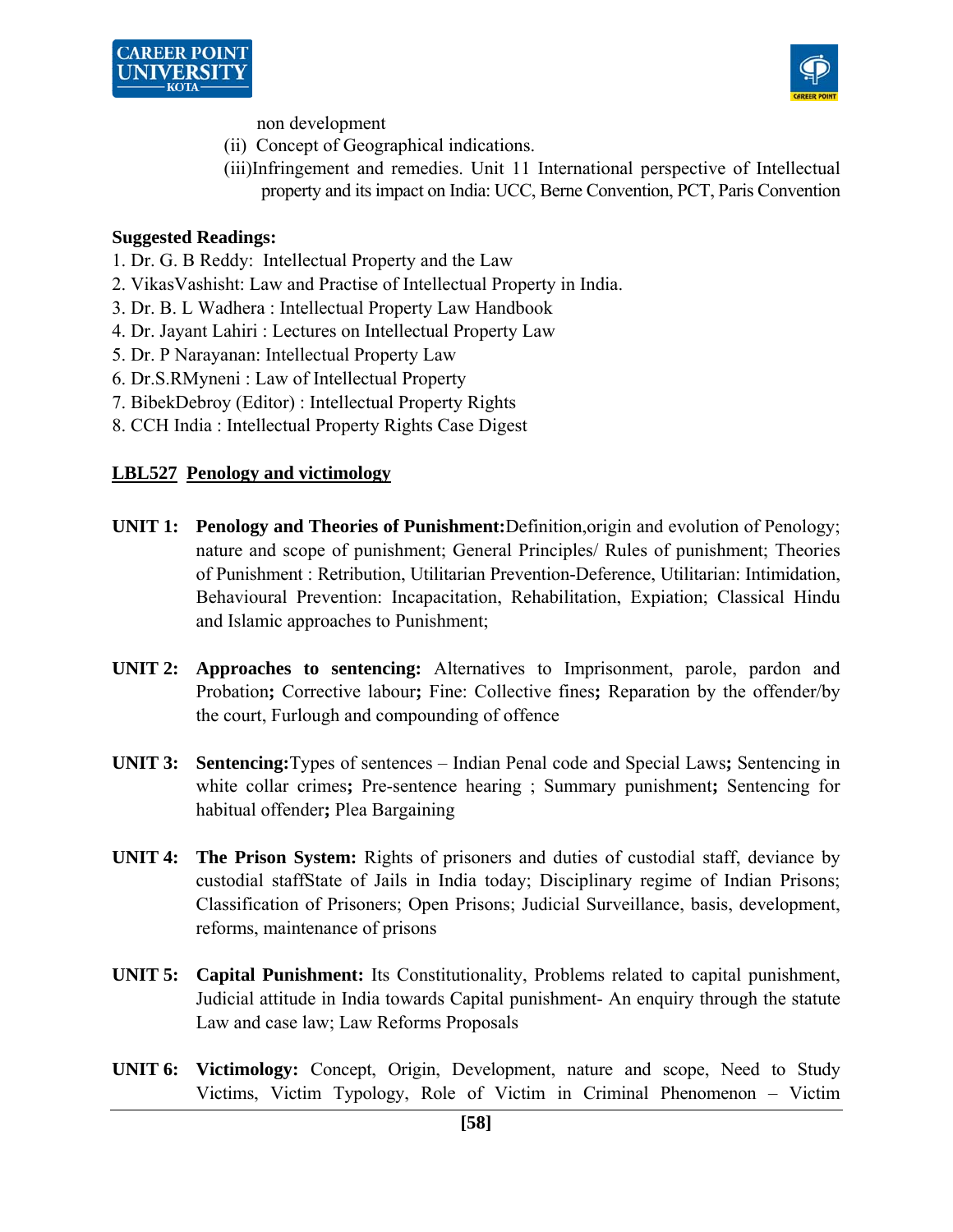

Precipitation ; Impact or effects or consequences of victimization; Theories of victimology; redressal to victims; Indian experience with victimization; U.N. Declaration on the Basic Principles of Justice for Victims of Crime and Abuse of Power; Human Rights – Protection of Human Rights Act.

**UNIT 7: Victims:** Victims of Crime and their rights**;** Protection to victims under Cr.P.C. and other statues**;** Victim- offender Relationship; Victim Perception; Withdrawal of Prosecution Role of Victim ; Compensation under various Laws: Section 357. CRPC ;Motor Vehicles Act; sexual harassment and assaults; medical negligence; State liability to pay compensation for police atrocities; Compensation and Restitution to the victim- Justice To Victims, (Principle of compensatory jurisprudence)

## **Suggested Readings:**

- 1. Sanders and Young Criminal Justice (1994)
- 2. S. Chhabra The question of Punishment in Criminal law (1970)
- 3. H.L.A Hart Punishment & Responsibility (1968)
- 4. Herbent L. packer The Limits of Criminal Sanction (1968)
- 5. Alf Ron On Guilt , Responsibility and Punishment (1975)
- 6. T.K Banerjee Background to Indian Criminal Law (1990)
- 7. 1997 Cri. L.J. "Special Reasons clog on Death Sentence"
- 8. Indian Penel Code Chapter on Punishment (sec. 53 to 71)
- 9. Cr. P.C. Provision of Relation to Punishment Probation , Parole , Bail, Probation of Offenders Act.
- 10. Jurisprudence Chapter on criminal Justice.
- 11. Saxena R.N. The Immoral Traffic (Prevention) Act, 1956, 5th Edition 1996, The Law Book Pvt. Ltd, Allahabad-01
- 12. Dr. Mehanathan M C, Law of Control on NARCOTIC DRUGS AND PSYCHOTROPHIC SUBSTANCES in India, Edition 2002, Capital Law House, Delhi-32
- 13. Ramchandran S. Commentaries on The prevention of Food Adulteration Act 1954, 6th Edition 1997, S. Gogia and Company, Hyderabad
- 14. Peter Barrie, Compensation for Personal Injuries, Edition 2000, Oxford University Press, New Delhi.
- 15. A. Siddique, Criminology(1984) Eastern, Lucknow.
- 16. Law Commission of India, Forty-Second Report Ch. 3 (1971)
- 17. K.S. Shukia, "Sociology of Deviant Behaviour" in 3 ICSSR Survey ofSociology and Social Anthropology 1969-179 (1986)
- 18. Tapas Kumar Banerjee, Background to Indian Criminal Law (1990),R.Campray& Co., Calcutta.

## **LBL622 Principles of Taxation Law**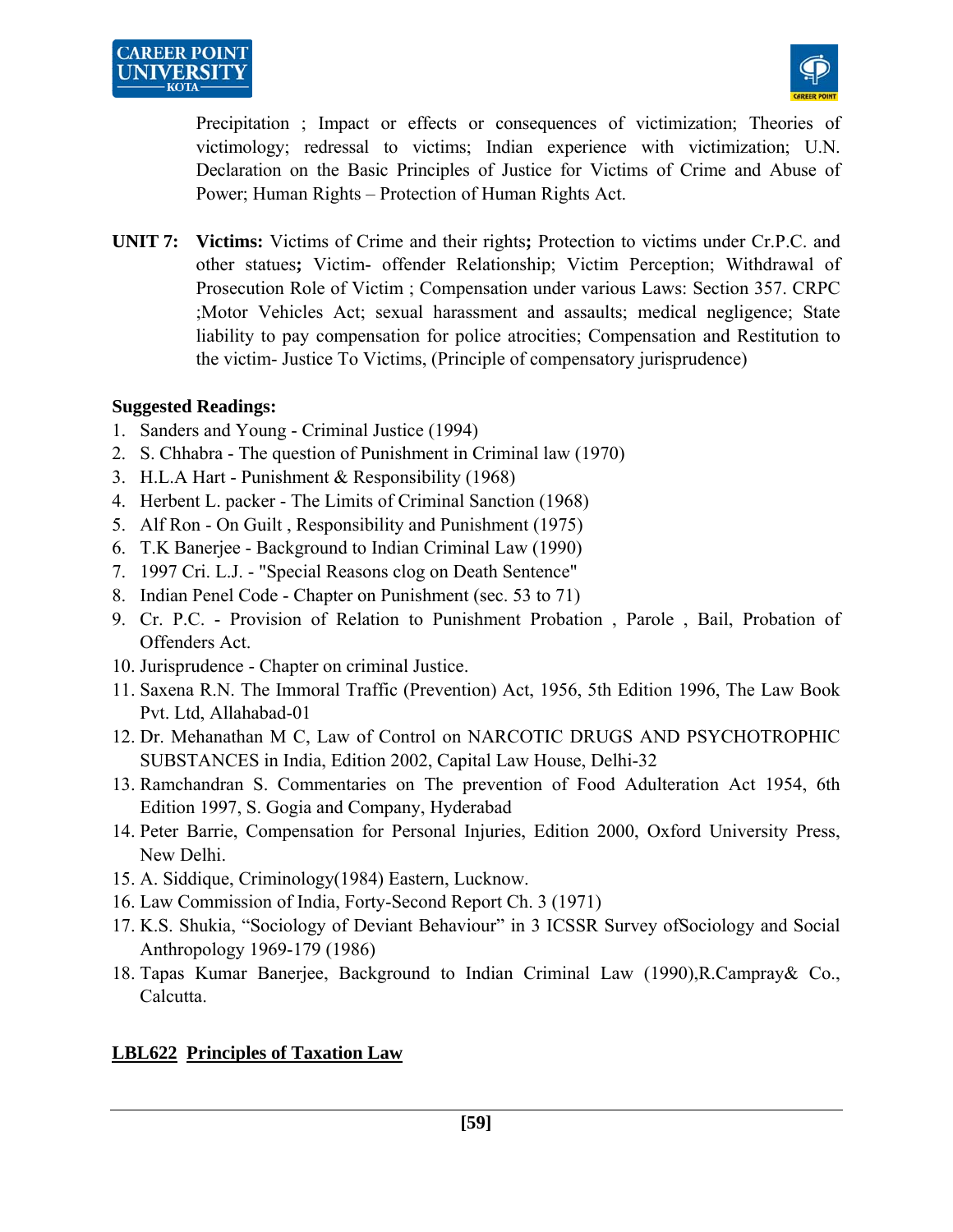

- **UNIT 1: Constitutional Provisions** Scope of Tax Laws: b. Tax and Fee. Capital Receipt and Revenue Receipt distinguished, Scheme of division of powers of taxation between the centre and the States and sharing of tax revenue between the Centre and the States in a federal constitution. Taxation and Freedom of Trade, Commence and Intercourse
- **UNIT 2: Direct Tax Laws:** Income Tax Law: Historical out line, Definitions-'Income' 'Agriculture Income' Previous Year' and Assessee' Incidence of Tax and Residential Status. Statutory exemptions , classification of Income and Heads of Income ,. Assessment, Collection and Recovery of Tax , Double Taxation Relief Clubbing of Incomes
- **UNIT 3: Income Tax Authorities:** Settlement of cases . Appeals and Revisions , Penalties, offences and prosecution .
- **UNIT 4: Wealth Tax Act:** Definitions of Asset, Net Wealth. Valuation Date Deemed Assets. Exempted Assets.

## **UNIT 5: Indirect Tax Laws: Goods and Service Tax Act 2017**

- (a) The Central Goods and Service Tax Act 2017
- (b) Nature and definitions in GST ,Administration and Collection of Tax ,Time and
- (c) Value of supply, Input tax credit ,Registration, Accounts and records, Returns ,
- (d) Search and seizure, Appeals and revision , Advance Ruling .
- (e) The Integrated and Union Territories Goods and Service Tax Act 2017
- (f) The Integrated Goods & Service Tax Act 2017,

#### **UNIT 6: Important Legal decisions**

#### **Suggested Readings :-**

- 1. Dr. Vinod K. Singhania, Student Guide to Income Tax, Taxman.
- 2. Dr. Vinod K. Singhania, Direct Taxes Law & Practice, Taxman Allied Service Pvt. Limited.
- 3. Myneni S.R., aw of Taxation, Allahabad Law Series.
- 4. Kailash Rai, Taxation Laws, llahabad Law Agency.
- 5. Dr. Gurish Ahuja, Systematic Approach to Income Tax, Bharat Law House Pvt. Limited, Delhi
- 6. V.S. Datey: Law and Practice Central Salkes Tax Act, 2003, Taxman Publications.
- 7. Nani Palkivala: Income Tax, Butterworths Publications.
- 8. Dr. GK Pillai, VAT- A Model for Indian Tax Reforms
- 9. Naidu's Sales Tax Act Reference for new syllabus of GST in Taxation Law:
- 10. Taxman, Basis of GST
- 11. Taxman, GST Made Easy
- 12. Handbook of GST in India Rakesh Garg, Sandeep Garg Bloomsbury India Professional

## **LBL613 Women and Child Law**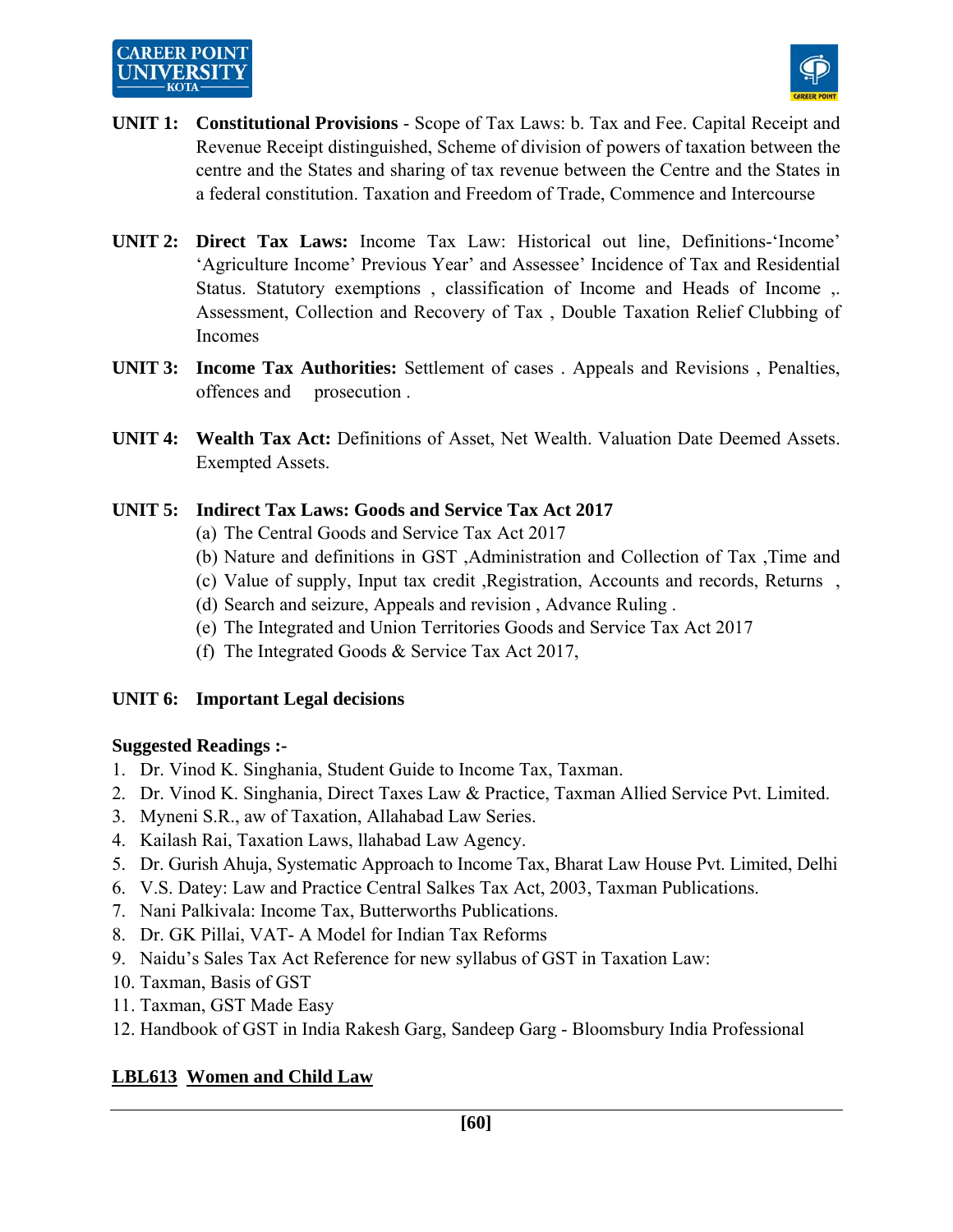



#### **UNIT 1: Women in India**

## **a. Pre- Independence period**

(i) Social and Legal inequality

(ii) Social Reform Movements in India

## **b. Post-independence period**

- (i) Preamble of the constitution, Equality provisions in Fundamental Rights and Directive Principles of State Policy.
- (ii) Uniform Civil Code towards Gender Justice
- (iii) Participation of woman in democratic government

## **UNIT 2: Protection and Safeguard of Women under Personal Laws**:

- (a) Provisions for Marriage and Divorce : , Hindu laws- Muslim laws -Christian law , Overview of Indian Divorce Act , Maintenance provisions under Special Marriage Act and S.125 of CrPC. , Rights of women in live-in relationship.
- (b) Law on Guardianship , Right of women to adopt a child , Problems of woman guardianing
- (c) Gender inequality in Inheritance Rights: , Hindu Law- Muslim Law , Movement towards Uniform Civil Code

#### **UNIT 3 Protection and Safeguards under Law of Crimes:**

- (a) Offences Affecting Public Decency & Morals S.292 S.294 of Indian Penal Code, 1860.
- (b) Offences against human body (marital rape)
- (c) Offences related to marriage &cruelty
- (d) Criminal intimidation v. Reforms under The Criminal Law (Amendment) Act, 2013: An analysis.
- (e) Law related to Dowry Prohibition & Domestic violence Prevention of immoral Trafficking and Forced Prostitution
- (f) Cyber Crime and the Victimization of Women , Termination of pregnancy and related privacy concerns.
- (g) Sexual harassment at workplace

#### **UNIT 4: Problems of conception, birth and nourishment and health of the child**

 Legal status of child in work, Tortious liability against injuries to unborn children, Coparcenary and property rights of the unborn children, Law relating to maternity benefit and relief, Lack of legal protection of children of impoverished parentage. State responsibility for the education of children, Legal Control of Child Labour Regulation of the employment: protection of the health and well-being, International conventions and recommendations of the ILO, Recommendations of the National Commission of Labour, Legislation relating to factories

## **UNIT 5: Law and Offences Against Child**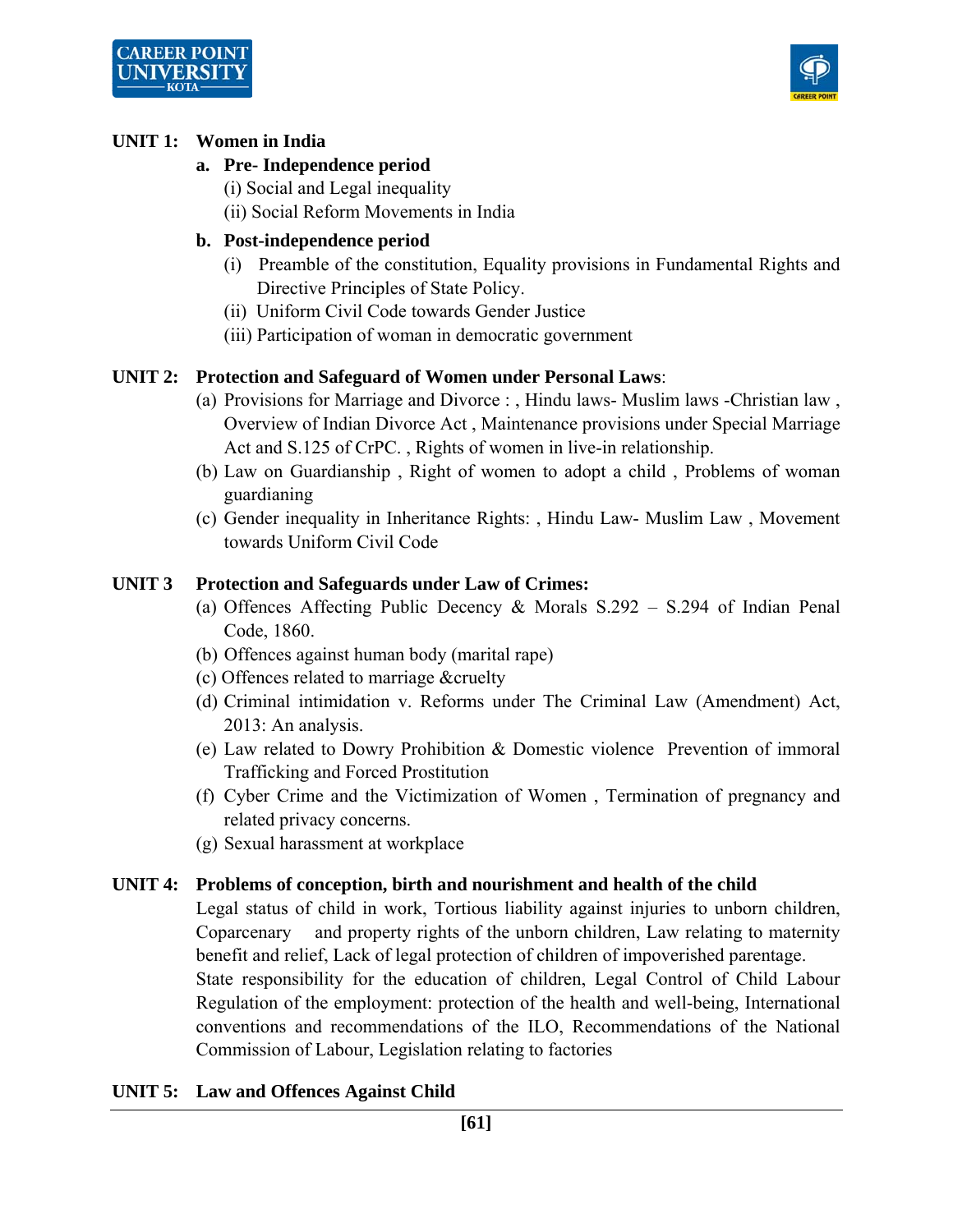



Protection of neglected children, Institutions for the protection of neglected children; Juvenile Justice Act; Juvenile delinquency : law and offences against child, Contribution by parents, licensing; Protection of girls from immoral traffic; Prevention of vagrancy and beggary. Law relating to protection of children from sexual offences

#### **Relevant case Law**

- 1. Revasia & Revasia, Women Social Justice & Human Rights (1998) PP.H. Publishing, New
- 2. Delhi Ajnes, Flavia, Law as Gender inequality, N. Delhi, Oxford (1999)
- 3. Sumithra Vashnu V. Union of India 1985 SC 1618 42nd Report Law Commission, the
- 4. Dissenting Note of Justice Anna Chandy on provision of adultery, p. 366.
- 5. Vishakha vs State of Rajasthan AIR 1997 SC 3011

#### **Suggested Readings**

- 1. Gandhi to the Women (ed. Hingorani) 1941, Position of Women, 12 Tean Down the Purdah p. 213, Young India 1918.
- 2. Jawaharlal Nehru thoughts on women-economic bondage of Indian women (Produced Memorial and Library)
- 3. Towards Equality Report of the Committee on the Status of Women (Govt. of India), Chapters IV & Section IV General Conclusions & Recommendations.
- 4. Balram Women workers the labour legislation in India 1984 (2) I.L.J. 1527.
- 5. Lotika Sarkar, The Law Commission of India (1988) Indian Law Institute, Child and the Law (1979, S.N. Jain ed.)

#### **LBC626 Professional Ethics & Professional Accounting System**

- **UNIT 1: Professional Ethics.** Historical Perspective and Regulation of Legal Profession. Nature and Characteristics of Legal Profession. Code of Ethics for Lawyers and Professional Misconduct Bar Council of India Rules on Standards of professional Conduct and Etiquettes, seven lamps of advocacy 1.4 Duties and Obligations of Advocate (Norms of Professional Ethics) Section I -Duty to the Court. Section II - Duty to Client. Section II -Duty to Opponent. Section IV -Duty to Colleagues -Duty to Profession -Duty to Render Legal Aid. 1.5 Restrictions on other employments. 1.6 Senior Advocates and Restrictions on Senior Advocates. 1.7 Form of Dresses or Robes to be worn by Advocate. 1.8 Vakalatnama.
- **UNIT 2: Advocates Act, 1961** -Admission and Enrolment of Advocates, Right to Practice, Conduct of Advocates, Punishment of Advocates for misconduct. Changing Profession and Changing Ethics
	- (a) Right to Advertisement
	- (b) Entry of Foreign Law Firms in India
	- (c) Multi-disciplinary Practice of Law
	- (d) Limited Liability Partnership

#### **UNIT 3: Extent of Professionalization of Legal Profession. Contempt of Court by the Lawyers:**